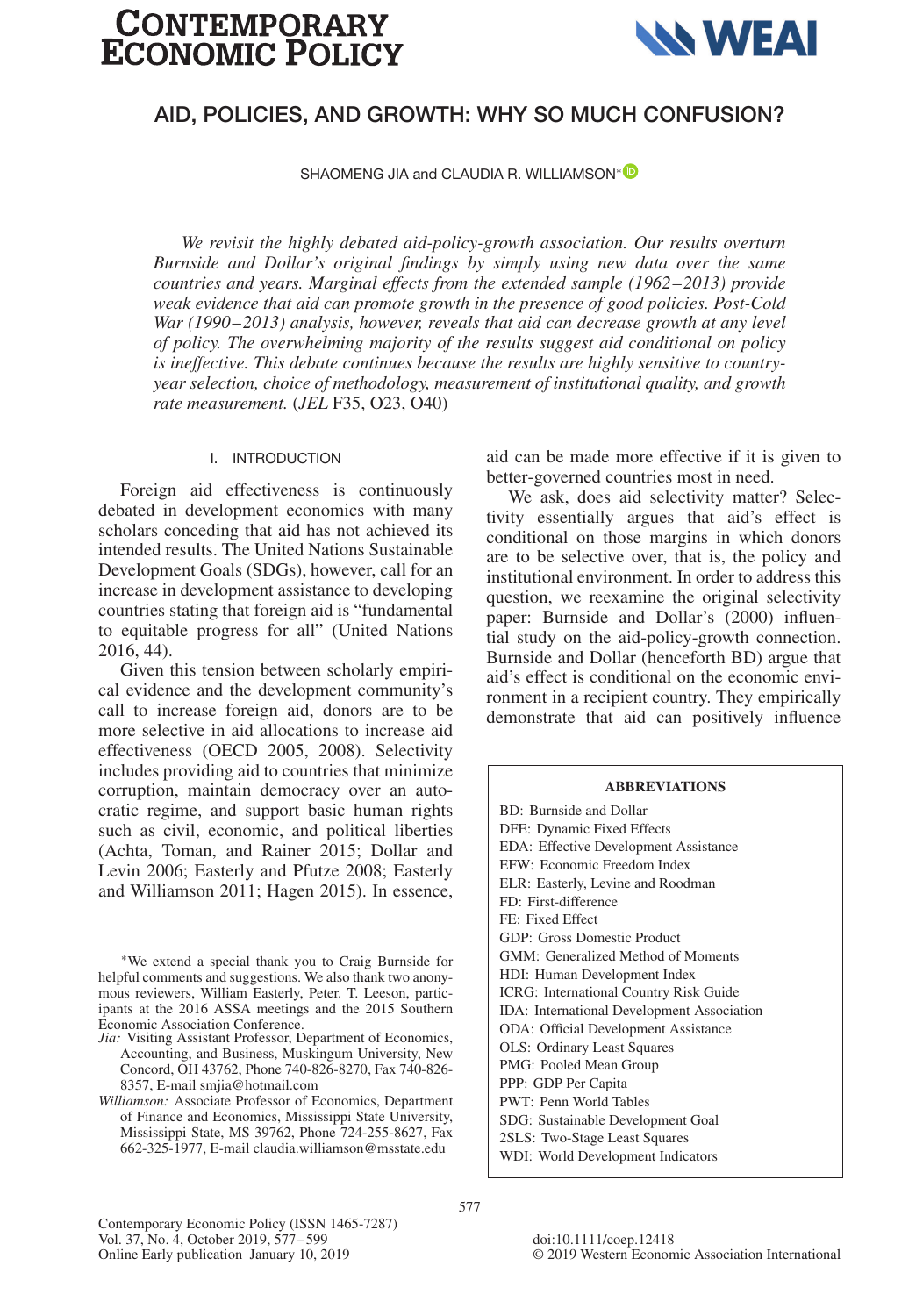growth in healthy policy environments, sparking one of the most debated topics in development economics and among policymakers (Brumm 2003; Dalgaard 2004; Hansen and Tarp 2000; Leeson 2008). Easterly, Levine and Roodman (2004) (henceforth ELR), using the exact methodology over a larger data set, overturn BD's findings, weakening the significance of the aid-policy-growth association.

In this paper, we study whether aid's effectiveness depends on donor selectivity by empirically examining the aid-policy-growth debate. We do so by first revisiting the original works of BD and ELR with updated data. ELR overturn BD's findings with four additional years (1994–1997) and six additional countries, stating that this debate suffers from "a long and inconclusive literature that was hampered by limited data availability" (Easterly, Levine, and Roodman 2004, 774). A concern is that missing data may generate biased results (Breitwieser and Wick 2016). Our data set includes an additional 28 years (1962–1969 and 1994–2013) and six countries over BD, and 20 years (1962–1969 and 1998–2013) and nine countries over ELR, which almost doubles BD's number of observations and increases ELR's sample by up to  $70\%$ .<sup>1</sup> With the additional expansion of the data set, it is possible that ELR's results are overturned or new findings are discovered.

To test this possibility, we initially do not deviate from the specifications and methodology of BD and ELR, using ordinary least squares (OLS) and two-stage least squares (2SLS) as the main estimation techniques. We replicate the findings from both BD and ELR with updated data using multiple country and year specifications. We find that BD's results are not robust to the updated data. Simply using new data for BD's same countries and years (1970–1993), we do not find any significant aid/policy interaction terms. Furthermore, we show that BD's findings are associated with observations unique to their sample but that are unavailable to the updated sample. Our ELR replications for the 1970–1997 period, however, are highly consistent with ELR's results—no significant interactions of aid and policy are found.

We further test BD and ELR's specifications with two additional samples: an extended sample from 1962 to 2013 and a post-Cold War subsample from 1990 to 2013. In the extended sample, OLS regressions provide some support for BD's conclusion that aid may increase growth when a recipient country has top policy scores. The insignificant results from the 2SLS specifications and the overwhelming insignificant marginal effects make it difficult to conclude that aid is effective at increasing growth. The post-Cold War results report mostly insignificant marginal effects, consistent with the results from the 1962–2013 period. We do not find one positive and significant marginal effect; however, we do find several *negative* and significant marginal effects from 2SLS specifications, occurring at all levels of policy and mostly in lower-income countries. The post-Cold War sample suggests that aid can decrease growth regardless of the policy environment. Collectively, the two additional samples reveal that if aid significantly affects growth that effect is negative, not positive.

Next, we move beyond BD's original framework to take advantage of improvements in estimation techniques and advances in measurement of data. First, we employ a more comprehensive measure of economic institutions, the economic freedom of the world index (Gwartney, Lawson, and Hall 2016). We find that in countries with low economic freedom scores, aid may decrease growth, but there is some evidence that aid may increase growth in economically free countries. We also find that using Penn World Tables (PWT) measure of growth instead of World Development Indicators (WDI) growth rates results in more significant aid/policy interaction term coefficients. These results illustrate another reason why BD, using PWT, found significance and ELR, using WDI, did not. The measurement of aid, however, does not appear to matter as similar results are found using alternatively constructed aid measures.

We also test the sensitivity of estimation selection by switching from OLS and 2SLS estimation techniques to using fixed effects (FE), firstdifference (FD), system generalized method of moments (GMM), pooled mean group (PMG), and dynamic fixed effects (DFE). By using superior estimation techniques, in particular controlling for endogeneity with GMM and PMG, the evidence supporting aid contributing to growth in a good policy environment is minimal. This suggests that BD's original results are also contingent on estimation selection.

Lastly, we examine aid's impact on measures of social well-being, including income inequality, the human development index, poverty rate, and

<span id="page-1-0"></span><sup>1.</sup> For detailed differences in observations and countries between our dataset and BD and ELR's 2SLS samples, see Tables S1 and S2, Supporting Information.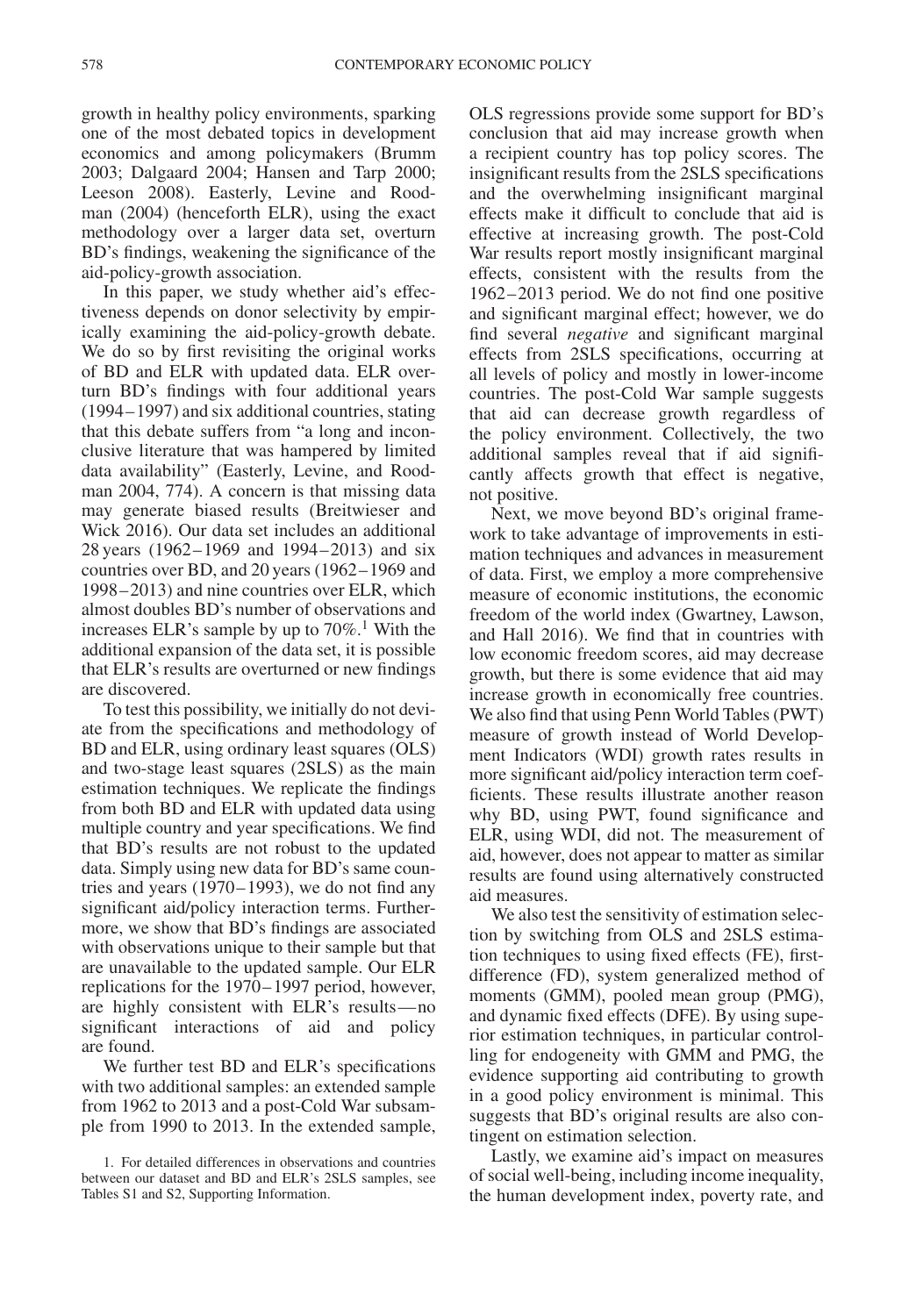unemployment rate. We do not find any evidence that aid can improve social well-being, even when conditioned on a healthy policy environment.

Overall, we find that under limited scenarios, aid may promote growth in the presence of good policies, but the majority of results suggest aid's effect on growth is not conditional on the policy environment. There is additional evidence that aid can harm growth in poor policy environments. Our tests illustrate that differences in results are mostly driven by country-year selection, choice of methodology, and use of PWT or WDI to measure growth.

These findings reflect the sensitive feature of the aid-growth literature, making it difficult to compare across studies even when keeping the methodology unchanged. This provides support to the importance of replicating major studies as new data and estimation techniques become available (Burman, Reed, and Alm 2010; Easley, Madden, and Gray 2013; Evanschitzky and Armstrong 2013; McCullough, McGeary, and Harrison 2008; Mekasha and Tarp 2018). Replication avoids measurement error and disagreement over method selection caused by ... usual limitation of choosing a specification without clear guidance from the theory" (Easterly, Levine, and Roodman 2004, 774).

Our work contributes to the long-standing aidpolicy-growth academic debate and reminds policymakers that simply providing aid to countries identified as having "good" policies may not create a "quick" growth fix. Even if donors become more selective and give aid to better governed countries, our work suggests that aid is unlikely to achieve economic growth or other goals outlined by the SDGs. In fact, our analysis over the time period when donors became more vocal to utilize aid as a poverty reduction tool, the post-Cold War period, indicates that aid may be hindering economic and social development. This suggests that policymakers should hesitate when designing development policy based on the assumption that aid can achieve development goals.

#### II. AID-POLICY-GROWTH LITERATURE REVIEW

Why should aid's impact on growth depend on the policy environment? BD observed the importance of sound economic policies for growth in developing countries. In addition, empirical papers emerged documenting the lack of association between aid and growth in recipient countries (Boone 1996). BD argued that aid could boost growth by working through the recipient countries' policies in the same manner that policies influence growth in absence of aid (Burnside and Dollar 2000, 847). As summarized by Leeson (2008, 48), BD's "highly influential analysis has an intuitively appealing bottom line: aid can encourage economic growth in countries that pursue 'good' economic policies. Elsewhere, aid is essentially wasted dollars and has no impact on economic growth."

Since the release of both seminal articles, many scholars contribute to the aid-growth debate. For example, BD have accumulated over 5,300 citations and ELR are cited nearly 1,500 times.[2](#page-2-0) After many studies, unfortunately, the impact of foreign aid remains inconclusive and the debate continues.

Most studies are in line with pro-ELR conclusions. For example, both Hansen and Tarp (2000) and Dalgaard and Hansen (2001) illustrate that BD's result relies on the exclusion of five outliers; thus, if the outliers are included, then BD's results do not hold. In addition, Brumm (2003) and Dalgaard, Hansen, and Tarp (2004) find that aid's impact on growth does not depend on a recipient's policy quality. In fact, aid can negatively impact growth under good policies or promote growth with bad policies. Furthermore, Dalgaard and Hansen (2001) conclude that aid and policies are substitutes where a healthy policy environment might reduce the effectiveness of foreign aid. Tan (2009, 5) also concludes that the aid and policy interaction "leads to lower growth in the long-run."

Moreover, additional works including Guillaumont and Chauvet (2001), Hudson and Mosley (2001), Hansen and Tarp (2001), Lensink and White (2001), Lu and Ram (2001), Easterly (2003), Islam (2005), Rajan and Subramanian (2008), Doucouliagos and Paldam (2010), Tashrifov (2012), Chatelain and Ralf (2014), and Dreher and Langlotz (2015) find no evidence supporting aid's positive impact on growth.

On the contrary, a number of articles support BD, concluding that aid does work effectively in a good policy environment (Ali and Isse 2005; Alvi, Mukherjee, and Shukralla 2008; Burnside and Dollar 2004; Collier and Dehn 2001; Verschoor and Kalwij 2006)[.3](#page-2-1) Contributing to the ambiguity of this debate, Dayton-Johnson

<span id="page-2-0"></span><sup>2.</sup> The citation count numbers are collected as of October 12, 2018 from Google scholar.

<span id="page-2-1"></span><sup>3.</sup> Burnside and Dollar (2004) and Dalgaard, Hansen, and Tarp (2004) switch from policy and examine institutional quality.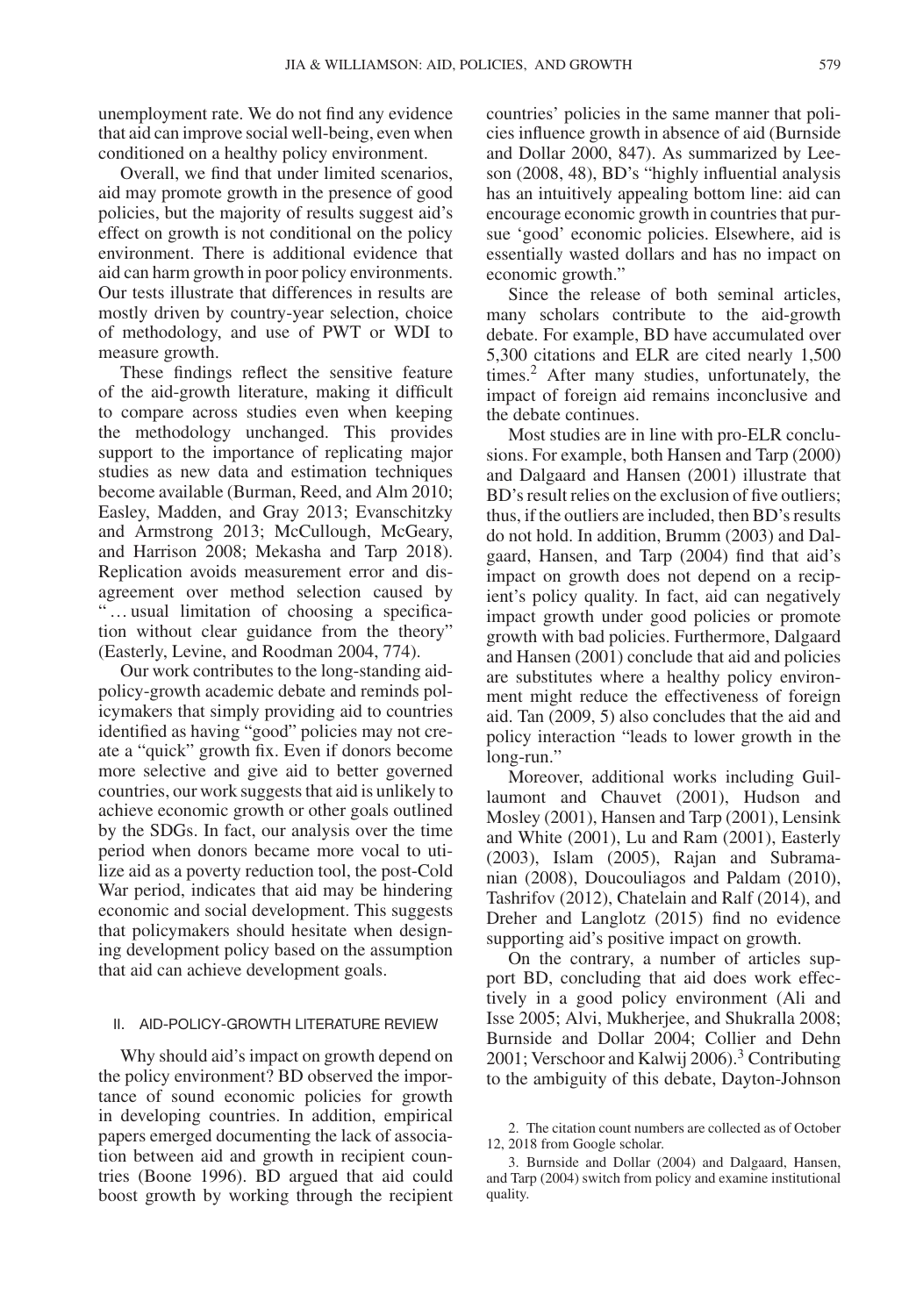and Hoddinott (2003) and Kohama, Sawada, and Kono (2003) find mixed results. Ram (2003) finds positive and significant interactions of policy and bilateral aid but offsetting negative interactions with multilateral aid and policy.

Roodman (2007a) argues these inconsistencies and fragile results are driven by arbitrariness in specification choices and samples. Similarly, Roodman (2007b) concludes that effects of aid on growth cannot be detected with limited and noisy data. Qian (2015) further discusses differences in results associated with measurement issues due partly to the heterogeneous nature of aid.

With the exception of ELR, these followup studies carry out variations of BD's original framework using alternative approaches, including different measures of foreign aid and policies, alternative model specifications, additional control variables and instruments, as well as different country samples and time periods. These changes in methodology may partly explain the ambiguity of the findings. For instance, Lu and Ram (2001) find that policy has no significant influence on aid's effect on growth once country-FEs are included. Hansen and Tarp (2001) switch to a GMM method and find that aid increases growth via an investment channel but not through a policy channel. Rajan and Subramanian (2008) introduce a measure of bilateral aid and test for conditionality of both policy and geographical environments concluding that aid is ineffective.

Several recent and innovative papers analyzing the aid-growth association acknowledge the critical importance of BD and continue using the original BD specification (Clemens et al. 2012; Dreher, Eichenauer, and Gehring 2016; Dreher and Langlotz 2015; Juselius, Møller, and Tarp 2014; Tan 2009). $4$  For example, Tan (2009) introduces a PMG estimator to capture the long-run homogeneous relation and finds that aid\*policy has no significant impact on aid. However, using a well-specified cointegrated vector autoregressive method, Juselius, Møller, and Tarp (2014) find a positive long-run impact of aid on investment and gross domestic product (GDP). Dreher and Langlotz (2015) and Dreher, Eichenauer, and Gehring (2016) examine aid's effect conditional on donor factors, such as political motivations and donor government fractionalization. These two studies find no significant effect of aid on growth, except in good policy countries where aid can reduce growth.

The current paper distinguishes itself by focusing on aid's dependency on policy within the original BD framework. We expand the sample to include up to 52 years and utilize multiple advanced estimation techniques within the same data set. We contribute to this body of work by: (1) demonstrating that BD's results are contingent on country-year sample, use of PWT growth measure, and choice of estimation techniques; (2) providing evidence that aid can be harmful at any level of policy and in economically unfree countries; and (3) illustrating why the aid-growth debate continues. These results are robust to the use of sophisticated estimation methods. Combined, our results suggest that differences in the aid-policy-growth debate stem from sample biases, measurement issues, and choice of estimation techniques.

#### III. EMPIRICAL METHODOLOGY

Initially, we follow both BD's and ELR's methodology and data sources to investigate the relation between aid, policy, and growth.<sup>[5](#page-3-1)</sup> BD employ methods of pooled OLS and 2SLS using a panel data set with 4-year averages. As shown in the following equation, BD's growth regression includes aid/GDP, a policy index, an aid\*policy interaction term, log initial GDP, ethnic fractionalization, political assassinations, a fractionalization\*assassinations interaction term, institutional quality, financial depth (M2/GDP lagged), regional dummies, and time dummies. In some specifications, an aid<sup>2\*</sup>policy term is included.

The 2SLS expresses as the following equations:

(1) 
$$
a_{it} = y_{it}\gamma_y + p'_{it}\gamma_p + z'_{it}\gamma_z + a_t + \varepsilon^a_{it}
$$

$$
g_{it} = y_{it}\beta_y + \alpha_{it}\beta_a + p'_{it}\beta_p + \alpha_{it}p'_{it}\beta_1
$$

$$
(2) \qquad + z'_{it}\beta_z + g_t + \varepsilon^g_{it}
$$

where *i* denotes countries, *t* denotes period,  $g_{it}$  is per capita real GDP growth,  $y_{it}$  is natural logarithm of per capita real GDP, *ait* is international aid received relative to its total GDP,  $g_t$  and  $a_t$  are fixed-time effects,  $z'_{it}$  is a vector of other exogenous variables,  $p_{it}$  is the policy index vector constructed by BD.

The second stage is represented by Equation (2). The instruments, denoted by  $z'_{it}$ , include

<span id="page-3-0"></span><sup>4.</sup> These recent studies utilize updated data from Minasyan (2016).

<span id="page-3-1"></span><sup>5.</sup> BD and ELR have slightly different model specifications as they define regional country dummies and low income countries differently. See Tables S1 and S6.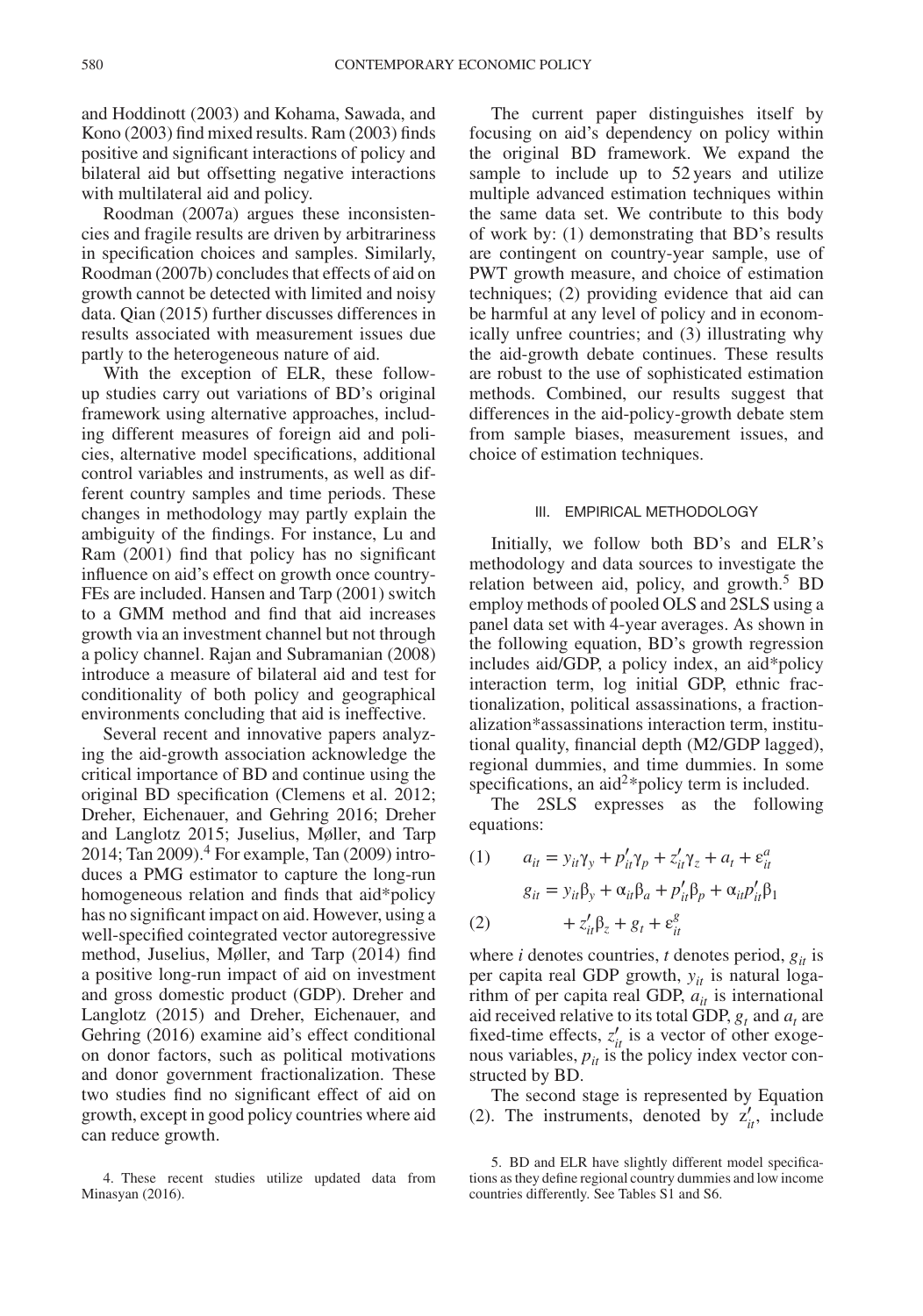dummies for Egypt, Franc Zone, and Central American countries, lagged arms imports and its interaction term with the policy index, population, two interaction terms using population and squared population with policy index, initial GDP per capita and its interaction with the policy index.

The construction of the policy index,  $p_{it}$ , calculates the weights of different policies to the growth regression. To reconstruct the policy index, we run the growth regression (1) excluding aid and aid\*policy but include inflation, budget surplus, and the Sachs-Warner openness index (Sachs and Warner 1995). These coefficients create a beta policy index, policy $<sup>0</sup>$ . The constant</sup> is calculated by differencing the mean of the GDP growth rate and the mean of the beta policy index. Lastly, the constant is added to the beta policy index creating the new policy index.

This process can be summarized by the following steps.

(i) Run Equation (1) above without aid and aid\*policy terms, and collect the policy coefficients:

(3) 
$$
g_{it} = y_{it}\beta_y + p'_{it}\beta_p + z'_{it}\beta_z + g_t + \varepsilon_{it}^g.
$$

(ii) Construct a variable Policy<sup>0</sup> (denoted by  $p_{ii}^0$ ) with coefficients collected from step (i) and calculate the mean of Policy<sup>0</sup> (denoted by  $\bar{p}$ ):

$$
p_{it}^{0} = \beta_{bs} BudSurplus + \beta_{in} Inflation
$$
  
(4) +  $\beta_{op} Openess$ ; and get  $\bar{p}$ .

(iii) Calculate the constant of the policy index (*Constant*), which is the difference between the mean of GDP growth rate and the mean of Policy $0$ :

(5) 
$$
Constant = \overline{g} - \overline{p}.
$$

(iv) Add the constant term to  $p_{it}^0$ , and get the policy index:

(6) 
$$
p_{it} = p_{it}^0 + Constant.
$$

Our newly constructed policy index is highly correlated with BD/ELR, with pair-wise correlation coefficients up to .92.

In order to reconstruct the database, we gather variables from original sources in BD and ELR and expand the data set from 1962 to 2013 and up to 65 countries (based on ELR, OLS specification, before excluding outliers). Table S3 contains the specific source and method of construction for each variable, as well as the correlations between the new data, BD and ELR. Summary statistics are provided in Table S4.

Given the length of time between our study and BD and ELR, some of the variables are discontinued. For those variables, we extrapolate based on ELR's data and methodology by filling in the missing data with the closest observation. In a later section, we test the sensitivity of ELR's methodology for missing data by using alternative measurements of growth, aid, and institutions.

To measure aid, many current studies use OECD's official development assistance (ODA); however, BD measures aid in terms of effec-tive development assistance (EDA)<sup>[6](#page-4-0)</sup> over GDP. To calculate EDA, BD regress EDA on ODA, retain the regression coefficient, and multiply it with new ODA data. To update this measure, we extrapolate EDA with the same methodology. The pair-wise correlations between our newly extrapolated EDA and BD/ELR's EDA are 0.71/ 0.74. The list-wise correlation with BD increases to 0.84.

According to BD, aid positively impacts growth in countries with good policy environments. Thus, to support BD, we should observe positive and significant aid\*policy interaction terms. Furthermore, the marginal effects of aid should be positive and significant at least in high policy countries. If we find, however, insignificant aid\*policy interaction terms and marginal effects, the results lend support to ELR. In addition, the results support ELR if aid\*policy is significant but the marginal effects are insignificant or negative and significant in high policy countries. Lastly, it is possible that the marginal effects at low policy scores are negative and significant, indicating that aid is detrimental to growth in poor policy countries. This would indirectly support both BD and ELR, as BD and ELR's debate assumes aid is either helpful or neutral; hence, only the positive influence of aid is hypothesized with the negative possibility never being explicitly stated.

#### IV. REPLICATION AND EXTENSION RESULTS

First, we test the findings from both BD and ELR with updated data using multiple specifications: (1) BD countries and BD years (1970–1993), full country sample and BD years; (2) ELR countries and ELR years (1970–1997),

<span id="page-4-0"></span><sup>6.</sup> EDA is originally from Chang, Fernandez-Arias, and Serven (1999). This paper does not intend to recalculate Chang et al.'s work, given that data availability has changed; instead, we follow ELR's indirect extrapolation method.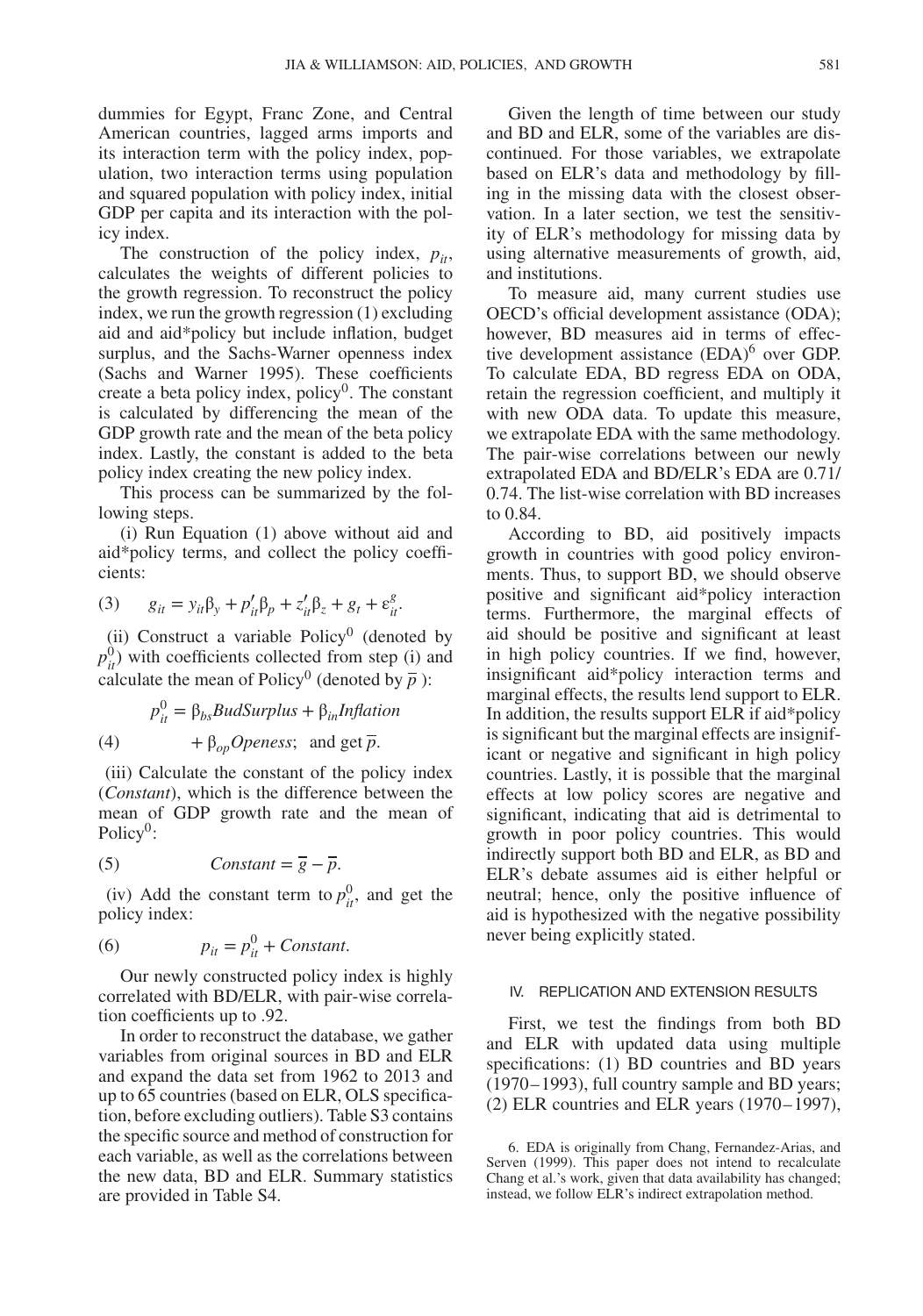full country sample and ELR years; (3) extended years (1962–2013) with BD countries, ELR countries, and full country sample; (4) post-Cold War (1990–2013) with BD countries, ELR countries, and full country sample. We also report the original findings from BD and  $ELR$ ,<sup>[7](#page-5-0)</sup> marginal effects at different policy levels, and test different subsets of BD. Bootstrapped standard errors are reported in all models.

#### *A. Replicating BD and ELR, 1970–1993/97*

BD and ELR test their specifications including and excluding outliers. We follow ELR and use the Hadi method to test for outliers and exclude those observations indicated as outliers. Table S5 reports outliers for each sample. Similar to ELR, we report the results corresponding to the OLS and 2SLS specifications from BD regressions 4 (all countries) and 7 (lower-income countries), which includes the outliers and an  $aid^{2*}$ policy term. We also report the findings for OLS and 2SLS for BD regressions 5 (all countries) and 8 (lower-income countries) excluding the outliers and dropping the aid<sup>2\*</sup>policy term.<sup>8</sup>

In Table 1, Panel A, we test the model under the same time period as BD with newly collected data. BD's original results show positive and significant coefficients on the aid\*policy interaction term in six of eight specifications.<sup>9</sup> Once we replicate BD's exact specification with updated data, with only BD countries or all countries in the new data, none of the interactions are significant. The update of ELR's specifications also finds no significant interaction terms, as shown in Table 1, Panel B, supporting ELR's original results. Overall, we find that BD's results are not robust to the updated data, whereas ELR's replications are highly consistent with their original findings.

The most striking finding from this replication, however, is that BD's result disappears by simply updating the data. While ELR show the results disappear by extending the sample, we illustrate it by utilizing updated data over the same country-year sample. In order to understand

<span id="page-5-1"></span>8. We follow BD to define lower-income countries as a country with real GDP per capita below \$1,900 constant (1985) U.S. dollars in year 1970.

<span id="page-5-2"></span>9. BD and ELR use different significance levels. For coefficients with *p* values greater than .05 but less than .10, it is considered significant under BD but not significant under ELR. This is one potential reason why ELR found fewer significant interaction terms than BD.

what is driving these differences, we compare our sample to BD's and find that there are quite a few unique observations belonging to each dataset. The country and year selection remains the same; however, there are country-year pairings unique to each sample.[10](#page-5-3) Thus, we conjecture these different observations might explain the differences in findings.

To test the sensitivity of these differences, in Table 2, we re-estimate the main tests with a number of BD country subsamples from 1970 to 1993. As shown in row 1, "Intersection of datasets," we exclude all unique observations from both the new data set and BD's original data set, creating an intersection subsample. We observe only two significant aid\*policy interaction term coefficients at the 10% level: one negative and one positive. In addition, we find one positive and weakly significant marginal effect in high policy countries. Compared to BD's original data, the intersection set has 65 fewer observations. This suggests that BD's result is dependent on observations unique to their sample but unavailable with updated data.

Consistent with this conjecture, Hansen and Tarp (2000, 393) show that BD's results depend on the exclusion of five "outliers.["11](#page-5-4) Dalgaard and Hansen (2001, 32–33) identify these five observations as "leverage points" due to their above-average influence on the fitted values but not classifying as econometric outliers.[12](#page-5-5) To test this argument, we present a second specification in Table 2, row 2, using the updated sample and BD countries but dropping the five "outliers."<sup>13</sup>

<span id="page-5-3"></span>10. Comparing our "New data, BD countries" sample with BD's sample: under OLS, we find 32 and 24 unique observations, respectively; under 2SLS, there are 21 and 65, respectively. This also occurs in ELR's work. There are 19 and 47 unique observations across BD and ELR's 1970–1993 samples, respectively. Some observations were available in the 1990s but are no longer reported. In addition, data have become available that were not previously reported. See Table A2 in ELR for more information on their sample differences. Refer to Table S1 for more detail on the observation comparisons of BD, ELR and our new data, full sample.

<span id="page-5-4"></span>11. The five "outliers" are Nicaragua (1986–1989, 1990–1993), Gambia (1986–1989, 1990–1993), and Guyana (1990–1993).

<span id="page-5-5"></span>12. Furthermore, Chatelain and Ralf (2014, 93) point out that these observations affect the validity of White standard errors used in BD's model. White heteroscedasticity consistent standard errors are not useful when heteroscedasticity is driven by large outliers, such as those present in BD's work.

<span id="page-5-6"></span>13. Hansen and Tarp (2000) argue that the five BD "outliers" are not beyond the three standard errors band; hence, they should not be excluded as outliers. Dalgaard and Hansen (2001) also indicate that these are not outliers. Our results also support this argument. Refer to Table S5 for details of outliers dropped for each of the models.

<span id="page-5-0"></span><sup>7.</sup> We replicate both BD and ELR's works with their original data sets. Our replication matches their original results.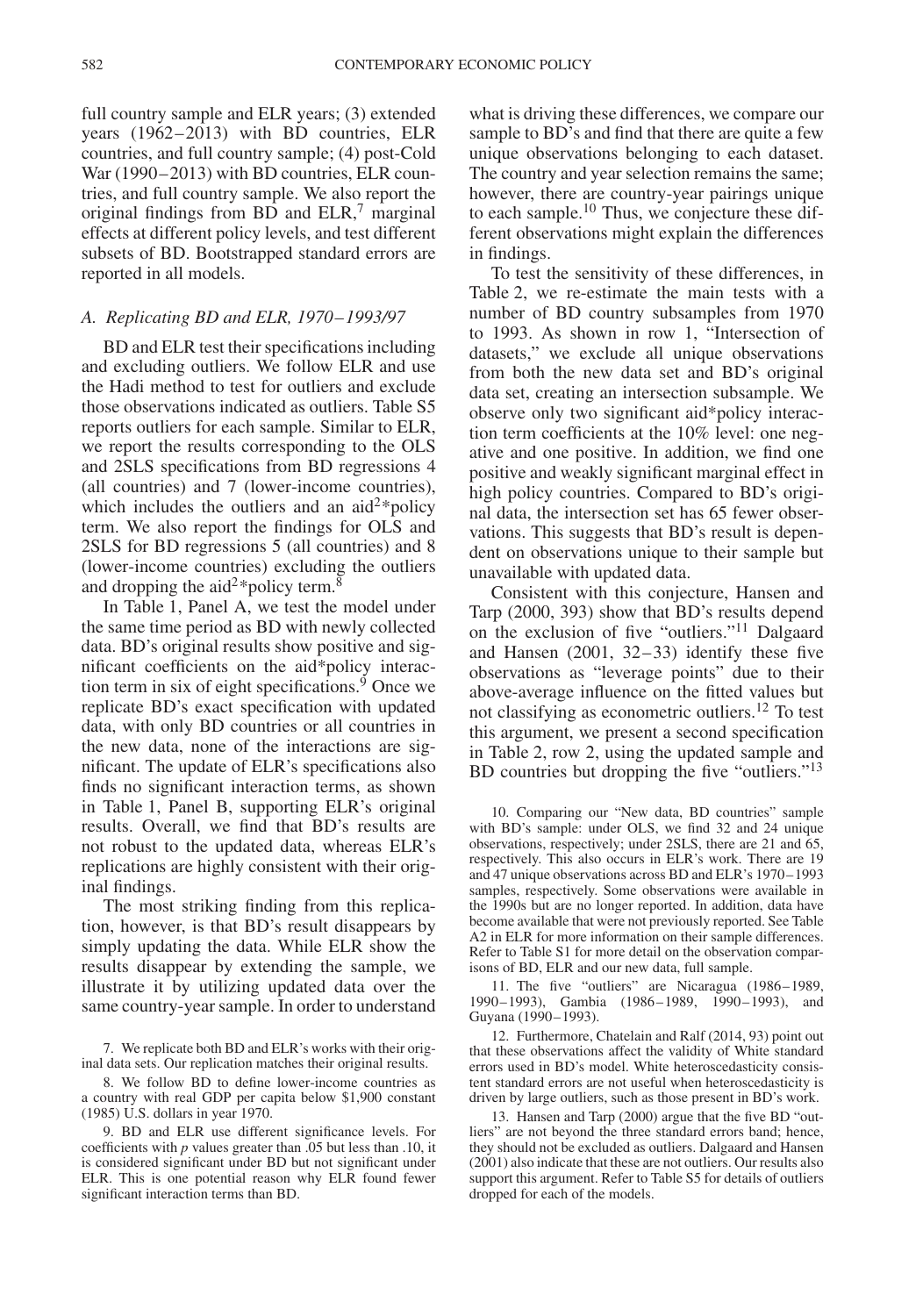|                          |                                                                                       |                    |                      | <b>Outliers Included</b> |                                         |                    |                      | <b>Hadi Method, Outliers Excluded</b> |                                         |
|--------------------------|---------------------------------------------------------------------------------------|--------------------|----------------------|--------------------------|-----------------------------------------|--------------------|----------------------|---------------------------------------|-----------------------------------------|
|                          |                                                                                       |                    | <b>All Countries</b> |                          | <b>Lower Income</b><br><b>Countries</b> |                    | <b>All Countries</b> |                                       | <b>Lower Income</b><br><b>Countries</b> |
|                          |                                                                                       | 4/OLS              | 4/2SLS               | 7/OLS                    | $7/2$ SLS                               | 5/OLS              | $5/2$ SLS            | 8/OLS                                 | <b>8/2SLS</b>                           |
|                          | Panel A: BD 1970–1993, coefficients for aid*policy and aid <sup>2*</sup> policy term  |                    |                      |                          |                                         |                    |                      |                                       |                                         |
| Aid*policy               | BD original                                                                           | $0.20**$<br>(0.09) | 0.37<br>(0.33)       | $0.27**$<br>(0.12)       | 0.43<br>(0.49)                          | $0.19**$<br>(0.07) | $0.18*$<br>(0.10)    | $0.26**$<br>(0.08)                    | $0.25***$<br>(0.01)                     |
|                          | New data, BD countries                                                                | 0.09<br>(0.10)     | $-0.11$<br>(0.31)    | 0.08<br>(0.13)           | $-0.38$<br>(0.48)                       | 0.11<br>(0.07)     | 0.13<br>(0.12)       | 0.03<br>(0.09)                        | 0.02<br>(0.15)                          |
|                          | New data, full sample                                                                 | 0.09<br>(0.10)     | $-0.02$<br>(0.31)    | 0.08<br>(0.12)           | $-0.34$<br>(0.52)                       | 0.11<br>(0.07)     | 0.13<br>(0.11)       | 0.02<br>(0.10)                        | 0.01<br>(0.15)                          |
| Aid <sup>2</sup> *policy | <b>BD</b> original                                                                    | $-0.02*$<br>(0.01) | $-0.04$<br>(0.04)    | $-0.02**$<br>(0.01)      | $-0.04$<br>(0.05)                       |                    |                      |                                       |                                         |
|                          | New data, BD countries                                                                | $-0.01$<br>(0.01)  | 0.03<br>(0.05)       | $-0.01$<br>(0.01)        | 0.06<br>(0.06)                          |                    |                      |                                       |                                         |
|                          | New data, full sample                                                                 | $-0.01$<br>(0.01)  | 0.02<br>(0.05)       | $-0.01$<br>(0.01)        | 0.06<br>(0.07)                          |                    |                      |                                       |                                         |
| Number of observations   | <b>BD</b> original<br>New data, BD countries                                          | 275<br>283         | 275<br>231           | 189<br>188               | 189<br>152                              | 270<br>277         | 270<br>227           | 182<br>183                            | 184<br>149                              |
|                          | New data, full sample                                                                 | 300                | 243                  | 192                      | 156                                     | 294                | 239                  | 187                                   | 153                                     |
|                          | Panel B: ELR 1970–1997, coefficients for aid*policy and aid <sup>2*</sup> policy term |                    |                      |                          |                                         |                    |                      |                                       |                                         |
| Aid*policy               | ELR original                                                                          | $-0.14$<br>(1.31)  |                      | $-0.27$<br>(1.89)        |                                         | $-0.15$<br>(1.09)  | 0.01<br>(0.05)       | $-0.20$<br>(1.26)                     | $-0.20$<br>(0.65)                       |
|                          | New data, ELR countries                                                               | 0.04<br>(0.10)     | $-0.19$<br>(0.25)    | 0.09<br>(0.12)           | $-0.32$<br>(0.42)                       | 0.02<br>(0.06)     | 0.06<br>(0.10)       | 0.01<br>(0.08)                        | 0.08<br>(0.14)                          |
|                          | New data, full sample                                                                 | 0.05<br>(0.08)     | 0.12<br>(0.28)       | 0.09<br>(0.10)           | 0.05<br>(0.40)                          | 0.08<br>(0.07)     | 0.15<br>(0.12)       | 0.12<br>(0.08)                        | 0.17<br>(0.17)                          |
| Aid <sup>2*</sup> policy | ELR original                                                                          | $0.03**$<br>(2.25) |                      | $0.03**$<br>(2.35)       |                                         |                    |                      |                                       |                                         |
|                          | New data, ELR countries                                                               | $-0.01$<br>(0.01)  | 0.04<br>(0.04)       | $-0.01$<br>(0.01)        | 0.05<br>(0.06)                          |                    |                      |                                       |                                         |
|                          | New data, full sample                                                                 | $-0.00$<br>(0.01)  | 0.00<br>(0.05)       | $-0.01$<br>(0.01)        | 0.02<br>(0.05)                          |                    |                      |                                       |                                         |
| Number of observations   | ELR original<br>New data, ELR countries                                               | 356<br>358         | 356<br>296           | 244<br>239               | 244<br>195                              | 345<br>352         | 345<br>292           | 236<br>234                            | 236<br>192                              |
|                          | New data, full sample                                                                 | 390                | 315                  | 257                      | 205                                     | 385                | 312                  | 253                                   | 203                                     |

**TABLE 1** Replication with New Data 1970–93/97, BD and ELR Regressions 4, 7, 5, and 8

*Notes:* Bootstrap standard errors are reported in parentheses. Time fixed effects are included in all regressions, but not reported in the table. Each specification includes a constant term, measure of aid/GDP, a policy index, an aid\*policy interaction term, log initial GDP, ethnic fractionalization, political assassinations, a fractionalization\*assassinations interaction term, a measure of institutional quality, and a measure of financial depth (M2/GDP lagged), regional dummies for Sub-Saharan Africa and fast-growing East Asian countries. BD and ELR specifications differ in their definitions of regional dummies and low income (see Table S6). See Table S3 for detailed variable description. Regression numbers are matched with BD/ ELR original works. <sup>∗</sup>*p<*.1. ∗∗*p<*.05. ∗∗∗*p<*.01.

We do not find any significant coefficients for the interaction terms or the marginal effects, supporting the findings in Table  $1.\overline{14}$ 

Another possible explanation driving the differences is the measurement of two key variables of interest, the updated measures of aid and the policy index. Not only are these the main variables of interest, but they are also less consistent across data sets.

We first retest the models substituting our updated BD aid with the original BD aid measure. To minimize influence from unique observations, we use the intersection sample set as in row 1. As

<span id="page-6-0"></span>14. Our "New data, BD countries" sample includes two of the five "outliers"—Gambia (1986–1989, 1990–1993).

shown in row 3, we find two coefficients with positive and significant interactions at the 10% level. There are three positive and significant marginal effects from low-income countries with policy at the 90th percentile. This indicates that differences in our updated work and BD's original results are partly driven by changes in aid measurement.<sup>[15](#page-6-1)</sup>

Addressing this concern, Dalgaard and Hansen (2001) provide support for the validity of ELR's method of extrapolating EDA by arguing that the difference between EDA and ODA is a simple transformation, with a correlation as high

<span id="page-6-1"></span>15. Rows (1) and (3) have slight observation differences in some of the models. We retest dropping the extra observations, and the result holds. This is not tabulated to save space.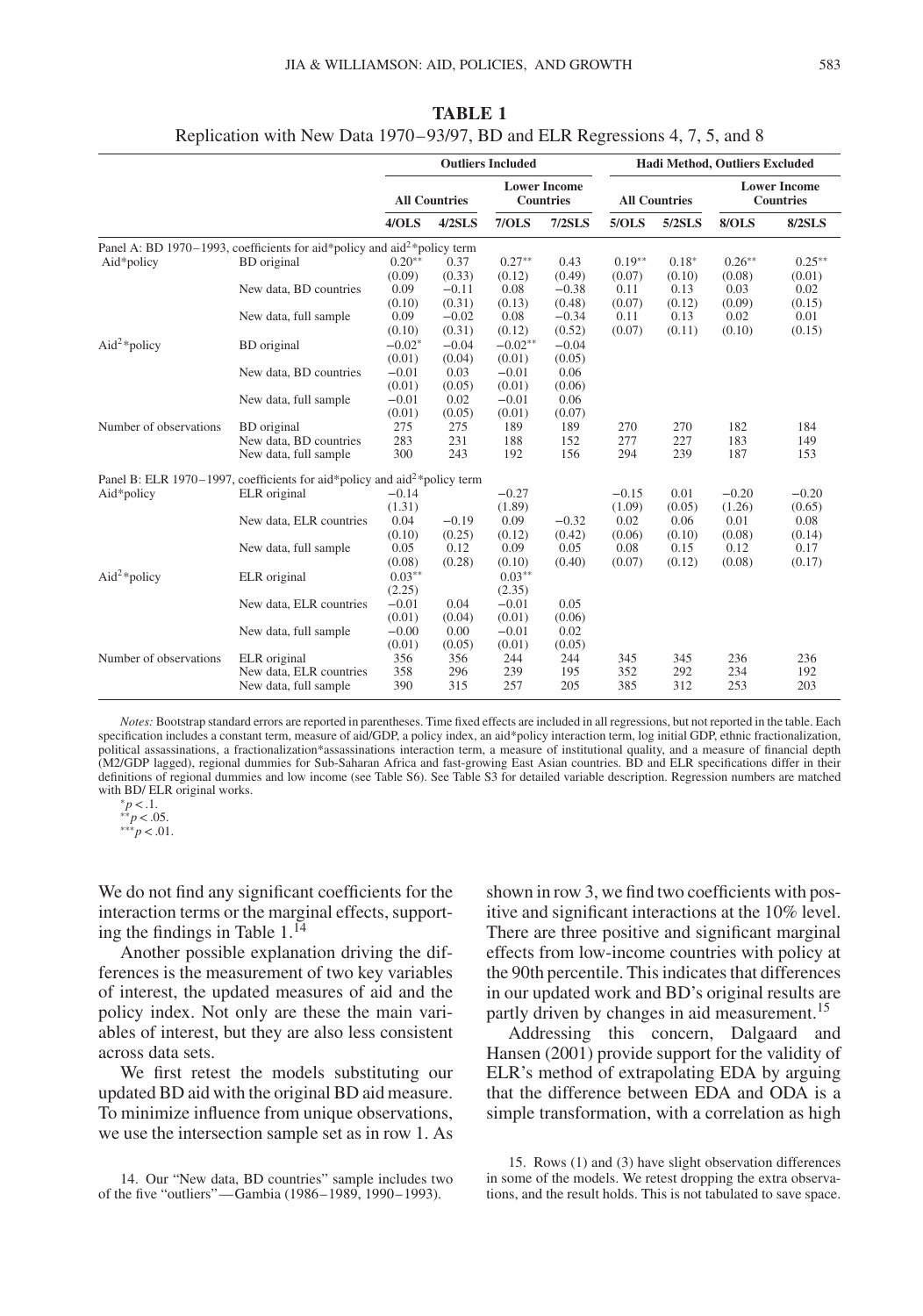|                                   |                                           |                                         | <b>Outliers Included</b> |                           |                   |                     | Hadi Method, Outliers Excluded |                      |                    |                     |
|-----------------------------------|-------------------------------------------|-----------------------------------------|--------------------------|---------------------------|-------------------|---------------------|--------------------------------|----------------------|--------------------|---------------------|
|                                   |                                           |                                         |                          | <b>All Countries</b>      |                   | <b>Lower Income</b> |                                | <b>All Countries</b> |                    | <b>Lower Income</b> |
|                                   |                                           |                                         |                          | 4/OLS 4/2SLS 7/OLS 7/2SLS |                   |                     |                                | 5/OLS 5/2SLS 8/OLS   |                    | <b>8/2SLS</b>       |
|                                   | Panel A: Coefficients for aid*policy term |                                         |                          |                           |                   |                     |                                |                      |                    |                     |
| Aid*policy                        | 1                                         | Intersection of data<br>sets            | 0.06                     | 0.08                      | 0.20              | $-0.20$             | $-0.20$                        | $-0.32*$             | $0.26*$            | 0.26                |
|                                   | Number of<br>observations                 |                                         | (0.16)<br>210            | (0.37)<br>210             | (0.21)<br>133     | (0.47)<br>133       | (0.14)<br>201                  | (0.19)<br>201        | (0.14)<br>131      | (0.22)<br>131       |
|                                   | $\overline{2}$                            | BD countries, drop                      | 0.05                     | $-0.06$                   | 0.05              | $-0.33$             | $-0.00$                        | $-0.03$              | 0.04               | 0.02                |
|                                   |                                           | <b>BD</b> outliers                      | (0.12)                   | (0.32)                    | (0.15)            | (0.46)              | (0.09)                         | (0.17)               | (0.11)             | (0.20)              |
|                                   | Number of<br>observations                 |                                         | 284                      | 230                       | 186               | 151                 | 272                            | 222                  | 180                | 146                 |
|                                   | 3                                         | Intersection of data<br>sets. BD aid    | 0.24                     | $-0.43$                   | $0.49*$           | 0.10                | $-0.19$                        | $-0.27$              | $0.31**$           | 0.31                |
|                                   |                                           |                                         | (0.22)                   | (0.46)                    | (0.29)            | (0.55)              | (0.16)                         | (0.23)               | (0.14)             | (0.23)              |
|                                   | Number of<br>observations                 |                                         | 210                      | 210                       | 133               | 133                 | 204                            | 204                  | 132                | 132                 |
|                                   | $\overline{4}$                            | Intersection of data<br>sets, BD policy | $-0.03$                  | $-0.03$                   | 0.11              | $-0.09$             | $-0.11$                        | $-0.18$              | 0.16               | 0.13                |
|                                   |                                           |                                         | (0.18)                   | (0.46)                    | (0.21)            | (0.48)              | (0.12)                         | (0.17)               | (0.10)             | (0.18)              |
|                                   | Number of<br>observations                 |                                         | 210                      | 210                       | 133               | 133                 | 203                            | 203                  | 130                | 130                 |
| Panel B: Marginal effects for aid |                                           |                                         |                          |                           |                   |                     |                                |                      |                    |                     |
| Marginal effects 1                |                                           | Policy at 10th<br>percentile            | $-0.06$                  | 0.02                      | 0.01              | $-0.10$             | 0.18                           | 0.21                 | $-0.09$            | $-0.04$             |
|                                   |                                           |                                         | (0.16)                   | (0.38)                    | (0.15)            | (0.31)              | (0.16)                         | (0.29)               | (0.16)             | (0.29)              |
|                                   |                                           | Policy at means                         | 0.00                     | 0.08                      | 0.13              | $-0.10$             | 0.03                           | $-0.03$              | 0.10               | 0.15                |
|                                   |                                           |                                         | (0.17)                   | (0.42)                    | (0.18)            | (0.32)              | (0.12)                         | (0.25)               | (0.13)             | (0.22)              |
|                                   |                                           | Policy at 90th<br>percentile            | 0.13                     | 0.21                      | 0.42              | $-0.07$             | $-0.33$                        | $-0.61$              | $0.54***$          | 0.59                |
|                                   | $\overline{2}$                            | Policy at 10th                          | (0.32)<br>0.03           | (0.64)<br>$-0.06$         | (0.36)<br>0.14    | (0.62)<br>$-0.09$   | (0.28)<br>0.05                 | (0.40)<br>0.03       | (0.26)<br>0.12     | (0.39)<br>0.06      |
|                                   |                                           | percentile                              | (0.11)                   | (0.36)                    | (0.12)            | (0.32)              | (0.11)                         | (0.28)               | (0.12)             | (0.27)              |
|                                   |                                           | Policy at means                         | 0.09                     | $-0.02$                   | 0.18              | $-0.09$             | 0.05                           | $-0.01$              | 0.16               | 0.08                |
|                                   |                                           |                                         | (0.13)                   | (0.38)                    | (0.13)            | (0.33)              | (0.10)                         | (0.27)               | (0.12)             | (0.24)              |
|                                   |                                           | Policy at 90th                          | 0.22                     | 0.08                      | 0.28              | $-0.09$             | 0.04                           | $-0.09$              | 0.25               | 0.13                |
|                                   |                                           | percentile                              | (0.26)                   | (0.56)                    | (0.29)            | (0.62)              | (0.28)                         | (0.54)               | (0.35)             | (0.58)              |
|                                   | 3                                         | Policy at 10th<br>percentile            | 0.21                     | 0.29                      | 0.19              | 0.07                | 0.32                           | 0.38                 | 0.03               | 0.05                |
|                                   |                                           |                                         | (0.25)                   | (0.61)                    | (0.24)            | (0.56)              | (0.49)                         | (0.23)               | (0.41)             | (0.22)              |
|                                   |                                           | Policy at means                         | 0.35                     | 0.07                      | 0.44              | 0.15                | 0.10                           | 0.23                 | 0.25               | 0.27                |
|                                   |                                           | Policy at 90th                          | (0.27)<br>0.66           | (0.60)<br>$-0.43$         | (0.28)<br>$1.02*$ | (0.39)<br>0.32      | (0.42)<br>$-0.38$              | (0.18)<br>$-0.11$    | (0.31)<br>$0.78**$ | (0.19)<br>$0.80**$  |
|                                   |                                           | percentile                              | (0.48)                   | (0.88)                    | (0.55)            | (1.01)              | (0.53)                         | (0.31)               | (0.38)             | (0.32)              |
|                                   | $\overline{4}$                            | Policy at 10th                          | $-0.01$                  | 0.02                      | 0.02              | 0.31                | 0.11                           | 0.04                 | $-0.04$            | $-0.00$             |
|                                   |                                           | percentile                              |                          |                           |                   |                     |                                |                      |                    |                     |
|                                   |                                           |                                         | (0.14)                   | (0.36)                    | (0.13)            | (0.96)              | (0.15)                         | (0.30)               | (0.15)             | (0.29)              |
|                                   |                                           | Policy at means                         | $-0.00$                  | 0.01                      | 0.13              | 0.21                | 0.00                           | $-0.15$              | 0.14               | 0.14                |
|                                   |                                           |                                         | (0.16)                   | (0.43)                    | (0.16)            | (0.51)              | (0.13)                         | (0.26)               | (0.12)             | (0.22)              |
|                                   |                                           | Policy at 90th                          | 0.01                     | $-0.00$                   | 0.31              | 0.06                | $-0.20$                        | $-0.49$              | $0.42*$            | 0.36                |
|                                   |                                           | percentile                              | (0.31)                   | (0.70)                    | (0.31)            | (0.54)              | (0.27)                         | (0.42)               | (0.23)             | (0.38)              |

**TABLE 2** BD Subsets with New Data, 1970–1993, BD Regressions 4, 7, 5, and 8

*Notes:* Bootstrap standard errors are reported in parentheses. See Table S3 for detailed variable description. In 8/OLS, row (2) has an additional observation over rows (1) and (3). If we drop the extra observations, the results are unchanged. <sup>∗</sup>*p<*.1. ∗∗*p<*.05. ∗∗∗*p<*.01.

as 0.94. In the next section, we further address this concern by employing two alternative aid measures.

Lastly, in row 4, we substitute BD's original policy index for our updated policy index given the plausibility that differences are related to measuring a country's policy. We find one positive and significant marginal effect at the 10% level, occurring in the high policy, low-income specification, 8/OLS.

Collectively, these sensitivity checks suggest that the change in significance from BD's work to our updated findings is driven by a change in observations, thus generalizing the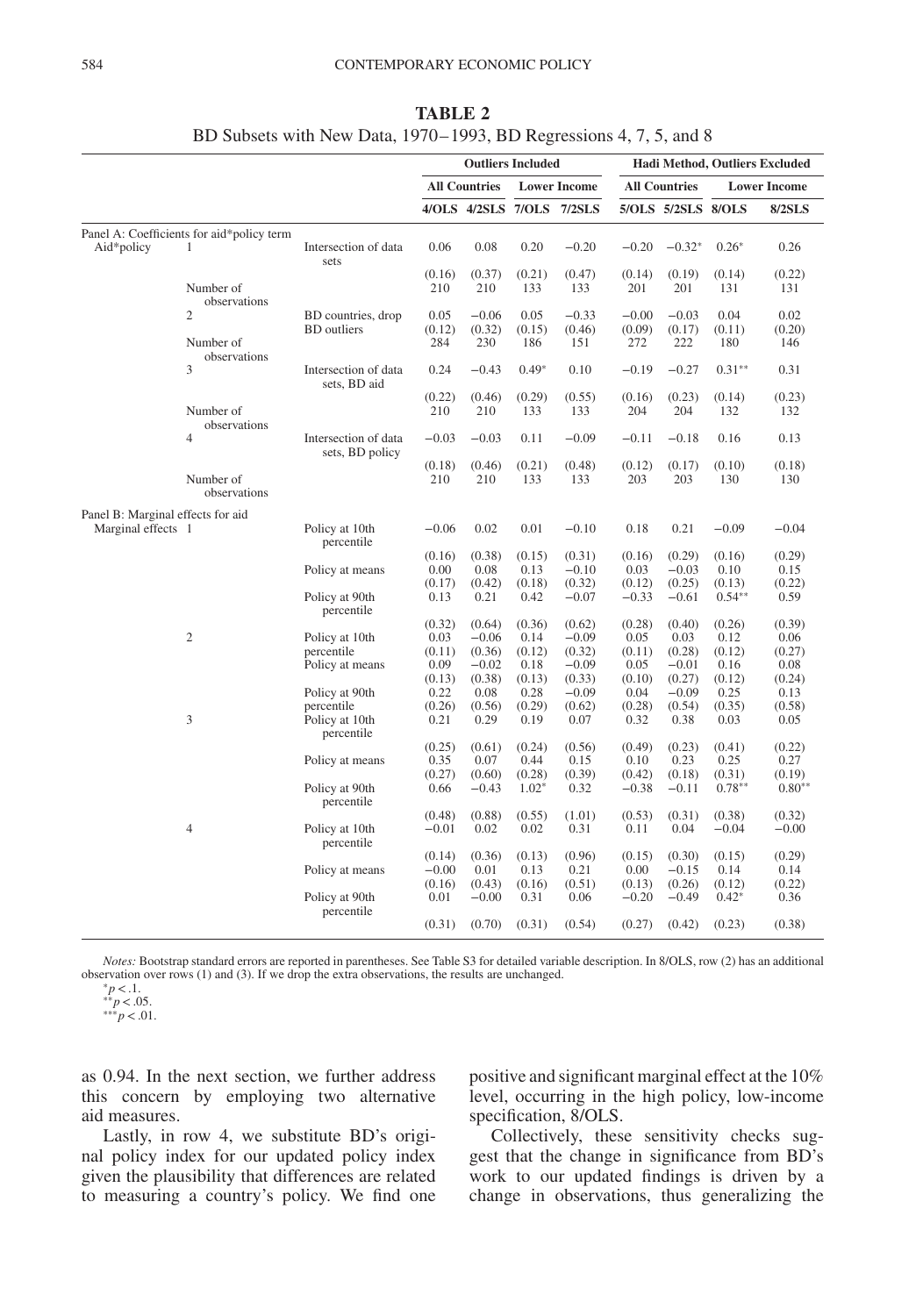|                                                                                                                                            |                         |                                                                                                                                                                                                                                                                                                                                                                                                                                                                                                                                                                                                                                                                                                                                                                                                                                                                                                                                                                                                                                                        |           | <b>Lower Income</b><br>7/OLS<br>$7/2$ SLS<br>0.03<br>$-0.46$<br>$-0.09$<br>(0.10)<br>(0.32)<br>(0.12)<br>0.03<br>$-0.49$<br>$-0.10$<br>(0.12)<br>(0.34)<br>(0.11)<br>$0.87***$<br>$1.29**$<br>(0.27)<br>(0.53)<br>(0.15)<br>$0.87***$<br>$1.24**$<br>(0.23)<br>(0.49)<br>(0.15)<br>$0.13*$<br>$-0.38$<br>0.09<br>(0.07)<br>(0.29)<br>(0.05)<br>$0.09*$<br>0.11<br>$-0.32$<br>(0.25)<br>(0.07)<br>(0.05)<br>$0.09**$<br>$-0.01$<br>(0.01)<br>(0.04)<br>$0.08**$<br>$-0.01$<br>(0.01)<br>(0.03)<br>277<br>337<br>499<br>283<br>343<br>530<br>$-0.00$<br>$-0.44$<br>$-0.13$<br>(0.12)<br>(0.37)<br>(0.11)<br>$-0.22$<br>$-1.25***$<br>$-0.42***$<br>(0.15)<br>(0.53)<br>(0.16)<br>$0.94***$<br>$1.56***$<br>$0.80***$<br>(0.25)<br>(0.54)<br>(0.14)<br>$0.73**$<br>$0.61***$<br>0.61<br>(0.30)<br>(0.58)<br>(0.15)<br>$0.14*$<br>$-0.56*$<br>$0.11***$<br>(0.08)<br>(0.33)<br>(0.05) |        |                      | Hadi Method, Outliers Excluded |           |                     |
|--------------------------------------------------------------------------------------------------------------------------------------------|-------------------------|--------------------------------------------------------------------------------------------------------------------------------------------------------------------------------------------------------------------------------------------------------------------------------------------------------------------------------------------------------------------------------------------------------------------------------------------------------------------------------------------------------------------------------------------------------------------------------------------------------------------------------------------------------------------------------------------------------------------------------------------------------------------------------------------------------------------------------------------------------------------------------------------------------------------------------------------------------------------------------------------------------------------------------------------------------|-----------|-----------------------------------------------------------------------------------------------------------------------------------------------------------------------------------------------------------------------------------------------------------------------------------------------------------------------------------------------------------------------------------------------------------------------------------------------------------------------------------------------------------------------------------------------------------------------------------------------------------------------------------------------------------------------------------------------------------------------------------------------------------------------------------------------------------------------------------------------------------------------------------|--------|----------------------|--------------------------------|-----------|---------------------|
|                                                                                                                                            |                         |                                                                                                                                                                                                                                                                                                                                                                                                                                                                                                                                                                                                                                                                                                                                                                                                                                                                                                                                                                                                                                                        |           |                                                                                                                                                                                                                                                                                                                                                                                                                                                                                                                                                                                                                                                                                                                                                                                                                                                                                   |        | <b>All Countries</b> |                                |           | <b>Lower Income</b> |
|                                                                                                                                            |                         | 4/OLS                                                                                                                                                                                                                                                                                                                                                                                                                                                                                                                                                                                                                                                                                                                                                                                                                                                                                                                                                                                                                                                  | 4/2SLS    |                                                                                                                                                                                                                                                                                                                                                                                                                                                                                                                                                                                                                                                                                                                                                                                                                                                                                   |        | 5/OLS                | 5/2SLS                         | 8/OLS     | <b>8/2SLS</b>       |
|                                                                                                                                            |                         |                                                                                                                                                                                                                                                                                                                                                                                                                                                                                                                                                                                                                                                                                                                                                                                                                                                                                                                                                                                                                                                        |           |                                                                                                                                                                                                                                                                                                                                                                                                                                                                                                                                                                                                                                                                                                                                                                                                                                                                                   |        |                      |                                |           |                     |
| Aid                                                                                                                                        | New data, BD countries  | $-0.06$                                                                                                                                                                                                                                                                                                                                                                                                                                                                                                                                                                                                                                                                                                                                                                                                                                                                                                                                                                                                                                                | $-0.57*$  |                                                                                                                                                                                                                                                                                                                                                                                                                                                                                                                                                                                                                                                                                                                                                                                                                                                                                   |        |                      | $-0.44$                        | $-0.02$   | $-0.33$             |
|                                                                                                                                            |                         |                                                                                                                                                                                                                                                                                                                                                                                                                                                                                                                                                                                                                                                                                                                                                                                                                                                                                                                                                                                                                                                        |           |                                                                                                                                                                                                                                                                                                                                                                                                                                                                                                                                                                                                                                                                                                                                                                                                                                                                                   |        |                      | (0.33)                         | (0.14)    | (0.30)              |
|                                                                                                                                            | New data, full sample   | $-0.06$                                                                                                                                                                                                                                                                                                                                                                                                                                                                                                                                                                                                                                                                                                                                                                                                                                                                                                                                                                                                                                                | $-0.75**$ |                                                                                                                                                                                                                                                                                                                                                                                                                                                                                                                                                                                                                                                                                                                                                                                                                                                                                   |        |                      | $-0.56*$                       | $-0.03$   | $-0.34$             |
|                                                                                                                                            |                         | (0.10)                                                                                                                                                                                                                                                                                                                                                                                                                                                                                                                                                                                                                                                                                                                                                                                                                                                                                                                                                                                                                                                 | (0.38)    |                                                                                                                                                                                                                                                                                                                                                                                                                                                                                                                                                                                                                                                                                                                                                                                                                                                                                   |        |                      | (0.32)                         | (0.14)    | (0.32)              |
| Policy                                                                                                                                     | New data, BD countries  | $0.77***$                                                                                                                                                                                                                                                                                                                                                                                                                                                                                                                                                                                                                                                                                                                                                                                                                                                                                                                                                                                                                                              | $0.82***$ |                                                                                                                                                                                                                                                                                                                                                                                                                                                                                                                                                                                                                                                                                                                                                                                                                                                                                   |        | $0.84***$            | $0.65***$                      | $0.96***$ | 0.62                |
|                                                                                                                                            |                         |                                                                                                                                                                                                                                                                                                                                                                                                                                                                                                                                                                                                                                                                                                                                                                                                                                                                                                                                                                                                                                                        |           |                                                                                                                                                                                                                                                                                                                                                                                                                                                                                                                                                                                                                                                                                                                                                                                                                                                                                   |        |                      | (0.18)                         | (0.24)    | (0.44)              |
|                                                                                                                                            | New data, full sample   | $0.77***$                                                                                                                                                                                                                                                                                                                                                                                                                                                                                                                                                                                                                                                                                                                                                                                                                                                                                                                                                                                                                                              |           |                                                                                                                                                                                                                                                                                                                                                                                                                                                                                                                                                                                                                                                                                                                                                                                                                                                                                   |        | $0.83***$            | $0.62***$                      | $0.95***$ | 0.66                |
|                                                                                                                                            |                         |                                                                                                                                                                                                                                                                                                                                                                                                                                                                                                                                                                                                                                                                                                                                                                                                                                                                                                                                                                                                                                                        |           |                                                                                                                                                                                                                                                                                                                                                                                                                                                                                                                                                                                                                                                                                                                                                                                                                                                                                   |        |                      | (0.17)                         | (0.24)    | (0.40)              |
|                                                                                                                                            | New data, BD countries  |                                                                                                                                                                                                                                                                                                                                                                                                                                                                                                                                                                                                                                                                                                                                                                                                                                                                                                                                                                                                                                                        |           |                                                                                                                                                                                                                                                                                                                                                                                                                                                                                                                                                                                                                                                                                                                                                                                                                                                                                   |        |                      | $0.24**$                       | 0.06      | 0.22                |
|                                                                                                                                            |                         |                                                                                                                                                                                                                                                                                                                                                                                                                                                                                                                                                                                                                                                                                                                                                                                                                                                                                                                                                                                                                                                        |           |                                                                                                                                                                                                                                                                                                                                                                                                                                                                                                                                                                                                                                                                                                                                                                                                                                                                                   |        |                      | (0.10)                         | (0.07)    | (0.14)              |
|                                                                                                                                            | New data, full sample   |                                                                                                                                                                                                                                                                                                                                                                                                                                                                                                                                                                                                                                                                                                                                                                                                                                                                                                                                                                                                                                                        |           |                                                                                                                                                                                                                                                                                                                                                                                                                                                                                                                                                                                                                                                                                                                                                                                                                                                                                   |        |                      | $0.25***$                      | 0.06      | 0.19                |
|                                                                                                                                            |                         | <b>Outliers Included</b><br><b>All Countries</b><br>Panel A: BD 1962-2013, Coefficients for aid, policy, aid*policy and aid <sup>2</sup> *policy<br>(0.09)<br>(0.34)<br>(0.15)<br>(0.22)<br>$0.81***$<br>(0.22)<br>(0.14)<br>$0.15***$<br>$-0.11$<br>(0.07)<br>(0.20)<br>$0.13***$<br>$-0.11$<br>(0.06)<br>(0.20)<br>$-0.01$<br>$0.06*$<br>(0.01)<br>(0.04)<br>$-0.01$<br>$0.07*$<br>(0.01)<br>(0.04)<br>506<br>419<br>538<br>443<br>Panel B: ELR 1962-2013, Coefficients for aid, policy, aid*policy and aid <sup>2*</sup> policy<br>$-0.09$<br>$-0.50$<br>(0.10)<br>(0.33)<br>$-1.03**$<br>$-0.30**$<br>(0.13)<br>(0.41)<br>$0.73***$<br>$0.77***$<br>(0.15)<br>(0.23)<br>$0.58***$<br>$0.51**$<br>(0.18)<br>(0.24)<br>$0.16**$<br>$-0.13$<br>(0.06)<br>(0.21)<br>$0.23***$<br>$0.20**$<br>0.16<br>$-0.04$<br>(0.07)<br>(0.09)<br>(0.23)<br>(0.30)<br>$-0.01$<br>$0.07*$<br>$-0.01$<br>$0.11**$<br>(0.01)<br>(0.01)<br>(0.05)<br>(0.04)<br>$-0.01$<br>$-0.00$<br>$0.09*$<br>0.05<br>(0.00)<br>(0.04)<br>(0.00)<br>(0.05)<br>551<br>462<br>365<br>303 |           | (0.09)                                                                                                                                                                                                                                                                                                                                                                                                                                                                                                                                                                                                                                                                                                                                                                                                                                                                            | (0.06) | (0.13)               |                                |           |                     |
|                                                                                                                                            | New data, BD countries  |                                                                                                                                                                                                                                                                                                                                                                                                                                                                                                                                                                                                                                                                                                                                                                                                                                                                                                                                                                                                                                                        |           |                                                                                                                                                                                                                                                                                                                                                                                                                                                                                                                                                                                                                                                                                                                                                                                                                                                                                   |        |                      |                                |           |                     |
|                                                                                                                                            |                         |                                                                                                                                                                                                                                                                                                                                                                                                                                                                                                                                                                                                                                                                                                                                                                                                                                                                                                                                                                                                                                                        |           |                                                                                                                                                                                                                                                                                                                                                                                                                                                                                                                                                                                                                                                                                                                                                                                                                                                                                   |        |                      |                                |           |                     |
| Aid*policy<br>$Aid2 * policy$<br>Number of observations<br>Aid<br>Policy<br>Aid*policy<br>$\text{Aid}^2*$ policy<br>Number of observations | New data, full sample   |                                                                                                                                                                                                                                                                                                                                                                                                                                                                                                                                                                                                                                                                                                                                                                                                                                                                                                                                                                                                                                                        |           |                                                                                                                                                                                                                                                                                                                                                                                                                                                                                                                                                                                                                                                                                                                                                                                                                                                                                   |        |                      |                                |           |                     |
|                                                                                                                                            |                         |                                                                                                                                                                                                                                                                                                                                                                                                                                                                                                                                                                                                                                                                                                                                                                                                                                                                                                                                                                                                                                                        |           |                                                                                                                                                                                                                                                                                                                                                                                                                                                                                                                                                                                                                                                                                                                                                                                                                                                                                   |        |                      |                                |           |                     |
|                                                                                                                                            | New data, BD countries  |                                                                                                                                                                                                                                                                                                                                                                                                                                                                                                                                                                                                                                                                                                                                                                                                                                                                                                                                                                                                                                                        |           |                                                                                                                                                                                                                                                                                                                                                                                                                                                                                                                                                                                                                                                                                                                                                                                                                                                                                   |        |                      | 416                            | 332       | 275                 |
|                                                                                                                                            | New data, full sample   |                                                                                                                                                                                                                                                                                                                                                                                                                                                                                                                                                                                                                                                                                                                                                                                                                                                                                                                                                                                                                                                        |           |                                                                                                                                                                                                                                                                                                                                                                                                                                                                                                                                                                                                                                                                                                                                                                                                                                                                                   |        |                      | 439                            | 338       | 281                 |
|                                                                                                                                            |                         |                                                                                                                                                                                                                                                                                                                                                                                                                                                                                                                                                                                                                                                                                                                                                                                                                                                                                                                                                                                                                                                        |           |                                                                                                                                                                                                                                                                                                                                                                                                                                                                                                                                                                                                                                                                                                                                                                                                                                                                                   |        |                      |                                |           |                     |
|                                                                                                                                            | New data, ELR countries |                                                                                                                                                                                                                                                                                                                                                                                                                                                                                                                                                                                                                                                                                                                                                                                                                                                                                                                                                                                                                                                        |           |                                                                                                                                                                                                                                                                                                                                                                                                                                                                                                                                                                                                                                                                                                                                                                                                                                                                                   |        |                      | $-0.41$                        | $-0.04$   | $-0.14$             |
|                                                                                                                                            |                         |                                                                                                                                                                                                                                                                                                                                                                                                                                                                                                                                                                                                                                                                                                                                                                                                                                                                                                                                                                                                                                                        |           |                                                                                                                                                                                                                                                                                                                                                                                                                                                                                                                                                                                                                                                                                                                                                                                                                                                                                   |        |                      | (0.28)                         | (0.13)    | (0.35)              |
|                                                                                                                                            | New data, full sample   |                                                                                                                                                                                                                                                                                                                                                                                                                                                                                                                                                                                                                                                                                                                                                                                                                                                                                                                                                                                                                                                        |           |                                                                                                                                                                                                                                                                                                                                                                                                                                                                                                                                                                                                                                                                                                                                                                                                                                                                                   |        |                      | $-0.90**$                      | $-0.43**$ | $-0.88*$            |
|                                                                                                                                            |                         |                                                                                                                                                                                                                                                                                                                                                                                                                                                                                                                                                                                                                                                                                                                                                                                                                                                                                                                                                                                                                                                        |           |                                                                                                                                                                                                                                                                                                                                                                                                                                                                                                                                                                                                                                                                                                                                                                                                                                                                                   |        |                      | (0.37)                         | (0.19)    | (0.48)              |
|                                                                                                                                            | New data, ELR countries |                                                                                                                                                                                                                                                                                                                                                                                                                                                                                                                                                                                                                                                                                                                                                                                                                                                                                                                                                                                                                                                        |           |                                                                                                                                                                                                                                                                                                                                                                                                                                                                                                                                                                                                                                                                                                                                                                                                                                                                                   |        |                      | $0.57***$                      | $1.03***$ | $0.97**$            |
|                                                                                                                                            |                         |                                                                                                                                                                                                                                                                                                                                                                                                                                                                                                                                                                                                                                                                                                                                                                                                                                                                                                                                                                                                                                                        |           |                                                                                                                                                                                                                                                                                                                                                                                                                                                                                                                                                                                                                                                                                                                                                                                                                                                                                   |        |                      | (0.18)                         | (0.25)    | (0.45)              |
|                                                                                                                                            | New data, full sample   |                                                                                                                                                                                                                                                                                                                                                                                                                                                                                                                                                                                                                                                                                                                                                                                                                                                                                                                                                                                                                                                        |           |                                                                                                                                                                                                                                                                                                                                                                                                                                                                                                                                                                                                                                                                                                                                                                                                                                                                                   |        |                      | $0.40**$                       | $0.63**$  | 0.20                |
|                                                                                                                                            |                         |                                                                                                                                                                                                                                                                                                                                                                                                                                                                                                                                                                                                                                                                                                                                                                                                                                                                                                                                                                                                                                                        |           |                                                                                                                                                                                                                                                                                                                                                                                                                                                                                                                                                                                                                                                                                                                                                                                                                                                                                   |        |                      | (0.20)                         | (0.30)    | (0.53)              |
|                                                                                                                                            | New data, ELR countries |                                                                                                                                                                                                                                                                                                                                                                                                                                                                                                                                                                                                                                                                                                                                                                                                                                                                                                                                                                                                                                                        |           |                                                                                                                                                                                                                                                                                                                                                                                                                                                                                                                                                                                                                                                                                                                                                                                                                                                                                   |        |                      | $0.24***$                      | 0.07      | 0.10                |
|                                                                                                                                            |                         |                                                                                                                                                                                                                                                                                                                                                                                                                                                                                                                                                                                                                                                                                                                                                                                                                                                                                                                                                                                                                                                        |           |                                                                                                                                                                                                                                                                                                                                                                                                                                                                                                                                                                                                                                                                                                                                                                                                                                                                                   |        |                      | (0.09)                         | (0.06)    | (0.16)              |
|                                                                                                                                            | New data, full sample   |                                                                                                                                                                                                                                                                                                                                                                                                                                                                                                                                                                                                                                                                                                                                                                                                                                                                                                                                                                                                                                                        |           |                                                                                                                                                                                                                                                                                                                                                                                                                                                                                                                                                                                                                                                                                                                                                                                                                                                                                   |        | $0.23***$            | $0.41***$                      | $0.25***$ | $0.44**$            |
|                                                                                                                                            |                         |                                                                                                                                                                                                                                                                                                                                                                                                                                                                                                                                                                                                                                                                                                                                                                                                                                                                                                                                                                                                                                                        |           |                                                                                                                                                                                                                                                                                                                                                                                                                                                                                                                                                                                                                                                                                                                                                                                                                                                                                   |        | (0.07)               | (0.13)                         | (0.08)    | (0.21)              |
|                                                                                                                                            |                         |                                                                                                                                                                                                                                                                                                                                                                                                                                                                                                                                                                                                                                                                                                                                                                                                                                                                                                                                                                                                                                                        |           |                                                                                                                                                                                                                                                                                                                                                                                                                                                                                                                                                                                                                                                                                                                                                                                                                                                                                   |        |                      |                                |           |                     |
|                                                                                                                                            | New data, ELR countries |                                                                                                                                                                                                                                                                                                                                                                                                                                                                                                                                                                                                                                                                                                                                                                                                                                                                                                                                                                                                                                                        |           |                                                                                                                                                                                                                                                                                                                                                                                                                                                                                                                                                                                                                                                                                                                                                                                                                                                                                   |        |                      |                                |           |                     |
|                                                                                                                                            |                         |                                                                                                                                                                                                                                                                                                                                                                                                                                                                                                                                                                                                                                                                                                                                                                                                                                                                                                                                                                                                                                                        |           |                                                                                                                                                                                                                                                                                                                                                                                                                                                                                                                                                                                                                                                                                                                                                                                                                                                                                   |        |                      |                                |           |                     |
|                                                                                                                                            | New data, full sample   |                                                                                                                                                                                                                                                                                                                                                                                                                                                                                                                                                                                                                                                                                                                                                                                                                                                                                                                                                                                                                                                        |           |                                                                                                                                                                                                                                                                                                                                                                                                                                                                                                                                                                                                                                                                                                                                                                                                                                                                                   |        |                      |                                |           |                     |
|                                                                                                                                            |                         |                                                                                                                                                                                                                                                                                                                                                                                                                                                                                                                                                                                                                                                                                                                                                                                                                                                                                                                                                                                                                                                        |           |                                                                                                                                                                                                                                                                                                                                                                                                                                                                                                                                                                                                                                                                                                                                                                                                                                                                                   |        |                      |                                |           | 301                 |
|                                                                                                                                            | New data, ELR countries |                                                                                                                                                                                                                                                                                                                                                                                                                                                                                                                                                                                                                                                                                                                                                                                                                                                                                                                                                                                                                                                        |           |                                                                                                                                                                                                                                                                                                                                                                                                                                                                                                                                                                                                                                                                                                                                                                                                                                                                                   |        | 545                  | 458                            | 361       |                     |
|                                                                                                                                            | New data, full sample   | 600                                                                                                                                                                                                                                                                                                                                                                                                                                                                                                                                                                                                                                                                                                                                                                                                                                                                                                                                                                                                                                                    | 493       | 393                                                                                                                                                                                                                                                                                                                                                                                                                                                                                                                                                                                                                                                                                                                                                                                                                                                                               | 321    | 591                  | 488                            | 388       | 320                 |

**TABLE 3** Extended Sample, 1962–2013, BD and ELR Regressions 4, 7, 5, and 8

*Notes:* Bootstrap standard errors are reported in parentheses. Time fixed effects are included in all regressions. Each specification includes a constant term, measure of aid/GDP, a policy index, an aid\*policy interaction term, log initial GDP, ethnic fractionalization, political assassinations, a fractionalization\*assassinations interaction term, a measure of institutional quality, and a measure of financial depth (M2/GDP lagged), regional dummies for Sub-Saharan Africa and fast-growing East Asian countries. BD and ELR specifications differ in their definitions of regional dummies and low-income (see Table S6). See Table S3 for detailed variable description. <sup>∗</sup>*p<*.1. ∗∗*p<*.05. ∗∗∗*p<*.01.

findings of Hansen and Tarp (2000). Our results reflect the observation sensitive feature of the aid-growth literature, making it difficult to compare across studies even when keeping the methodology unchanged.

## *B. Extended Sample Analysis*

In Table 3, we extend the sample with more periods, averaged from 1962 to 2013. Panel A replicates the BD specifications, and Panel B replicates the ELR specifications. Reporting on coefficients with a 5% or lower *p* value, in the BD specifications we find four positive and significant interaction term coefficients out of a possible 16. Two are from OLS regressions with outliers; once the outliers are excluded, however, the coefficients are no longer significant. The other two significant coefficients are from 2SLS specifications excluding outliers. For 16 ELR specifications, we report six of eight OLS specifications with positive and significant interactions. When excluding outliers, we also find three of eight 2SLS regressions with positive and significant interaction term coefficients. Interestingly, with the extended sample, the ELR specifications are more supportive of BD's conclusion than the BD specifications.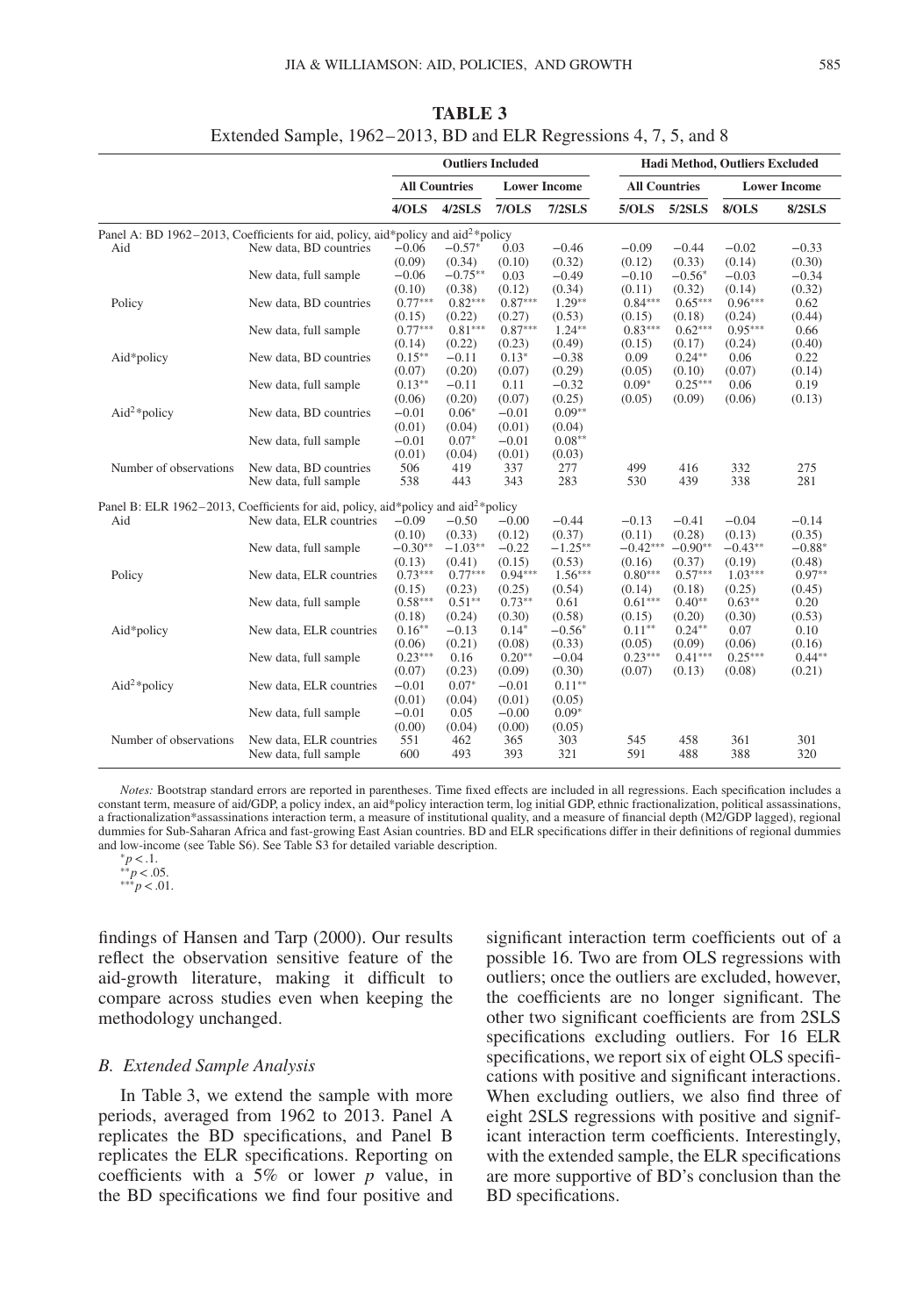|                                                                  |                                                                 |                      |          | <b>Outliers Included</b> |                     |                      |          | Hadi Method, Outliers Excluded |                     |
|------------------------------------------------------------------|-----------------------------------------------------------------|----------------------|----------|--------------------------|---------------------|----------------------|----------|--------------------------------|---------------------|
|                                                                  |                                                                 | <b>All Countries</b> |          |                          | <b>Lower Income</b> | <b>All Countries</b> |          |                                | <b>Lower Income</b> |
|                                                                  |                                                                 | 4/OLS                | 4/2SLS   | 7/OLS                    | $7/2$ SLS           | 5/OLS                | 5/2SLS   | <b>8/OLS</b>                   | <b>8/2SLS</b>       |
|                                                                  | Panel A: BD 1962-2013, coefficients for marginal effects of aid |                      |          |                          |                     |                      |          |                                |                     |
| Policy at 10th percentile                                        | New data, BD countries                                          | 0.02                 | $-0.50$  | 0.10                     | $-0.45*$            | $-0.01$              | $-0.29$  | 0.09                           | $-0.14$             |
|                                                                  |                                                                 | (0.08)               | (0.33)   | (0.09)                   | (0.26)              | (0.07)               | (0.27)   | (0.08)                         | (0.22)              |
|                                                                  | New data, full sample                                           | 0.04                 | $-0.66*$ | 0.10                     | $-0.47*$            | 0.01                 | $-0.35$  | 0.09                           | $-0.13$             |
|                                                                  |                                                                 | (0.08)               | (0.37)   | (0.09)                   | (0.28)              | (0.07)               | (0.26)   | (0.07)                         | (0.23)              |
| Policy at mean                                                   | New data, BD countries                                          | 0.15                 | $-0.38$  | $0.18*$                  | $-0.43$             | 0.10                 | $-0.00$  | $0.17**$                       | 0.12                |
|                                                                  |                                                                 | (0.10)               | (0.35)   | (0.09)                   | (0.29)              | (0.08)               | (0.24)   | (0.07)                         | (0.20)              |
|                                                                  | New data, full sample                                           | 0.15                 | $-0.54$  | $0.17*$                  | $-0.44$             | 0.11                 | $-0.04$  | $0.16**$                       | 0.10                |
|                                                                  |                                                                 | (0.09)               | (0.40)   | (0.09)                   | (0.30)              | (0.07)               | (0.23)   | (0.07)                         | (0.19)              |
| Policy at 90th percentile                                        | New data, BD countries                                          | $0.30**$             | $-0.25$  | $0.28*$                  | $-0.41$             | $0.25***$            | 0.32     | $0.27**$                       | 0.42                |
|                                                                  |                                                                 | (0.15)               | (0.42)   | (0.14)                   | (0.42)              | (0.12)               | (0.26)   | (0.12)                         | (0.30)              |
|                                                                  | New data, full sample                                           | $0.29**$             | $-0.40$  | $0.27*$                  | $-0.41$             | $0.24**$             | 0.30     | $0.24**$                       | 0.38                |
|                                                                  |                                                                 | (0.14)               | (0.48)   | (0.14)                   | (0.42)              | (0.12)               | (0.25)   | (0.11)                         | (0.27)              |
| Number of observations                                           | New data, BD countries                                          | 506                  | 419      | 337                      | 277                 | 499                  | 416      | 332                            | 275                 |
|                                                                  | New data, full sample                                           | 538                  | 443      | 343                      | 283                 | 530                  | 439      | 338                            | 281                 |
| Panel B: ELR 1962-2013, coefficients for marginal effects of aid |                                                                 |                      |          |                          |                     |                      |          |                                |                     |
| Policy at 10th percentile                                        | New data, ELR countries                                         | 0.01                 | $-0.42$  | 0.08                     | $-0.46$             | $-0.02$              | $-0.24$  | 0.05                           | $-0.06$             |
|                                                                  |                                                                 | (0.08)               | (0.31)   | (0.09)                   | (0.30)              | (0.08)               | (0.23)   | (0.08)                         | (0.21)              |
|                                                                  | New data, full sample                                           | $-0.02$              | $-0.60*$ | 0.03                     | $-0.70**$           | $-0.06$              | $-0.42*$ | $-0.01$                        | $-0.25$             |
|                                                                  |                                                                 | (0.09)               | (0.36)   | (0.08)                   | (0.34)              | (0.07)               | (0.24)   | (0.08)                         | (0.21)              |
| Policy at mean                                                   | New data, ELR countries                                         | 0.15                 | $-0.31$  | $0.17*$                  | $-0.48$             | $0.13*$              | 0.04     | 0.11                           | 0.05                |
|                                                                  |                                                                 | (0.09)               | (0.34)   | (0.09)                   | (0.32)              | (0.07)               | (0.20)   | (0.08)                         | (0.17)              |
|                                                                  | New data, full sample                                           | 0.14                 | $-0.34$  | $0.15*$                  | $-0.43$             | 0.09                 | $-0.07$  | 0.12                           | 0.06                |
|                                                                  |                                                                 | (0.09)               | (0.37)   | (0.09)                   | (0.32)              | (0.07)               | (0.20)   | (0.08)                         | (0.18)              |
| Policy at 90th percentile                                        | New data, ELR countries                                         | $0.35***$            | $-0.18$  | $0.28*$                  | $-0.50$             | $0.31***$            | 0.37     | 0.18                           | 0.17                |
|                                                                  |                                                                 | (0.13)               | (0.41)   | (0.14)                   | (0.43)              | (0.11)               | (0.22)   | (0.13)                         | (0.27)              |
|                                                                  | New data, full sample                                           | $0.35***$            | $-0.03$  | $0.31**$                 | $-0.09$             | $0.29***$            | 0.34     | $0.28**$                       | 0.45                |
|                                                                  |                                                                 | (0.13)               | (0.42)   | (0.13)                   | (0.39)              | (0.11)               | (0.21)   | (0.12)                         | (0.28)              |
| Number of observations                                           | New data, ELR countries                                         | 551                  | 462      | 365                      | 303                 | 545                  | 458      | 361                            | 301                 |
|                                                                  | New data, full sample                                           | 600                  | 493      | 393                      | 321                 | 591                  | 488      | 388                            | 320                 |

**TABLE 4** Marginal Effects, 1962–2013, BD and ELR Regressions 4, 7, 5, and 8

*Notes:* Bootstrap standard errors are reported in parentheses. Marginal effects from regressions in Table 3. *<sup>∗∗</sup>p* < .05. <br>*\**\**p* < .05. *∗* ∗*p* < .01.

Although these results are more supportive of BD than previous tests, they do not provide a conclusive answer as to whether aid can support growth in the presence of good policies. BD and ELR analyze the sign and significance of the coefficient of the interaction terms without reporting the marginal effects. In order to provide further insight, however, we calculate marginal effects at different policy levels.

Table 4 reports marginal effects of aid for the policy index at the 10th percentile (poor policy), the mean, and the 90th percentile (good policy) for all the specifications from Table 3. The evidence suggests that the aid-growth relation is not conditional on policies adopted in recipient countries, as most marginal effects are insignificant. Any positive and significant marginal effect reported occurs only in OLS estimations. For example, in both BD and ELR specifications, we find six of eight OLS regressions with positive and significant marginal effects for good policy countries. However, this result does not hold for the 2SLS estimations. In fact, in one 2SLS estimation, we find a negative and significant marginal effect for low-income, poor policy countries, suggesting that in countries with poor policies aid can decrease economic growth. These results highlight the need to properly account for endogeneity—an issue we address in a later section.

Combined, the extended sample OLS regressions provide some support for BD's conclusion that aid may increase growth when a recipient country has top policy scores. The insignificant results from the 2SLS specifications and the overwhelming insignificant marginal effects make it difficult to conclude that aid is effective at increasing growth.

#### *C. Post-Cold War Analysis*

The post-Cold War period (1990–2013) is marked with significant changes to the aid landscape (Dunning 2004; Frot, Olofsgard, and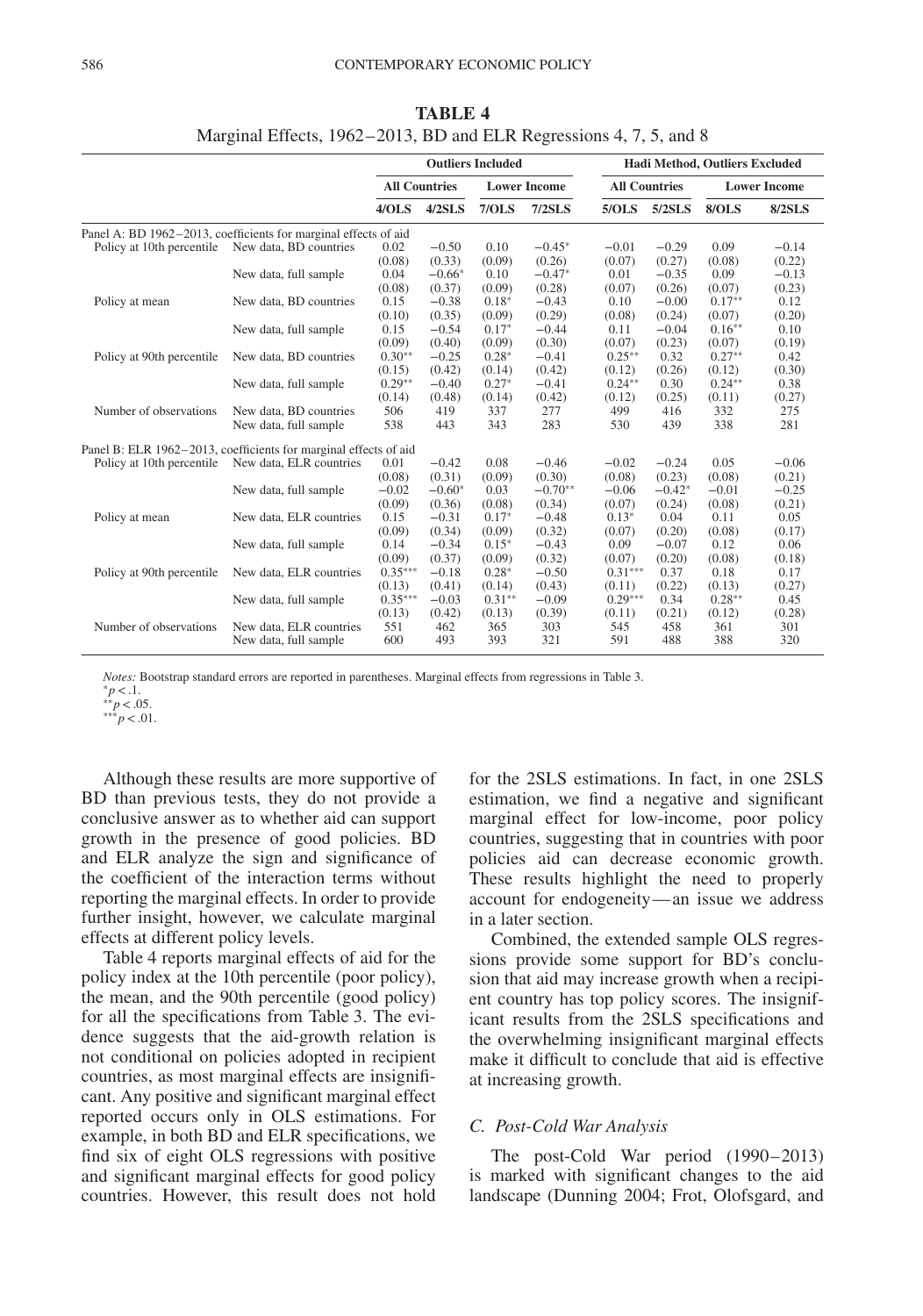|                                           |                                                                                               |           | <b>Outliers Included</b> |          |                     | Hadi Method, Outliers Excluded |                      |          |                     |  |  |
|-------------------------------------------|-----------------------------------------------------------------------------------------------|-----------|--------------------------|----------|---------------------|--------------------------------|----------------------|----------|---------------------|--|--|
|                                           |                                                                                               |           | <b>All Countries</b>     |          | <b>Lower Income</b> |                                | <b>All Countries</b> |          | <b>Lower Income</b> |  |  |
|                                           |                                                                                               | 4/OLS     | 4/2SLS                   | 7/OLS    | $7/2$ SLS           | 5/OLS                          | 5/2SLS               | 8/OLS    | 8/2SLS              |  |  |
|                                           | Panel A: BD 1990-2013, coefficients for aid, policy, aid*policy and aid <sup>2*</sup> policy  |           |                          |          |                     |                                |                      |          |                     |  |  |
| Aid                                       | New data, BD countries                                                                        | $-0.33*$  | $-0.80$                  | $-0.16$  | $-0.50$             | $-0.73***$                     | $-1.51***$           | $-0.33$  | $-0.73$             |  |  |
|                                           |                                                                                               | (0.18)    | (0.57)                   | (0.18)   | (0.47)              | (0.25)                         | (0.55)               | (0.24)   | (0.46)              |  |  |
|                                           | New data, full sample                                                                         | $-0.71$   | $-1.71$                  | $-0.11$  | $-0.31$             | $-0.76$                        | $-0.49$              | 0.15     | 1.54                |  |  |
|                                           |                                                                                               | (0.52)    | (1.06)                   | (0.59)   | (2.14)              | (0.75)                         | (1.65)               | (0.70)   | (1.77)              |  |  |
| Policy                                    | New data, BD countries                                                                        | $0.71**$  | 0.64                     | $1.23**$ | $2.56**$            | 0.28                           | $-0.27$              | 0.93     | 0.64                |  |  |
|                                           |                                                                                               | (0.29)    | (0.48)                   | (0.52)   | (1.12)              | (0.26)                         | (0.42)               | (0.59)   | (0.88)              |  |  |
|                                           | New data, full sample                                                                         | 0.55      | 0.44                     | 1.40     | 2.39                | 0.46                           | 0.75                 | $2.40**$ | $4.25**$            |  |  |
|                                           |                                                                                               | (0.34)    | (0.55)                   | (0.92)   | (1.81)              | (0.60)                         | (1.02)               | (1.13)   | (2.07)              |  |  |
| Aid*policy                                | New data, BD countries                                                                        | 0.13      | $-0.01$                  | $-0.06$  | $-0.92*$            | $0.37***$                      | $0.75***$            | 0.16     | 0.34                |  |  |
|                                           |                                                                                               | (0.13)    | (0.36)                   | (0.15)   | (0.55)              | (0.12)                         | (0.25)               | (0.13)   | (0.26)              |  |  |
|                                           | New data, full sample                                                                         | 0.29      | 0.31                     | 0.01     | $-0.61$             | 0.34                           | 0.16                 | $-0.07$  | $-0.79$             |  |  |
|                                           |                                                                                               | (0.22)    | (0.42)                   | (0.25)   | (0.83)              | (0.34)                         | (0.74)               | (0.32)   | (0.78)              |  |  |
|                                           | New data, BD countries                                                                        | 0.01      | 0.07                     | 0.02     | $0.14**$            |                                |                      |          |                     |  |  |
| $Aid2 * policy$<br>Number of observations |                                                                                               | (0.01)    | (0.05)                   | (0.02)   | (0.06)              |                                |                      |          |                     |  |  |
|                                           | New data, full sample                                                                         | 0.01      | 0.06                     | 0.01     | $0.09*$             |                                |                      |          |                     |  |  |
|                                           |                                                                                               | (0.01)    | (0.05)                   | (0.01)   | (0.05)              |                                |                      |          |                     |  |  |
|                                           | New data, BD countries                                                                        | 245       | 211                      | 165      | 141                 | 237                            | 205                  | 159      | 137                 |  |  |
|                                           | New data, full sample                                                                         | 324       | 275                      | 214      | 181                 | 315                            | 268                  | 211      | 180                 |  |  |
|                                           | Panel B: ELR 1990–2013, coefficients for aid, policy, aid*policy and aid <sup>2*</sup> policy |           |                          |          |                     |                                |                      |          |                     |  |  |
| Aid                                       | New data, ELR countries                                                                       | $-0.44**$ | $-0.96**$                | $-0.20$  | $-0.57$             | $-0.70***$                     | $-1.22***$           | $-0.30$  | $-0.65*$            |  |  |
|                                           |                                                                                               | (0.19)    | (0.41)                   | (0.20)   | (0.43)              | (0.24)                         | (0.40)               | (0.22)   | (0.34)              |  |  |
|                                           | New data, full sample                                                                         | $-0.80$   | $-1.59*$                 | $-0.31$  | 0.21                | $-1.17**$                      | $-1.12$              | $-0.35$  | 2.80                |  |  |
|                                           |                                                                                               | (0.50)    | (0.95)                   | (0.58)   | (1.71)              | (0.59)                         | (1.52)               | (0.82)   | (2.56)              |  |  |
| Policy                                    | New data, ELR countries                                                                       | $0.69**$  | 0.61                     | $1.30**$ | 2.38**              | 0.32                           | $-0.19$              | 0.97     | 0.62                |  |  |
|                                           |                                                                                               | (0.28)    | (0.38)                   | (0.54)   | (0.93)              | (0.29)                         | (0.34)               | (0.59)   | (0.84)              |  |  |
|                                           | New data, full sample                                                                         | 0.45      | 0.40                     | $1.29*$  | $2.62*$             | 0.16                           | 0.43                 | 1.81     | 5.47*               |  |  |
|                                           |                                                                                               | (0.33)    | (0.50)                   | (0.78)   | (1.49)              | (0.52)                         | (0.91)               | (1.14)   | (2.90)              |  |  |
| Aid*policy                                | New data, ELR countries                                                                       | 0.13      | $-0.04$                  | $-0.06$  | $-0.80**$           | $0.34***$                      | $0.63***$            | 0.18     | $0.33*$             |  |  |
|                                           |                                                                                               | (0.12)    | (0.25)                   | (0.14)   | (0.39)              | (0.11)                         | (0.17)               | (0.11)   | (0.19)              |  |  |
|                                           |                                                                                               | 0.34      | 0.35                     | 0.05     | $-0.63$             | $0.53*$                        | 0.39                 | 0.15     | $-1.39$             |  |  |
|                                           | New data, full sample                                                                         |           |                          |          |                     |                                |                      |          |                     |  |  |
|                                           |                                                                                               | (0.21)    | (0.37)<br>$0.08**$       | (0.24)   | (0.67)<br>$0.13***$ | (0.27)                         | (0.65)               | (0.37)   | (1.13)              |  |  |
| Aid <sup>2</sup> *policy                  | New data, ELR countries                                                                       | 0.01      |                          | 0.02     |                     |                                |                      |          |                     |  |  |
|                                           |                                                                                               | (0.01)    | (0.04)                   | (0.02)   | (0.04)              |                                |                      |          |                     |  |  |
|                                           | New data, full sample                                                                         | 0.01      | 0.05                     | 0.01     | 0.05                |                                |                      |          |                     |  |  |
|                                           |                                                                                               | (0.01)    | (0.06)                   | (0.01)   | (0.04)              |                                |                      |          |                     |  |  |
| Number of observations                    | New data, ELR countries                                                                       | 272       | 238                      | 180      | 156                 | 265                            | 232                  | 176      | 153                 |  |  |
|                                           | New data, full sample                                                                         | 324       | 275                      | 199      | 169                 | 315                            | 268                  | 195      | 167                 |  |  |

**TABLE 5** Post-Cold War Sample, 1990–2013, BD and ELR Regressions 4, 7, 5, and 8

*Notes:* Bootstrap standard errors are reported in parentheses. Time fixed effects are included in all regressions. BD and ELR specifications differ in their definitions of regional dummies and low-income (see Table S6). See Table S3 for detailed variable description. <sup>∗</sup>*p<*.1. ∗∗*p<*.05. ∗∗∗*p<*.01.

Perrota 2014; Greenhill, Prizzon, and Rogerson 2016; Griffin 2000). In addition, the average quality of economic policy and economic institutions has increased and the institutional gap between developed and developing countries has decreased (Gwartney, Lawson, and Hall 2017, 19). Thus, we examine BD and ELR specifications post-Cold War.<sup>16</sup> To account for improvements in institutional quality, we replace BD and ELR's 1980 international country risk

<span id="page-10-0"></span>16. See Table S2 for country differences among BD, ELR, and the post-1990 sample.

guide (ICRG) static measure with varying val-ues collected from ICRG (PRS Group 2016).<sup>[17](#page-10-1)</sup> Otherwise, the model is left unchanged.

The post-Cold War evidence is more in favor of ELR's nonsignificant interaction term coefficients. As shown in Table 5, across both BD and ELR specifications most interactions are insignificant. Among the BD regressions, we report a

<span id="page-10-1"></span>17. Following Rajan and Subramanian (2008), we take the sum of bureaucratic quality, rule of law, and corruption. Scores range 0–16. Data are available from 1984 to 2015, so we only test the post-1990 period with updated ICRG data.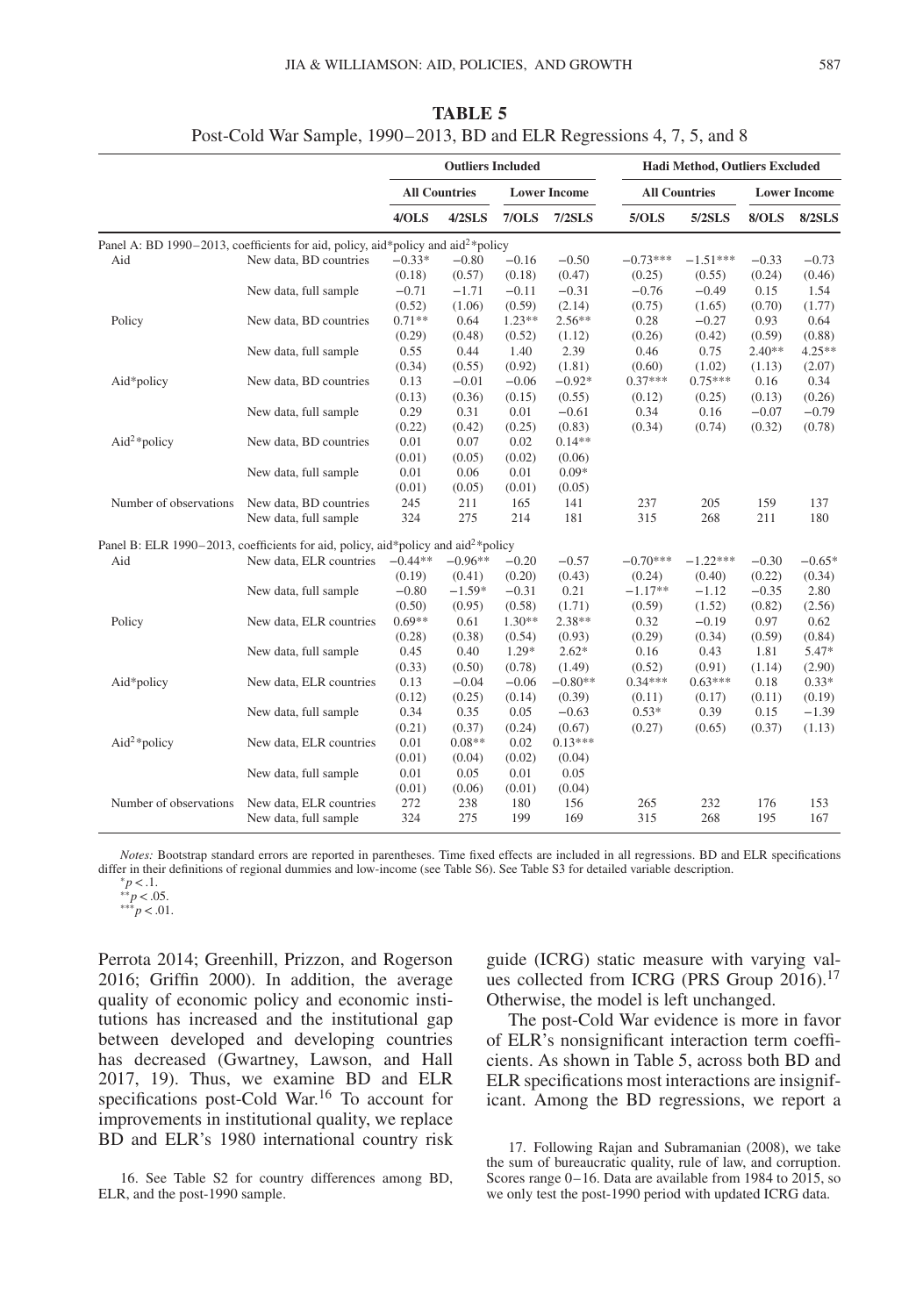|                                                                  |                                                                 | <b>Outliers Included</b><br><b>All Countries</b><br><b>Lower Income</b><br>4/OLS<br>$4/2$ SLS<br>7/OLS<br>$-0.21$<br>$-0.63$<br>$-0.14$<br>(0.13)<br>(0.14)<br>(0.47)<br>$-0.04$<br>$-0.12$<br>$-0.71$<br>(0.16)<br>(0.47)<br>(0.15)<br>$-0.05$<br>$-0.11$<br>$-0.40$<br>(0.16)<br>(0.15)<br>(0.46)<br>$-0.05$<br>$-0.03$<br>$-0.62$<br>(0.45)<br>(0.13)<br>(0.14)<br>0.03<br>$-0.30$<br>$-0.10$<br>(0.18)<br>(0.19)<br>(0.51)<br>0.02<br>$-0.49$<br>$-0.02$<br>(0.45)<br>(0.14)<br>(0.14)<br>$-0.25*$<br>$-0.71**$<br>$-0.15$<br>(0.33)<br>(0.12)<br>(0.14)<br>$-0.10$<br>$-0.60$<br>$-0.11$<br>(0.14)<br>(0.16)<br>(0.45)<br>$-0.09$<br>$-0.48$<br>$-0.11$<br>(0.34)<br>(0.12)<br>(0.14)<br>$-0.02$<br>$-0.50$<br>$-0.08$ |         |         |            | Hadi Method, Outliers Excluded |                                                                                                                                                                                                                                                                                                                                                                  |         |               |
|------------------------------------------------------------------|-----------------------------------------------------------------|-----------------------------------------------------------------------------------------------------------------------------------------------------------------------------------------------------------------------------------------------------------------------------------------------------------------------------------------------------------------------------------------------------------------------------------------------------------------------------------------------------------------------------------------------------------------------------------------------------------------------------------------------------------------------------------------------------------------------------|---------|---------|------------|--------------------------------|------------------------------------------------------------------------------------------------------------------------------------------------------------------------------------------------------------------------------------------------------------------------------------------------------------------------------------------------------------------|---------|---------------|
|                                                                  |                                                                 |                                                                                                                                                                                                                                                                                                                                                                                                                                                                                                                                                                                                                                                                                                                             |         |         |            |                                |                                                                                                                                                                                                                                                                                                                                                                  |         |               |
|                                                                  |                                                                 |                                                                                                                                                                                                                                                                                                                                                                                                                                                                                                                                                                                                                                                                                                                             |         |         | $7/2$ SLS  | 5/OLS                          | 5/2SLS                                                                                                                                                                                                                                                                                                                                                           | 8/OLS   | <b>8/2SLS</b> |
|                                                                  | Panel A: BD 1990–2013, coefficients for marginal effects of aid |                                                                                                                                                                                                                                                                                                                                                                                                                                                                                                                                                                                                                                                                                                                             |         |         |            |                                |                                                                                                                                                                                                                                                                                                                                                                  |         |               |
| Policy at 10th percentile                                        | New data, BD countries                                          |                                                                                                                                                                                                                                                                                                                                                                                                                                                                                                                                                                                                                                                                                                                             |         |         | $-0.76**$  | $-0.21*$                       | $-0.56$                                                                                                                                                                                                                                                                                                                                                          | $-0.10$ | $-0.56**$     |
|                                                                  |                                                                 |                                                                                                                                                                                                                                                                                                                                                                                                                                                                                                                                                                                                                                                                                                                             |         |         | (0.34)     | (0.11)                         | (0.37)                                                                                                                                                                                                                                                                                                                                                           | (0.11)  | (0.27)        |
|                                                                  | New data, full sample                                           |                                                                                                                                                                                                                                                                                                                                                                                                                                                                                                                                                                                                                                                                                                                             |         |         | $-0.75$    | $-0.11$                        | $-0.32$                                                                                                                                                                                                                                                                                                                                                          | 0.00    | $-0.12$       |
|                                                                  |                                                                 |                                                                                                                                                                                                                                                                                                                                                                                                                                                                                                                                                                                                                                                                                                                             |         |         | (0.46)     | (0.13)                         | (0.27)                                                                                                                                                                                                                                                                                                                                                           | (0.11)  | (0.29)        |
| Policy at mean                                                   | New data, BD countries                                          |                                                                                                                                                                                                                                                                                                                                                                                                                                                                                                                                                                                                                                                                                                                             |         |         | $-1.11***$ | $-0.01$                        | $-0.01$                                                                                                                                                                                                                                                                                                                                                          | 0.01    | $-0.34$       |
|                                                                  |                                                                 |                                                                                                                                                                                                                                                                                                                                                                                                                                                                                                                                                                                                                                                                                                                             |         |         | (0.49)     | (0.09)                         | (0.49)                                                                                                                                                                                                                                                                                                                                                           | (0.09)  | (0.27)        |
|                                                                  | New data, full sample                                           |                                                                                                                                                                                                                                                                                                                                                                                                                                                                                                                                                                                                                                                                                                                             |         |         | $-0.79**$  | $-0.04$                        | $-0.23$                                                                                                                                                                                                                                                                                                                                                          | 0.01    | $-0.27$       |
|                                                                  |                                                                 |                                                                                                                                                                                                                                                                                                                                                                                                                                                                                                                                                                                                                                                                                                                             |         |         | (0.37)     | (0.11)                         | (0.25)                                                                                                                                                                                                                                                                                                                                                           | (0.09)  | (0.22)        |
| Policy at 90th percentile                                        | New data, BD countries                                          |                                                                                                                                                                                                                                                                                                                                                                                                                                                                                                                                                                                                                                                                                                                             |         |         | $-1.27**$  | 0.08                           | <b>All Countries</b><br><b>Lower Income</b><br>0.10<br>0.05<br>(0.11)<br>(0.29)<br>$-0.11$<br>0.02<br>(0.26)<br>(0.12)<br>$-0.39$<br>$-0.08$<br>(0.24)<br>(0.11)<br>$-0.36$<br>0.00<br>(0.30)<br>(0.09)<br>$-0.00$<br>0.03<br>(0.22)<br>(0.09)<br>$-0.26$<br>0.03<br>(0.29)<br>(0.09)<br>0.20<br>0.08<br>(0.25)<br>(0.11)<br>$-0.13$<br>0.06<br>(0.30)<br>(0.11) | $-0.24$ |               |
|                                                                  |                                                                 |                                                                                                                                                                                                                                                                                                                                                                                                                                                                                                                                                                                                                                                                                                                             |         |         | (0.63)     | (0.11)                         |                                                                                                                                                                                                                                                                                                                                                                  |         | (0.35)        |
|                                                                  | New data, full sample                                           |                                                                                                                                                                                                                                                                                                                                                                                                                                                                                                                                                                                                                                                                                                                             |         |         | $-0.84**$  | 0.03                           |                                                                                                                                                                                                                                                                                                                                                                  |         | $-0.44*$      |
|                                                                  |                                                                 |                                                                                                                                                                                                                                                                                                                                                                                                                                                                                                                                                                                                                                                                                                                             |         |         | (0.35)     | (0.12)                         |                                                                                                                                                                                                                                                                                                                                                                  |         | (0.25)        |
| Panel B: ELR 1990-2013, coefficients for marginal effects of aid |                                                                 |                                                                                                                                                                                                                                                                                                                                                                                                                                                                                                                                                                                                                                                                                                                             |         |         |            |                                |                                                                                                                                                                                                                                                                                                                                                                  |         |               |
| Policy at 10th percentile                                        | New data, ELR countries                                         |                                                                                                                                                                                                                                                                                                                                                                                                                                                                                                                                                                                                                                                                                                                             |         |         | $-0.75***$ | $-0.21*$                       |                                                                                                                                                                                                                                                                                                                                                                  |         | $-0.39**$     |
|                                                                  |                                                                 |                                                                                                                                                                                                                                                                                                                                                                                                                                                                                                                                                                                                                                                                                                                             |         |         | (0.28)     | (0.11)                         |                                                                                                                                                                                                                                                                                                                                                                  |         | (0.18)        |
|                                                                  | New data, full sample                                           |                                                                                                                                                                                                                                                                                                                                                                                                                                                                                                                                                                                                                                                                                                                             |         |         | $-0.58$    | $-0.07$                        |                                                                                                                                                                                                                                                                                                                                                                  |         | $-0.19$       |
|                                                                  |                                                                 |                                                                                                                                                                                                                                                                                                                                                                                                                                                                                                                                                                                                                                                                                                                             |         |         | (0.42)     | (0.13)                         |                                                                                                                                                                                                                                                                                                                                                                  |         | (0.28)        |
| Policy at mean                                                   | New data, ELR countries                                         |                                                                                                                                                                                                                                                                                                                                                                                                                                                                                                                                                                                                                                                                                                                             |         |         | $-0.90***$ | $-0.01$                        |                                                                                                                                                                                                                                                                                                                                                                  |         | $-0.23$       |
|                                                                  |                                                                 |                                                                                                                                                                                                                                                                                                                                                                                                                                                                                                                                                                                                                                                                                                                             |         |         | (0.34)     | (0.08)                         |                                                                                                                                                                                                                                                                                                                                                                  |         | (0.20)        |
|                                                                  | New data, full sample                                           |                                                                                                                                                                                                                                                                                                                                                                                                                                                                                                                                                                                                                                                                                                                             |         |         | $-0.68**$  | 0.01                           |                                                                                                                                                                                                                                                                                                                                                                  |         | $-0.33$       |
|                                                                  |                                                                 | (0.14)                                                                                                                                                                                                                                                                                                                                                                                                                                                                                                                                                                                                                                                                                                                      | (0.44)  | (0.11)  | (0.34)     | (0.11)                         |                                                                                                                                                                                                                                                                                                                                                                  |         | (0.22)        |
| Policy at 90th percentile                                        | New data, ELR countries                                         | $-0.00$                                                                                                                                                                                                                                                                                                                                                                                                                                                                                                                                                                                                                                                                                                                     | $-0.37$ | $-0.09$ | $-0.98**$  | 0.09                           |                                                                                                                                                                                                                                                                                                                                                                  |         | $-0.15$       |
|                                                                  |                                                                 | (0.16)                                                                                                                                                                                                                                                                                                                                                                                                                                                                                                                                                                                                                                                                                                                      | (0.38)  | (0.16)  | (0.43)     | (0.10)                         |                                                                                                                                                                                                                                                                                                                                                                  |         | (0.26)        |
|                                                                  | New data, full sample                                           | 0.08                                                                                                                                                                                                                                                                                                                                                                                                                                                                                                                                                                                                                                                                                                                        | $-0.37$ | $-0.05$ | $-0.77**$  | 0.10                           |                                                                                                                                                                                                                                                                                                                                                                  |         | $-0.47*$      |
|                                                                  |                                                                 | (0.15)                                                                                                                                                                                                                                                                                                                                                                                                                                                                                                                                                                                                                                                                                                                      | (0.43)  | (0.13)  | (0.33)     | (0.12)                         |                                                                                                                                                                                                                                                                                                                                                                  |         | (0.27)        |
|                                                                  |                                                                 |                                                                                                                                                                                                                                                                                                                                                                                                                                                                                                                                                                                                                                                                                                                             |         |         |            |                                |                                                                                                                                                                                                                                                                                                                                                                  |         |               |

**TABLE 6** Marginal Effects, 1990–2013, BD and ELR Regressions 4, 7, 5, and 8

*Notes:* Bootstrap standard errors are reported in parentheses. Marginal effects from Table 5. <sup>*∗*</sup>*p* < .1. *←*<br>*∗∗p* < .05. *∗* 

positive and significant (5% or lower *p* value) coefficient in one of eight for both the OLS and 2SLS specifications. In the ELR regressions, we also find one OLS and one 2SLS specification with a positive and significant interaction term coefficient. However, for low-income countries (including outliers) we also find one negative and significant coefficient from the 2SLS estimation.<sup>[18](#page-11-0)</sup>

Perhaps more interesting are the marginal effects presented in Table 6. There is not one positive and significant marginal effect. We do find several *negative* and significant marginal effects from 2SLS specifications, occurring at all levels of the policy index and mostly in lower-income countries. For poor policy countries, aid's conditional impact is negative and significant in 5 of 16 2SLS estimations. Mean level policy countries report 4 of 16 2SLS specifications with negative and significant marginal effects. For good policy countries, the critical test for BD, from the 2SLS estimations, we also find 4 of 16 with negative and significant marginal effects. No OLS estimation reports a significant marginal effect (at 5% level or lower *p* value), suggesting that controlling for endogeneity is especially important post-Cold War.

Collectively, the post-Cold War results indicate that the majority of the marginal effects are insignificant, consistent with the results from the 1962–2013 period; however, the significant marginal effects we do find are *negative*. This finding provides evidence that aid can decrease growth regardless of the type of policy environment, a possibility not explored in either BD or

<span id="page-11-0"></span><sup>18.</sup> This may indicate that the post-Cold War data exhibit more nonlinear associations. BD argue the quadratic interaction terms control for the nonlinear relation caused by outliers; hence, once the outliers are dropped the quadratic terms are excluded as well. The significant quadratic interaction terms are found in both the 1962–2013 and post-1990 samples. Previous findings also report significant quadratic terms (Dayton-Johnson and Hoddinott 2003; Hansen and Tarp 2000; Kohama, Sawada, and Kono 2003). Also, Chatelain and Ralf (2014, 94) find the quadratic interaction term can be a spurious effect.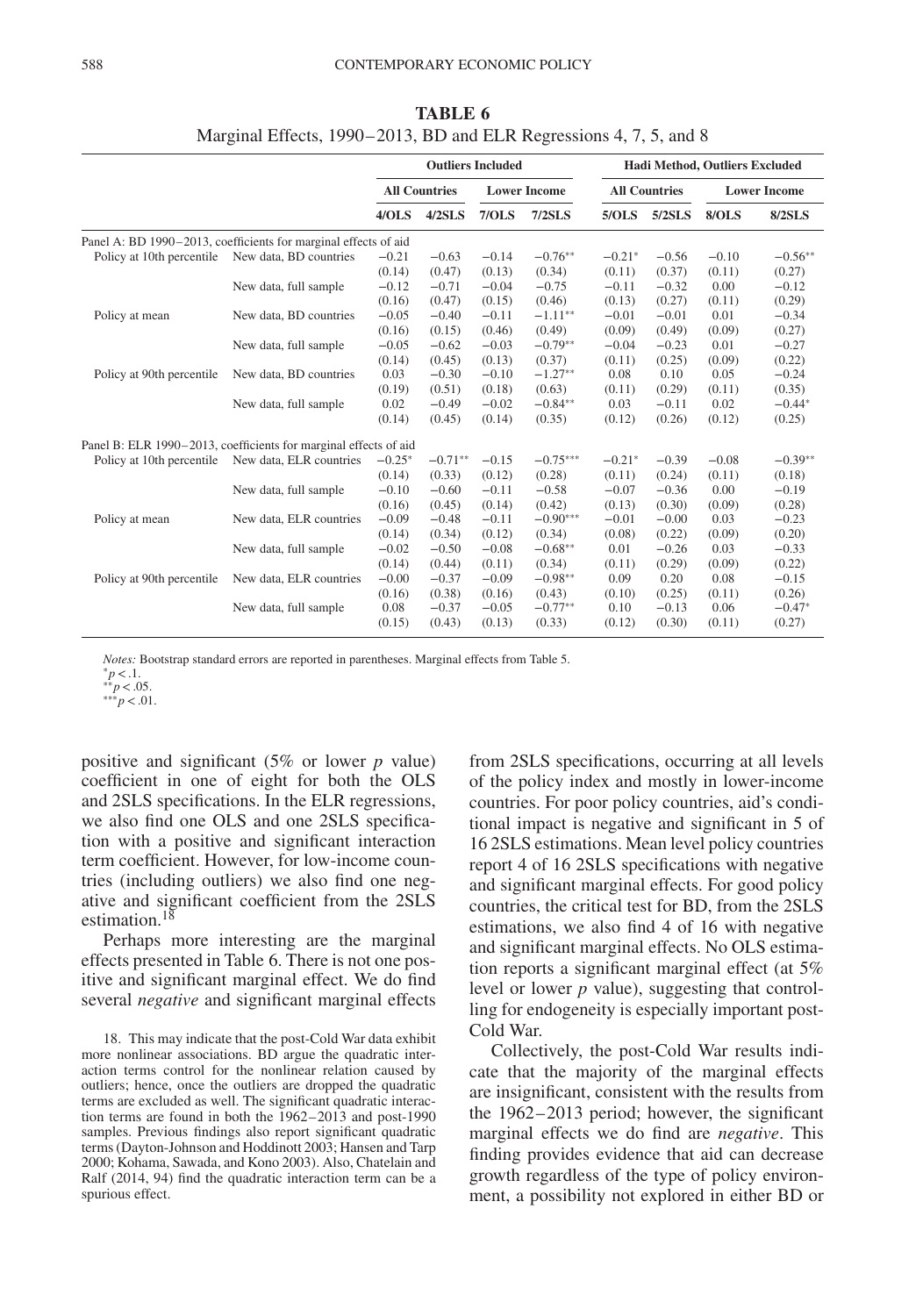ELR.<sup>[19](#page-12-0)</sup> For example, according to the 7/2SLS, ELR country specification, a 1% increase in aid may *decrease* growth by 0.75 (10th percentile policy), 0.90 (mean policy), or 0.98 (90th percentile policy) percentage points. The negative results are also strongest in low-income countries, those countries policymakers are specifically attempting to help.

Before moving on, we examine the possible importance of improvements in policy and aid allocation patterns based on policy to explain the differences in BD's results and the updated findings. Since BD and ELR's analysis, countries have improved their economic policies, including reducing trade barriers. For example, the updated trade openness variable indicates that 26 BD countries and 25 ELR countries now have an open trade status. Under the 2SLS full country sample, comparing the 1970–1993/1997 sample with the post-1990 period, the mean policy score increases from 1.40 to 2.22 under the BD specification, and from 1.67 to 2.18 under the ELR specification. As ELR suggest, significant interactions may occur if the policy environment of recipient countries improves. Thus, these improvements could explain some of the differences between the original findings and the updated results.

To consider this possibility, we examine skewness in the policy index over time. Kurtosis in all samples is positive indicating heavily weighted tails. Skewness for 1970–1993/1997 is positive, but it is negative for the post-1990 sample (and the 1962–2013 extended sample). This suggests that policy scores increased, on average, after 1990. We illustrate this trend in Figure 1, plotting quartiles of the policy index. Figures 1A and 1B compare the policy trend using full country sample with BD's years (1970–1993) and the post-1990 sample, respectively. The majority of policy scores for the BD sample are below two but over two for the post-1990 sample. This suggests that policies are improving over time with better policies occurring post-1990.

If policy is improving over time, according to BD's argument, aid's conditional impact should also be increasing; however, we do not find evidence in support of this argument. This could be due to aid allocation patterns. Based on the post-1990 sample, we find, on average, that countries with bottom policy scores receive more aid than countries with top policy scores[.20](#page-12-1) Donors tend to allocate disproportionately more aid to the poorest policy countries, which could explain the lack of a policy conditioning effect.

We test for this trade-off in the 1970–1993/ 1997 and post-1990 samples. In BD's 1970– 1993 sample, good policy countries *positively* correlate with aid. In the other samples, the correlation between aid and policy is *negative*. This pattern of aid allocation suggests that during BD's time frame aid flowed to countries with a better policy environment, increasing the likelihood that aid could be effective. However, under different periods, aid tends to flow to poor policy countries, possibly rendering aid less effective. We view this as additional evidence that BD's result is contingent on the timing of their analysis.

Collectively, the majority of the estimations from the replication, extended sample, and post-Cold War period report insignificant coefficients and marginal effects. Thus, we are unable to support BD's conclusion that a good policy environment increases aid effectiveness. The results support ELR's finding that aid's impact on growth is not conditional on policy. However, we do find a few positive and significant interaction term coefficients and marginal effects that are both positive and negative. This makes it difficult to draw a strong definitive conclusion; however, the findings do suggest that calling for more aid as an attempt to meet the SDGs may have limited success with potential unintended consequences.

#### V. MOVING BEYOND THE ORIGINAL FRAMEWORK

#### *A. Alternative Measure of Institutions*

Along with the improvement of policy, institutional quality has also improved over time. At the time of BD's publication, the new institutional

<span id="page-12-0"></span><sup>19.</sup> It is possible that aid\*policy interaction term coefficient is biased due to not controlling for aid<sup>2</sup> and policy<sup>2</sup>. To address this concern, we include both  $\text{Aid}^2$  and  $\text{Policy}^2$ to the original framework using BD and ELR models over the extended and post-Cold War samples (outliers included). When using OLS for the extended sample, three marginal effects are positive and significant for policy at the 90th percentile. However, in one 2SLS estimation, we find one negative and significant marginal effect in low-income, good policy countries. Results are unchanged with excluding outliers. In general, including the two squared terms does not alter the prior findings, indicating that the interaction term is not picking up the effect from these terms. Results are not tabulated but available upon request. We thank an anonymous reviewer for this comment.

<span id="page-12-1"></span><sup>20.</sup> For example, countries in the bottom 10% of policy scores receive about 20% (BD) or 30% (ELR) more aid than top 10% policy scoring countries, according to the 2SLS full country samples. These numbers increase to about 7 times and 60 times when comparing the bottom 1% countries to the top 1% countries in policy scores, respectively.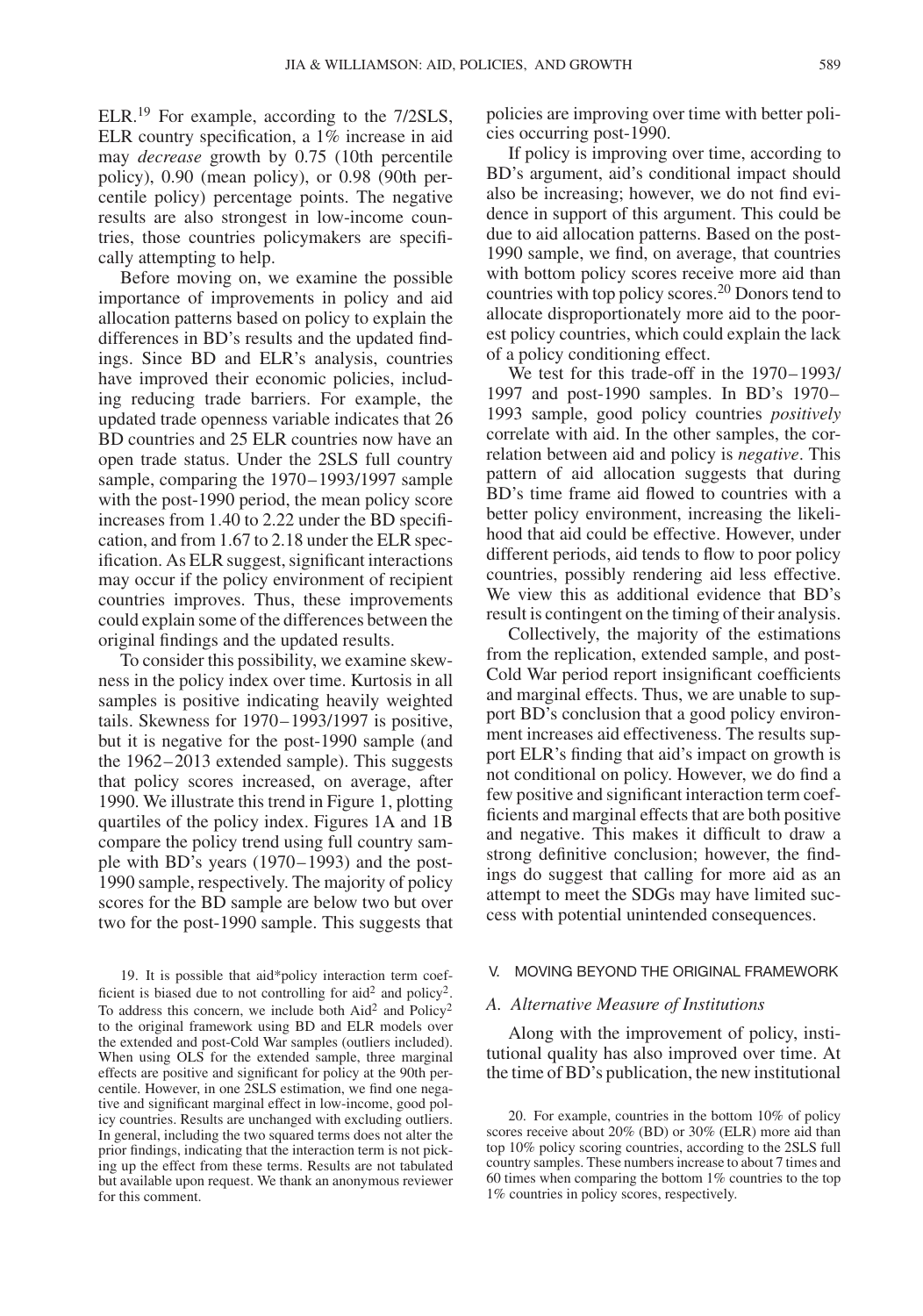

Trend in Policy Scores. (A) Quantile Plot of Policy, BD Specification, 1970–1993 Full Sample and (B) Quantile Plot of Policy, BD Specification, 1990–2013 Full Sample



literature and data was in its infancy. BD used the available data on institutions from ICRG, holding the 1980 values constant throughout their sample.

To capture the changes in institution quality, we utilize an alternative institutional measure:

the economic freedom index (EFW) (Gwartney, Lawson, and Hall 2016). The EFW is a widely cited measure of the quality of a country's economic environment including protection of property rights, size of government, business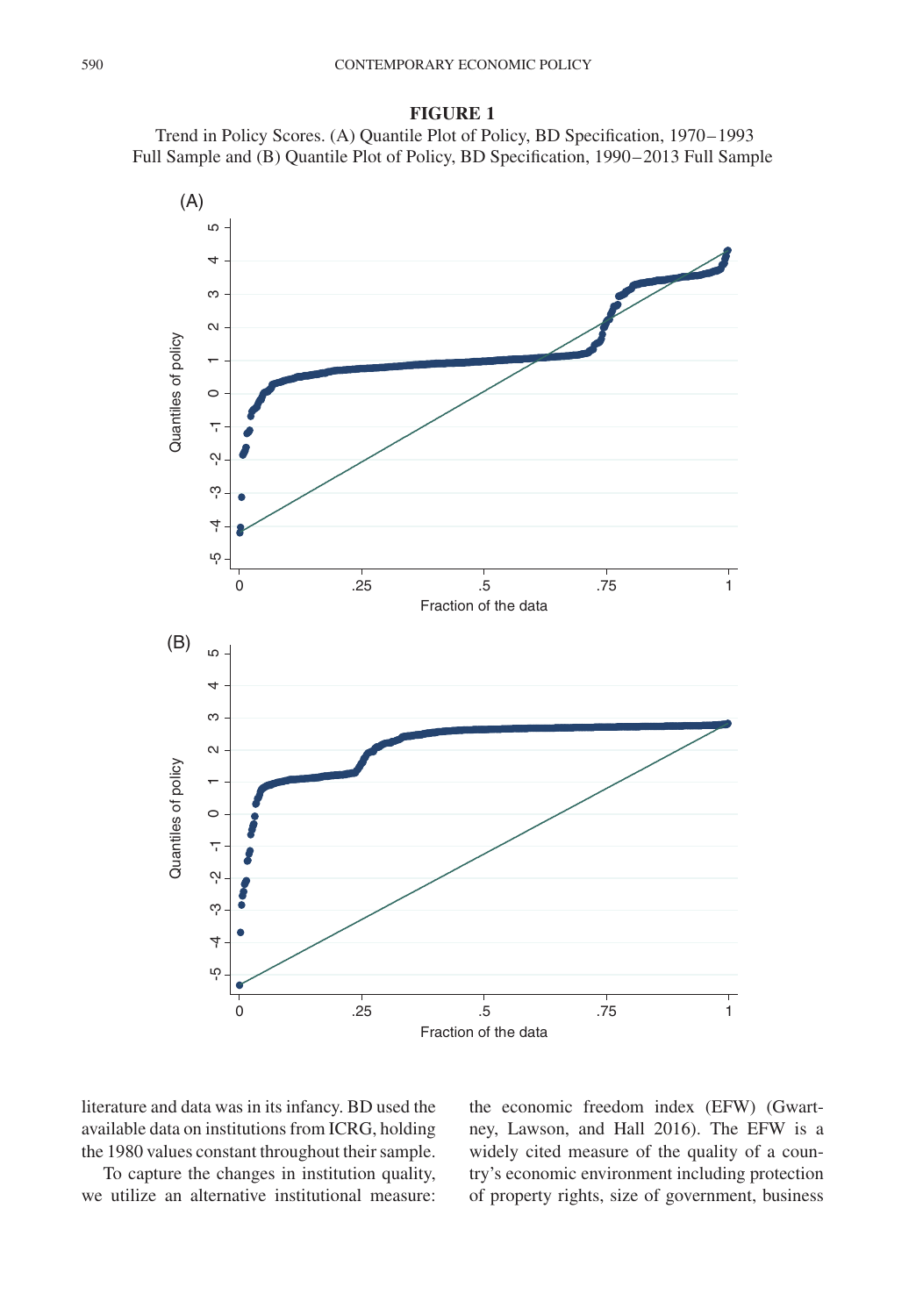|                                                                                                                                  |                         |            | <b>Outliers Included</b> |           |                     |            | Hadi Method, Outliers Excluded |          |                     |
|----------------------------------------------------------------------------------------------------------------------------------|-------------------------|------------|--------------------------|-----------|---------------------|------------|--------------------------------|----------|---------------------|
|                                                                                                                                  |                         |            | <b>All Countries</b>     |           | <b>Lower Income</b> |            | <b>All Countries</b>           |          | <b>Lower Income</b> |
|                                                                                                                                  |                         | 4/OLS      | $4/2$ SLS                | 7/OLS     | $7/2$ SLS           | 5/OLS      | 5/2SLS                         | 8/OLS    | <b>8/2SLS</b>       |
| Panel A: EFW, 1990–2013 full sample, coefficients for aid, policy, aid*policy and aid <sup>2*</sup> policy with marginal effects |                         |            |                          |           |                     |            |                                |          |                     |
| Aid                                                                                                                              | BD specification        | $-1.22***$ | $-2.94***$               | $-0.94**$ | $-2.95***$          | $-1.19***$ | $-1.51**$                      | $-0.67*$ | $-1.20*$            |
|                                                                                                                                  |                         | (0.34)     | (0.80)                   | (0.41)    | (1.03)              | (0.30)     | (0.63)                         | (0.38)   | (0.68)              |
|                                                                                                                                  | ELR specification       | $-1.15***$ | $-2.86***$               | $-0.85**$ | $-3.21***$          | $-1.16***$ | $-1.57**$                      | $-0.54*$ | $-1.13*$            |
|                                                                                                                                  |                         | (0.31)     | (0.81)                   | (0.38)    | (1.04)              | (0.27)     | (0.66)                         | (0.29)   | (0.66)              |
| <b>EFW</b>                                                                                                                       | <b>BD</b> specification | $0.50**$   | 0.26                     | 0.68      | 0.05                | 0.33       | 0.39                           | 0.66     | 0.41                |
|                                                                                                                                  |                         | (0.23)     | (0.29)                   | (0.43)    | (0.57)              | (0.23)     | (0.28)                         | (0.45)   | (0.52)              |
| Aid*EFW<br>Aid <sup>2*</sup> EFW                                                                                                 | ELR specification       | $0.51**$   | 0.27                     | $0.80**$  | 0.13                | $0.34*$    | 0.40                           | $0.69**$ | 0.46                |
|                                                                                                                                  |                         | (0.20)     | (0.29)                   | (0.33)    | (0.57)              | (0.20)     | (0.28)                         | (0.32)   | (0.52)              |
|                                                                                                                                  | <b>BD</b> specification | $0.13***$  | $0.30***$                | $0.10*$   | $0.31**$            | $0.22***$  | $0.20*$                        | $0.14*$  | 0.19                |
|                                                                                                                                  |                         | (0.05)     | (0.10)                   | (0.06)    | (0.14)              | (0.06)     | (0.12)                         | (0.07)   | (0.13)              |
|                                                                                                                                  | ELR specification       | $0.12***$  | $0.29***$                | 0.08      | $0.31**$            | $0.21***$  | $0.20*$                        | $0.12**$ | 0.18                |
|                                                                                                                                  |                         | (0.04)     | (0.11)                   | (0.05)    | (0.14)              | (0.05)     | (0.12)                         | (0.06)   | (0.13)              |
|                                                                                                                                  | <b>BD</b> specification | $0.01***$  | $0.02**$                 | $0.01***$ | $0.02**$            |            |                                |          |                     |
|                                                                                                                                  |                         | (0.00)     | (0.01)                   | (0.00)    | (0.01)              |            |                                |          |                     |
|                                                                                                                                  | ELR specification       | $0.01***$  | $0.02**$                 | $0.01***$ | $0.03***$           |            |                                |          |                     |
|                                                                                                                                  |                         | (0.00)     | (0.01)                   | (0.00)    | (0.01)              |            |                                |          |                     |
| Panel B: EFW, 1990–2013 full sample, coefficients for marginal effects of aid                                                    |                         |            |                          |           |                     |            |                                |          |                     |
| EFW at 10th percentile                                                                                                           | <b>BD</b> specification | $-0.37***$ | $-1.09***$               | $-0.22*$  | $-0.86***$          | $-0.15**$  | $-0.53***$                     | $-0.02$  | $-0.27*$            |
|                                                                                                                                  |                         | (0.11)     | (0.31)                   | (0.11)    | (0.29)              | (0.07)     | (0.16)                         | (0.07)   | (0.14)              |
|                                                                                                                                  | ELR specification       | $-0.36***$ | $-1.08***$               | $-0.23**$ | $-0.99***$          | $-0.16**$  | $-0.58***$                     | 0.02     | $-0.24$             |
|                                                                                                                                  |                         | (0.11)     | (0.32)                   | (0.12)    | (0.31)              | (0.07)     | (0.18)                         | (0.07)   | (0.15)              |
| EFW at mean                                                                                                                      | <b>BD</b> specification | $-0.13$    | $-0.62**$                | $-0.03$   | $-0.38*$            | 0.14       | $-0.28$                        | 0.14     | $-0.06$             |
|                                                                                                                                  |                         | (0.10)     | (0.26)                   | (0.10)    | (0.23)              | (0.08)     | (0.18)                         | (0.09)   | (0.18)              |
|                                                                                                                                  | ELR specification       | $-0.13$    | $-0.63**$                | $-0.06$   | $-0.50**$           | 0.12       | $-0.33*$                       | $0.16*$  | $-0.03$             |
|                                                                                                                                  |                         | (0.10)     | (0.27)                   | (0.10)    | (0.25)              | (0.09)     | (0.20)                         | (0.09)   | (0.18)              |
| EFW at 90th percentile                                                                                                           | <b>BD</b> specification | 0.10       | $-0.16$                  | 0.15      | 0.10                | $0.42***$  | $-0.04$                        | $0.29**$ | 0.15                |
|                                                                                                                                  |                         | (0.13)     | (0.29)                   | (0.14)    | (0.31)              | (0.14)     | (0.28)                         | (0.14)   | (0.30)              |
|                                                                                                                                  | ELR specification       | 0.09       | $-0.19$                  | 0.10      | 0.00                | $0.39***$  | $-0.08$                        | $0.30**$ | 0.18                |
|                                                                                                                                  |                         | (0.13)     | (0.30)                   | (0.14)    | (0.32)              | (0.14)     | (0.29)                         | (0.14)   | (0.30)              |
| Number of observations                                                                                                           | <b>BD</b> specification | 435        | 320                      | 285       | 208                 | 428        | 315                            | 282      | 207                 |
|                                                                                                                                  | ELR specification       | 435        | 320                      | 265       | 201                 | 429        | 316                            | 261      | 199                 |
|                                                                                                                                  |                         |            |                          |           |                     |            |                                |          |                     |

**TABLE 7** Alternative Institutional Measure, Full Sample, 1990–2013, BD and ELR Regressions 4, 7, 5, and 8

*Notes:* Robust standard errors are reported in parentheses for Panel A. Panel A replaces ICRG and policy index with EFW measures of institutions. Panel B reports the marginal effects based on Panel A. Time fixed effects are included in all regressions. See Table S3 for detailed

regulations, stable money, and trade barriers (see Hall and Lawson 2014, for a summary). EFW is a more comprehensive measure of economic institutions and policy. Thus, we drop ICRG values and replace them with economic freedom scores, but we also drop the policy index due to the overlap between economic freedom and the policy index. Data are available starting in the 1990s; thus, we use the post-Cold War sample.

To test aid's conditional impact, we create an interaction term between aid and EFW. As such, we broaden BD's claim that aid in a good policy country can increase growth to now consider that aid can increase growth in more economically free countries, which protect property, enforce contracts, reduce trade barriers, and so on.

As shown in Table 7, Panel A, the majority of the aid\*EFW coefficients from the OLS estimations are positive and significant (six of eight). We also find four of eight positive and significant interactions from the 2SLS specifications if outliers are included in the model. The marginal effects, however, do not support the idea that aid can increase growth in high-quality institution countries. Instead, for countries with EFW scores in the 10th percentile, the overwhelming majority of marginal effects are negative and significant. This suggests that in economically unfree countries aid can decrease economic growth. At a mean level of economic freedom, most marginal effects are insignificant. The three significant marginal effects reported are negative and from the 2SLS estimation. As economic freedom increases, aid's conditional impact switches from negative to positive but the effects are usually insignificant.

variable description. <sup>∗</sup>*p<*.1. ∗∗*p<*.05. ∗∗∗*p<*.01.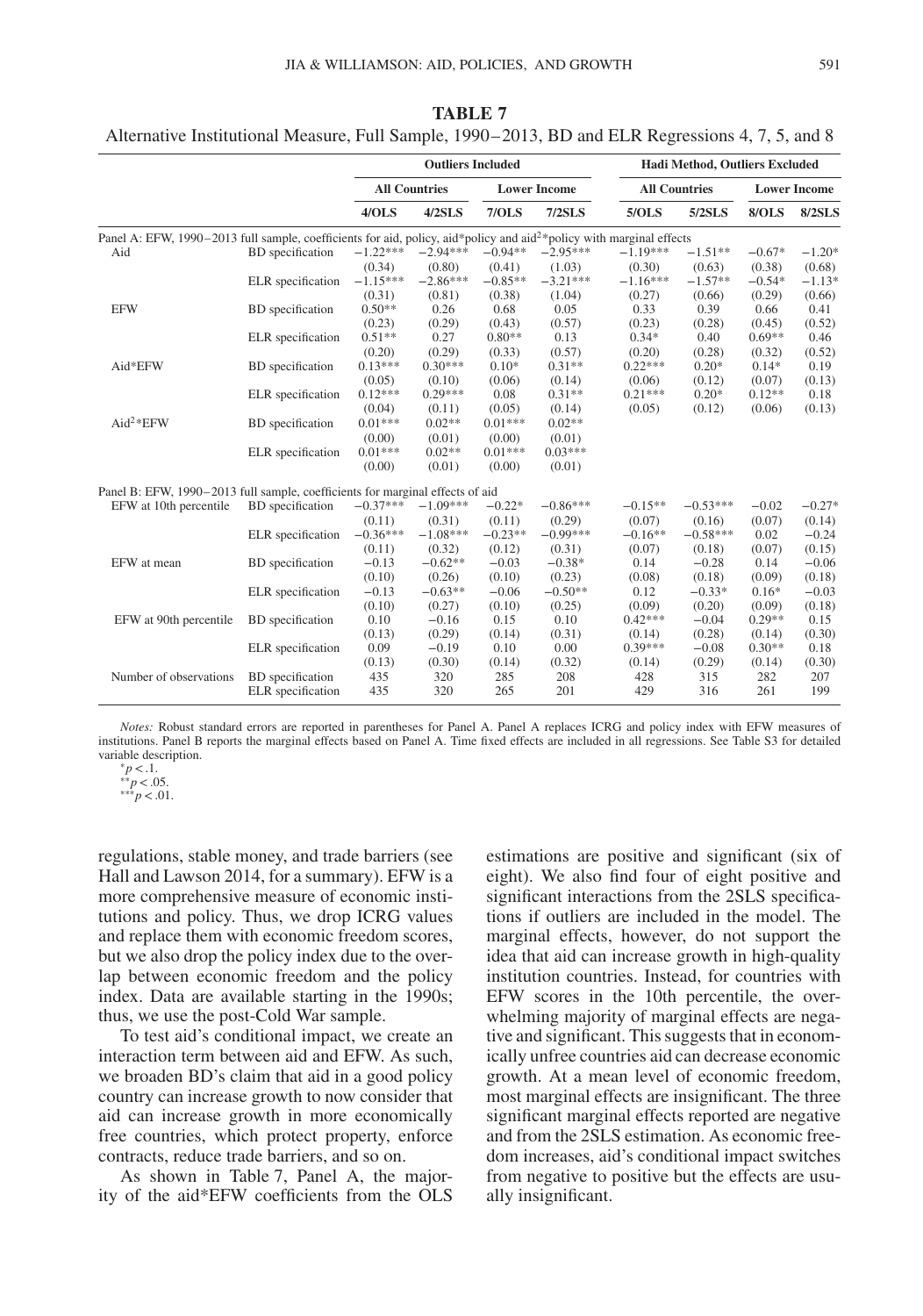#### *B. Alternative Measurement of Growth*

In this section, we further explore potential reasons why results differ across aid studies. Ram and Ural (2014) compare real GDP per capita (PPP) in WDI and PWT and find large measurement differences. They suggest using both data sources for GDP as robustness. When measuring growth, BD uses PWT 5.6 and ELR utilizes WDI (World Bank Group 2018). In our previous tests, we also use data on growth from WDI.

To test the sensitivity of the results, we switch our dependent variable to GDP growth rates collected from PWT 8.1 (see Feenstra, Inklaar, and Timmer 2015) instead of WDI. $21,22$  $21,22$  We do indeed find more significant interaction term coefficients compared to our prior results. Out of the 16 OLS specifications, 13 have positive and significant interaction term coefficients. From the 2SLS estimations, 4 of 16 are also positive and significant (when excluding outliers). Examining the marginal effects suggest that aid does not influence growth in poor policy or mean-level policy countries, as most marginal effects are insignificant. In countries at the 90th percentile of policy, half of the OLS estimations report positive and significant marginal effects. However, only 4 of 16 2SLS estimations have positive and significant marginal effects (outliers excluded). We do not tabulate these findings, but they are available upon request.

Together, this provides another potential reason why BD found significance and ELR did not—the measurement of growth is sensitive to methodology differences between PWT and WDI. The extended sample specifications utilizing PWT growth measures are the strongest in favor of BD. When analyzing the post-Cold War sample, however, the majority of interaction term coefficients remain insignificant, as do the marginal effects from both the extended and post-1990 period.

#### *C. Alternative Measurements of Aid*

Next, we examine how measurement of foreign aid may cause differences in the results.

We use two alternative measurements, constant dollar EDA and ODA. Previously, we adopt ELR's aid measurement that divides current dollar EDA by current dollar GDP. BD, however, use nominal aid flows and nominal GDP deflated with the unit-value of imports price index from International Financial Statistics. This difference in the construction of aid provides another potential reason for dissimilar findings across aid studies, including BD and ELR.

In order to exhaust this possibility, we reconstruct a constant dollar EDA measure by deflating nominal EDA using the investment deflator from PWT 9.0 (Caselli and Feyrer 2007; Hsieh and Klenow 2007). $2<sup>3</sup>$  Using constant EDA, we retest the extended and post-1990 samples. Several positive and significant interaction term coefficients are noted; however, the majority of the results do not provide support for BD's conclusion. We do note that all significant interactions are in models excluding outliers, which may indicate that BD's measurement of aid is more sensitive to outliers. Compared to previous tables, by switching to constant EDA we find fewer significant interaction terms. This suggests that there are differences based on the measurement of aid but not enough to alter our main conclusion.

Another possible issue is that our EDA measure is calculated by extrapolating Chang, Fernandez-Arias, and Serven's (1999) EDA from ODA. This estimation may be biased if the linear association between EDA and ODA does not hold. Following Dalgaard and Hansen (2001), we simply swap EDA with ODA to check for any difference in the aid-policy-growth association due to measurement issues. We retest both the extended and post-1990 samples. By employing ODA, we find similar results as those reported in Tables 3 and 5.

Together, these findings demonstrate minor differences in the results due to the construction of aid. The results are not tabulated to save space but are available upon request.

#### *D. Alternative Estimation Techniques*

To understand the impact of estimation selection, we utilize several advanced estimation methods for robustness. First, we switch from OLS and 2SLS methods to FE, FD, and system GMM. Lu and Ram (2001) find that

<span id="page-15-0"></span><sup>21.</sup> PWT does not directly report a growth rate measure. We use expenditure-side real GDP at chained PPPs (in million 2005 US\$) divided by population (in millions); both variables are collected from PWT 8.1. From this, we calculate the annual percentage change to create a measure of economic growth.

<span id="page-15-1"></span><sup>22.</sup> Given that in Tables 2–5, BD/ ELR countries and full country samples have very similar results, this section only reports full sample results.

<span id="page-15-2"></span><sup>23.</sup> The unit value of imports price index is not available before 2000; thus, we use the investment deflator from PWT 9.0. We rescale EDA to constant 2005 dollars with price level of capital formation in PWT 9.0.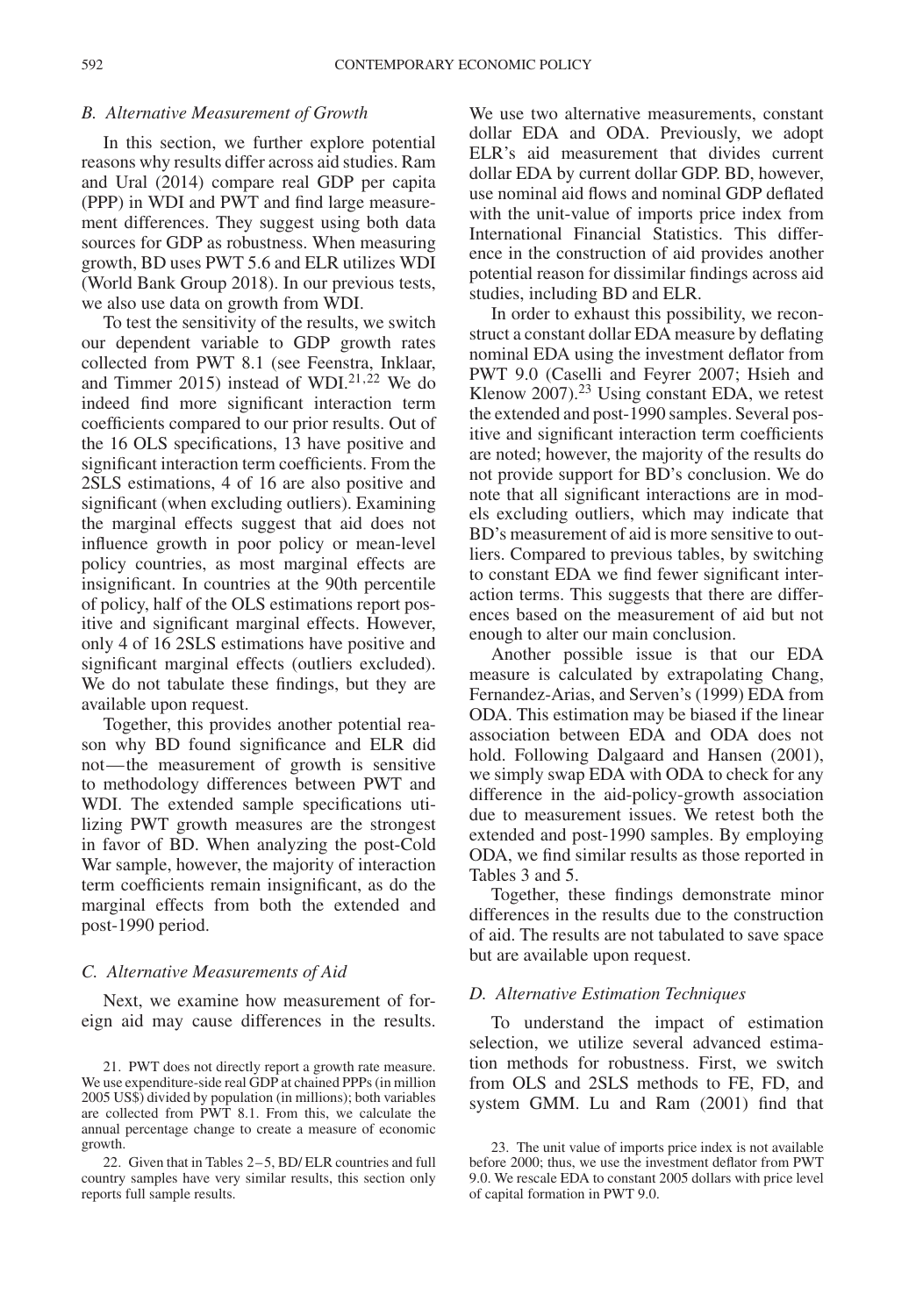country dummies cancel the conditional effect of aid\*policy on growth. Hansen and Tarp (2001), however, conclude that FEs increases the significance of aid's overall impact on growth. First differencing addresses issues with omitted variables in cross-country panel data, and is commonly utilized in the aid effectiveness literature (Clemens et al. 2012; Minasyan 2016; Yontcheva and Masud 2005). GMM has become more common in the aid literature as a means of addressing endogeneity (Clemens et al. 2012; Djankov, Montalvo, and Reynal-Querol 2008; Hansen and Tarp 2001; Rajan and Subramanian 2008).

In Table 8 we report BD and ELR's specifications for the full-country, post-Cold War sample using FE, FD, and  $GMM<sup>24</sup>$  $GMM<sup>24</sup>$  $GMM<sup>24</sup>$  We do not observe any significant interaction coefficients. These results, which are arguably superior at addressing endogeneity than prior techniques employed, do not support the claim that policy conditions aid's effect on economic growth. As reported in Panel B, we find no positive and significant marginal effects, but there is some evidence that aid can harm growth in poor policy environments. Compared to earlier tests with BD's original estimation methods, we find fewer significant coefficients, suggesting that BD's results are contingent on estimation selection.

Building from Tan (2009), we next utilize long-panel data techniques, including the PMG estimator and DFE (Pesaran, Shin, and Smith 1999). Both methods have the advantage of allowing for long-run homogeneity and short-run heterogeneity, providing estimates of long-run averages and country-specific short-run estimators.[25](#page-16-1) To retain BD's framework, we create an annual sample from 1984 to 2012[.26](#page-16-2)

The results of PMG estimation are reported in Table 9. No aid\*policy coefficient is significant at the 5% level or lower *p* value in the long run or averaged short run. More informative, marginal effects are negative at all levels of policy. In countries with average to lower quality policy, aid significantly decreases growth in the long run. These results support the prior post-Cold War findings where aid decreases growth and policy does not condition its effect.

Table S8 presents the country-specific shortrun coefficients for all 69 countries in the sample. The evidence is quite consistent: aid\*policy does not positively contribute to a country's growth. There are a few exceptions, however. The interaction term coefficient is significant at the 5% level for Indonesia and Tunisia and significant at the 10% level for Togo and Zambia. We also find that for eight countries, including Bangladesh, China, and Syria, aid\*policy is negative and significant. Collectively, the long-run and short-run analyses provide evidence suggesting that aid can decrease economic growth.

For robustness, we also use DFE method and find consistent results—policy does not positively condition aid's effect on growth. We do find, however, that aid can hurt growth regardless of policy. These results are not tabulated to save space but are available upon request.

Collectively, the evidence from more advanced techniques supports the findings from the conventional methods (OLS and IV) as employed in BD, ELR, and other earlier works.

In an attempt to exhaust other possible empirical issues, we run several additional sensitivity tests. Arndt et al. (2010, 6) argue "the aid-growth relationship is only likely to emerge over a long time-horizon." Arndt, Jones, and Tarp (2015) find a long-term (30 years) positive effect of aid on growth, and others agree that aid's effect requires a longer time horizon (Rajan and Subramanian 2008). Thus, we re-aggregate the samples with multiple longer run periods, including 12-year averages, the average from 1970 to 1993/1997, a 1990–2013 average, and a full sample average from 1962 to 2013. With the exception of a few specifications, we do not find significant interaction term coefficients, and the marginal effects are insignificant. In BD's framework, the period length appears irrelevant. These results are not tabulated to save space.

Recent aid literature raises concerns about weak and invalid instrumental variables (Clemens et al. 2012; Dreher, Eichenauer, and Gehring 2016; Dreher and Langlotz 2015). In particular, Bazzi and Clemens (2009) and Deaton (2009) question if BD's instruments, including population, political relations, or historical/colonial, are valid. We attempt to find more suitable instruments but are unable to find

<span id="page-16-0"></span><sup>24.</sup> We do not tabulate the results for the extended sample as the dynamic ICRG measure for institutions is only available after 1984.

<span id="page-16-1"></span><sup>25.</sup> We greatly thank an anonymous reviewer for this suggestion.

<span id="page-16-2"></span><sup>26.</sup> Instead of using the extended sample, we create a sample using annual data between 1984 and 2012 due to limited data availability within BD's framework, for example, the ICRG measure of institutions. We assume *I* (1) cointegration following the current literature, including Tan (2009). Due to the structure of the BD framework, testing the optimal number of lags does not work. We test PMG method with different number of lags (up to four lags, as recommended by the PMG method), and the conclusion holds. These reports are available upon request.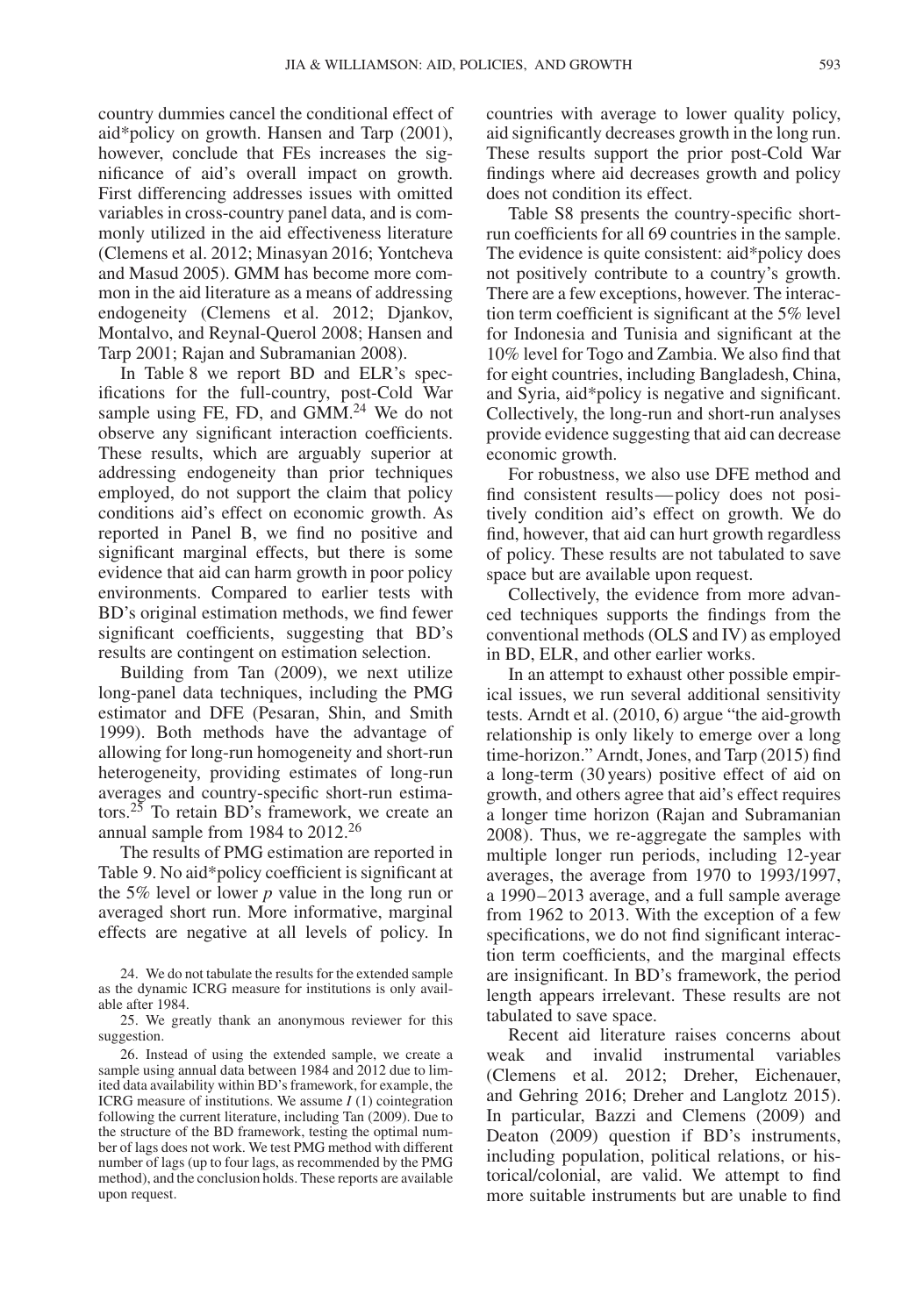# **TABLE 8**

## Alternative Estimation Techniques, FE, FD, and System GMM, Full Sample, 1990–2013, BD and ELR Regressions 4, 7, 5, and 8

|                                   |                                                                                                              |         |                      | <b>Outliers Included</b> |         |                     |            |         |                      | Hadi Method, Outliers Excluded |         |                     |         |
|-----------------------------------|--------------------------------------------------------------------------------------------------------------|---------|----------------------|--------------------------|---------|---------------------|------------|---------|----------------------|--------------------------------|---------|---------------------|---------|
|                                   |                                                                                                              |         | <b>All Countries</b> |                          |         | <b>Lower Income</b> |            |         | <b>All Countries</b> |                                |         | <b>Lower Income</b> |         |
|                                   |                                                                                                              | 4/FE    |                      | 4/FD 4/GMM 7/FE          |         |                     | 7/FD 7/GMM | 5/FE    | 5/FD                 | 5/GMM 8/FE                     |         | 8/FD                | 8/GMM   |
|                                   | Panel A: BD specification, full sample coefficients for aid, policy, aid*policy and aid <sup>2*</sup> policy |         |                      |                          |         |                     |            |         |                      |                                |         |                     |         |
| Aid                               | <b>BD</b> specification                                                                                      | $-0.35$ | 0.67                 | $-3.73$                  | 0.23    | 0.93                | $-4.06$    | $-1.63$ | 0.31                 | $-2.99$                        | 0.34    | 1.24                | $-4.06$ |
|                                   |                                                                                                              | (0.82)  | (0.76)               | (2.93)                   | (1.16)  | (1.01)              | (4.54)     | (1.31)  | (0.76)               | (4.02)                         | (1.22)  | (0.81)              | (4.54)  |
|                                   | ELR specification                                                                                            | $-0.36$ | 0.54                 | $-4.47*$                 | 0.04    | $-0.03$             | $-3.42$    | $-1.47$ | 0.34                 | $-4.43$                        | 0.08    | 0.30                | $-3.81$ |
|                                   |                                                                                                              | (0.76)  | (0.72)               | (2.47)                   | (0.97)  | (0.86)              | (2.37)     | (1.09)  | (0.69)               | (4.46)                         | (1.23)  | (0.82)              | (2.66)  |
| Policy                            | <b>BD</b> specification                                                                                      | $-0.03$ | 1.15                 | $-5.29*$                 | 0.52    | 1.78                | $-3.71$    | $-0.19$ | 1.19                 | $-4.77$                        | 3.00    | $2.74*$             | $-3.71$ |
|                                   |                                                                                                              | (0.47)  | (0.75)               | (2.98)                   | (2.18)  | (1.61)              | (3.13)     | (1.00)  | (0.82)               | (3.14)                         | (2.05)  | (1.47)              | (3.13)  |
|                                   | ELR specification                                                                                            | $-0.02$ | 1.07                 | (2.68)                   | 0.48    | $-0.24$             | $-2.91$    | $-0.09$ | 1.16                 | $-5.11$                        | 2.55    | 0.61                | $-2.42$ |
|                                   |                                                                                                              |         | $(0.43)$ $(0.70)$    | 0.26                     |         | $(1.94)$ $(1.57)$   | (2.58)     | (0.87)  | (0.81)               | (3.52)                         | (1.77)  | (1.67)              | (3.06)  |
| Aid*policy                        | <b>BD</b> specification                                                                                      | 0.39    | $-0.11$              | 2.12                     | 0.22    | $-0.29$             | 1.97       | 0.74    | $-0.17$              | 1.71                           | $-0.11$ | $-0.61$             | 1.97    |
|                                   |                                                                                                              | (0.37)  | (0.36)               | (1.35)                   | (0.53)  | (0.45)              | (1.59)     | (0.61)  | (0.36)               | (1.47)                         | (0.55)  | (0.39)              | (1.59)  |
|                                   | ELR specification                                                                                            | 0.40    | $-0.05$              | (1.24)                   | 0.25    | 0.06                | 2.04       | 0.66    | $-0.19$              | 2.19                           | $-0.01$ | $-0.17$             | 2.02    |
|                                   |                                                                                                              | (0.34)  | (0.34)               | $-0.02$                  | (0.44)  | (0.38)              | (1.31)     | (0.52)  | (0.34)               | (1.68)                         | (0.57)  | (0.40)              | (1.51)  |
| Aid <sup>2</sup> *policy          | <b>BD</b> specification                                                                                      |         | $-0.02 -0.01$        | $-0.03$                  |         | $-0.02 -0.01$       | 0.02       |         |                      | $-0.03$                        |         |                     | 0.02    |
|                                   |                                                                                                              |         | $(0.02)$ $(0.01)$    | (0.03)                   | (0.02)  | (0.01)              | (0.09)     |         |                      | (0.07)                         |         |                     | (0.09)  |
|                                   | ELR specification                                                                                            | $-0.02$ | $-0.01$              | (0.03)                   | $-0.02$ | $-0.00$             | $-0.04$    |         |                      | $-0.01$                        |         |                     | $-0.03$ |
|                                   |                                                                                                              | (0.02)  | (0.01)               |                          | (0.02)  | (0.01)              | (0.04)     |         |                      | (0.07)                         |         |                     | (0.04)  |
| Number of<br>observations         | <b>BD</b> specification                                                                                      | 324     | 299                  | 261                      | 214     | 198                 | 172        | 319     | 297                  | 256                            | 213     | 198                 | 172     |
|                                   | ELR specification                                                                                            | 324     | 299                  | 261                      | 199     | 181                 | 157        | 315     | 297                  | 256                            | 195     | 180                 | 155     |
| Number of<br>countries            | <b>BD</b> specification                                                                                      | 71      |                      | 67                       | 35      |                     | 45         | 54      |                      | 51                             | 67      |                     | 45      |
|                                   | ELR specification                                                                                            | 71      |                      | 67                       | 42      |                     | 39         | 70      |                      | 67                             | 41      |                     | 39      |
| $AR(2)$ test p value <sup>a</sup> | <b>BD</b> specification                                                                                      |         |                      | .41                      |         |                     | .88        |         |                      | .36                            |         |                     | .88     |
|                                   | ELR specification                                                                                            |         |                      | .76                      |         |                     | .73        |         |                      | .66                            |         |                     | .54     |
| Sargan/Hansen p<br>valueb         | <b>BD</b> specification                                                                                      |         |                      | .45                      |         |                     | .43        |         |                      | .41                            |         |                     | .43     |
|                                   | ELR specification                                                                                            |         |                      | .51                      |         |                     | .40        |         |                      | .44                            |         |                     | .32     |
|                                   | Panel B: BD specification, full sample coefficients for marginal effects of aid                              |         |                      |                          |         |                     |            |         |                      |                                |         |                     |         |
| Policy at 10th<br>percentile      | <b>BD</b> specification                                                                                      | 0.26    | $-0.27$              | 0.39                     | 0.43    | $-0.29$             | $-0.01$    | $-0.16$ | $-0.34**$            | $-0.09$                        | 0.09    | $-0.37*$            | 0.12    |
|                                   |                                                                                                              | (0.34)  | (0.22)               | (0.58)                   | (0.34)  | (0.22)              | (1.13)     | (0.21)  | (0.17)               | (0.58)                         | (0.23)  | (0.19)              | (0.56)  |
|                                   | ELR specification                                                                                            | 0.26    | $-0.27$              | 0.20                     | 0.43    | $-0.29$             | 0.13       | $-0.16$ | $-0.34**$            | $-0.26$                        | 0.09    | $-0.37*$            | $-0.57$ |
|                                   |                                                                                                              | (0.34)  | (0.22)               | (0.55)                   | (0.34)  | (0.22)              | (0.59)     | (0.21)  | (0.17)               | (0.59)                         | (0.23)  | (0.19)              | (0.39)  |
| Policy at mean                    | <b>BD</b> specification                                                                                      | 0.34    | 0.11                 | 0.75                     | 0.45    | 0.08                | 0.42       | $-0.11$ | $-0.03$              | 0.29                           | 0.12    | $-0.05$             | 0.46    |
|                                   |                                                                                                              | (0.34)  | (0.21)               | (0.59)                   | (0.32)  | (0.23)              | (0.88)     | (0.21)  | (0.16)               | (0.68)                         | (0.20)  | (0.15)              | (0.44)  |
|                                   | ELR specification                                                                                            | 0.34    | 0.11                 | 0.72                     | 0.45    | 0.08                | 0.63       | $-0.11$ | $-0.03$              | 0.34                           | 0.12    | $-0.05$             | $-0.12$ |
|                                   |                                                                                                              | (0.34)  | (0.21)               | (0.62)                   | (0.32)  | (0.23)              | (0.71)     | (0.21)  | (0.16)               | (0.72)                         | (0.20)  | (0.15)              | (0.39)  |
| Policy at 90th<br>percentile      | <b>BD</b> specification                                                                                      | 0.41    | 0.34                 | 1.12                     | 0.47    | 0.35                | 0.81       | $-0.06$ | 0.15                 | 0.69                           | 0.15    | 0.19                | 0.77    |
|                                   |                                                                                                              | (0.36)  | (0.26)               | (0.69)                   | (0.34)  | (0.29)              | (0.75)     | (0.23)  | (0.21)               | (0.93)                         | (0.23)  | (0.20)              | (0.61)  |
|                                   | ELR specification                                                                                            | 0.41    | 0.34                 | 1.20                     | 0.47    | 0.35                | 0.99       | $-0.06$ | 0.15                 | 0.90                           | 0.15    | 0.19                | 0.27    |
|                                   |                                                                                                              |         | $(0.36)$ $(0.26)$    | (0.77)                   | (0.34)  | (0.29)              | (0.87)     | (0.23)  | (0.21)               | (1.07)                         | (0.23)  | (0.20)              | (0.57)  |

*Notes:* Bootstrap standard errors are reported in parentheses for FE and FD; robust standard errors are reported in parentheses for GMM due to insufficient observations for bootstrapping. Time fixed effects are included in all regressions. See Table S3 for detailed variable description.

<sup>a</sup>The null hypothesis is that the error term exhibits no second-order serial correlation.

<sup>b</sup>The null hypothesis is that the instruments are valid and not correlated with the residuals.

 $*_{p < .1.}^{*}$ <br>  $*_{p < .05.}^{*}$ <br>  $*_{p < .01.}^{*}$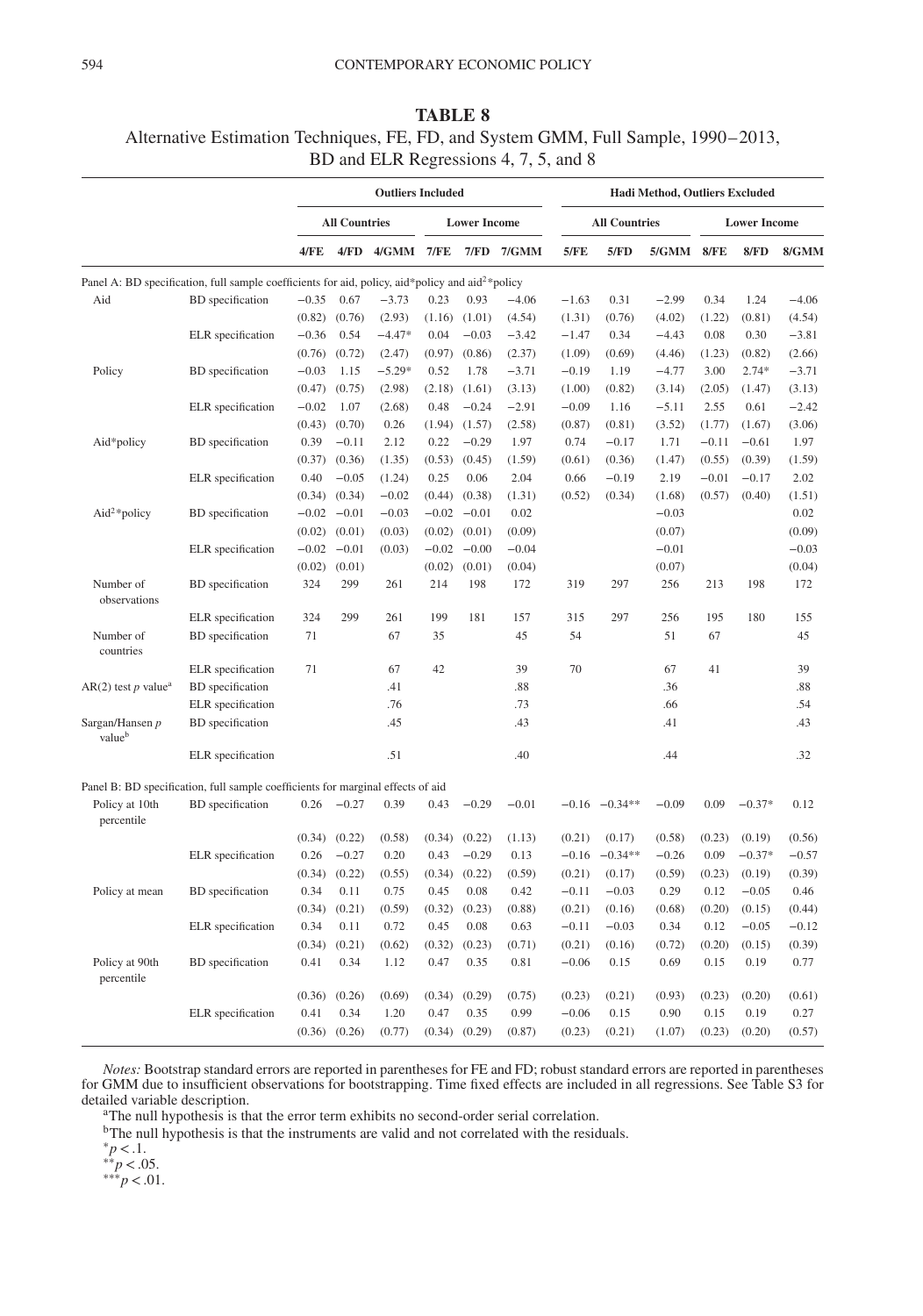| <b>TABLE 9</b>                                                     |
|--------------------------------------------------------------------|
| Alternative Method and Sample: Pooled Mean Group with Annual Data, |
| Outliers Included. 1984–2012                                       |

|                                                                    |                      |                      | <b>All Countries</b> |                    |                                    |                      |                      | <b>Lower Income</b>  |                         |                             |
|--------------------------------------------------------------------|----------------------|----------------------|----------------------|--------------------|------------------------------------|----------------------|----------------------|----------------------|-------------------------|-----------------------------|
|                                                                    | EC                   | Aid                  | <b>Policy</b>        | $Aid*$<br>Policy   | Aid <sup>2*</sup><br><b>Policy</b> | EC                   | Aid                  | <b>Policy</b>        | $Aid*$<br><b>Policy</b> | Aid <sup>2*</sup><br>policy |
| Panel A: Long-run coefficients and averaged short-run coefficients |                      |                      |                      |                    |                                    |                      |                      |                      |                         |                             |
| Long-run                                                           |                      | $-0.54***$<br>(0.13) | $0.61***$<br>(0.22)  | $0.10*$<br>(0.06)  | $0.01***$<br>(0.00)                |                      | $-0.44***$<br>(0.15) | $1.04***$<br>(0.27)  | 0.03<br>(0.06)          | $0.01***$<br>(0.00)         |
| Averaged short-run                                                 | $-0.77***$<br>(0.05) | 25.94<br>(22.01)     | $-0.46$<br>(1.74)    | $-12.12$<br>(8.00) | 19.50<br>(25.59)                   | $-0.87***$<br>(0.07) | 28.33<br>(32.04)     | 0.22<br>(1.63)       | $-10.96$<br>(11.51)     | 31.14<br>(30.44)            |
| Panel B: Marginal effects for long-run aid coefficients            |                      |                      |                      |                    |                                    |                      |                      |                      |                         |                             |
| Policy at 10th percentile                                          |                      |                      | $-0.33***$<br>(0.08) |                    |                                    |                      |                      | $-0.28***$<br>(0.08) |                         |                             |
| Policy at mean                                                     |                      |                      | $-0.21**$<br>(0.08)  |                    |                                    |                      |                      | $-0.19***$<br>(0.07) |                         |                             |
| Policy at 90th percentile                                          |                      |                      | $-0.11$<br>(0.10)    |                    |                                    |                      |                      | $-0.12$<br>(0.09)    |                         |                             |

*Notes:* "EC" refers to as the convergence coefficient (Error-Correction term). Due to data availability, the annual sample is between 1984 and 2012. Region dummies are also dropped with PMG method; hence, there is no difference between BD and ELR specifications in this table. Robustness standard errors are reported in parentheses. Time fixed effects are included in all regressions. <sup>∗</sup>*p<*.1. ∗∗*p<*.05. ∗∗∗*p<*.01.

satisfactory alternatives. For example, we use two United Nations measures, voting alignment and membership on the United Nations Security Council (Dreher and Sturm 2012; Dreher, Sturm, and Vreeland 2011). Both variables are associated with political alignment of donors and more aid dollars to recipient countries. Using both instruments together, we find no significant interaction term coefficients. However, our specifications do not pass the Cragg-Donald test (Cragg and Donald 1993). These additional results are available upon request.<sup>[27](#page-18-0)</sup>

We also attempt to use a new instrument for aid, an indicator variable equal to one if a country exceeds the International Development Association income threshold (Galiani et al. 2014). However, this method does not provide sufficient observations in our sample.

### *E. Alternative Measures of Well-Being*

Early foreign aid studies, including BD and ELR, focus strictly on a macro perspective examining if foreign aid could increase economic growth. Following the millennium development goals and SDGs, a more micro perspective is adopted to include social dimensions such as poverty alleviation (Briggs 2017; Chong, Gradstein, and Calderon 2009; Cogneau and Naudet 2007; Guillaumont and Wagner 2014; Mosley, Hudson, and Verschoor 2004), income inequality (Asongu and Nwachukwu 2017; Chong, Gradstein, and Calderon 2009; Holtham and Hazelwood 2010), unemployment rate (Page and Shimeles 2015), and human development (Breitwieser and Wick 2016; Furukawa 2016; Gillanders 2016; Watkins et al. 2005; Williamson 2008). To add to this current discussion, we shift our focus from growth to different measures of well-being.

Specifically, we use four different social measures of well-being as our dependent variables: the human development index (HDI), which measures life expectancy, education, and income per capita (United Nations Development Programme 2018); income inequality measured by the GINI coefficient (World Bank Group 2018); the poverty rate measured as share of population at national poverty line (World Bank Group 2018); and the unemployment rate (WDI 2018/International Labour Organization 2017). If foreign aid positively influences social wellbeing, it should positively correlate with HDI but negatively relate to income inequality, poverty rate, and unemployment rate.

To test this associate, we employ system GMM as the estimation technique in order to minimize endogeneity. Due to data availability, we are restricted to the 1990–2013 sample. Table 10 presents the results for all countries and low-income countries (BD and

<span id="page-18-0"></span><sup>27.</sup> This is due to three endogenous regressors in the first stage regression, aid, aid\*policy, and aid2\*policy (Stock, Wright, and Yogo 2002). Specifications using BD's original instruments from both BD/ELR's original samples and our updated sample, also fail the Cragg-Donald test.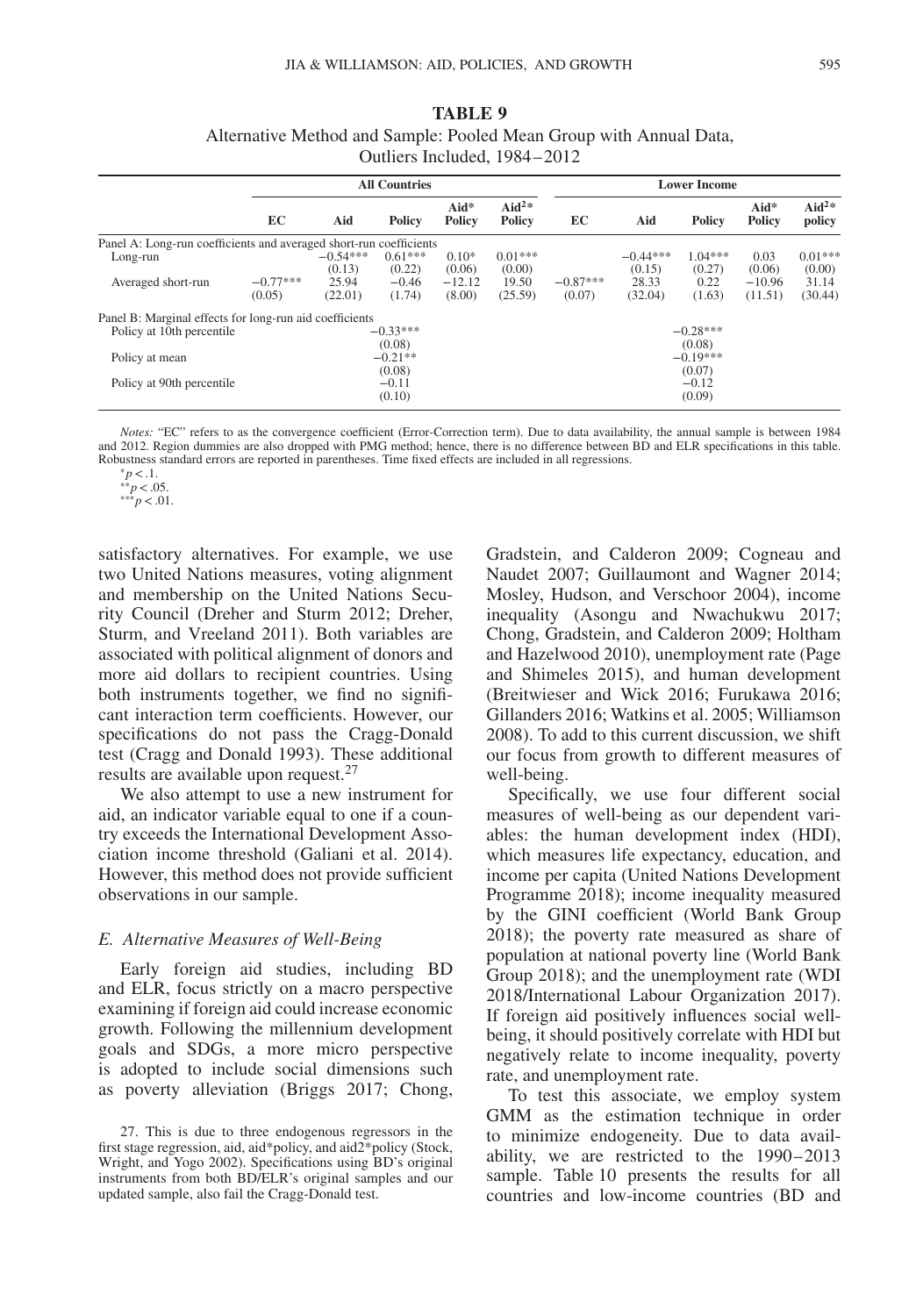|                                                                                                      |                         |           | <b>All Countries</b><br><b>Lower Income</b> |           |         |         |         |           |         |
|------------------------------------------------------------------------------------------------------|-------------------------|-----------|---------------------------------------------|-----------|---------|---------|---------|-----------|---------|
|                                                                                                      |                         | 4/HDI     | 4/Gini                                      | 4/Poverty | 4/Unemp | 7/HDI   | 7/Gini  | 7/Poverty | 7/Unemp |
| Panel A: 1990–2013 full sample coefficients for aid, policy, aid*policy and aid <sup>2*</sup> policy |                         |           |                                             |           |         |         |         |           |         |
| Aid                                                                                                  | <b>BD</b> specification | $-0.03$   | 3.29                                        | 105.69    | 3.29    | 0.33    | 2.63    | 20.47     | 2.63    |
|                                                                                                      |                         | (0.80)    | (6.39)                                      | (121.62)  | (6.39)  | (0.36)  | (10.86) | (84.18)   | (10.86) |
|                                                                                                      | ELR specification       | $-0.47$   | 4.17                                        | 118.64    | 4.17    | 0.18    | $-8.96$ | 14.78     | $-8.96$ |
|                                                                                                      |                         | (0.93)    | (7.41)                                      | (137.35)  | (7.41)  | (0.29)  | (19.16) | (51.72)   | (19.16) |
| Policy                                                                                               | <b>BD</b> specification | $-0.89$   | 0.78                                        | 2.62      | 0.78    | 0.14    | 0.12    | 1.77      | 0.12    |
|                                                                                                      |                         | (1.85)    | (0.54)                                      | (3.13)    | (0.54)  | (1.76)  | (0.83)  | (2.80)    | (0.83)  |
|                                                                                                      | ELR specification       | $-1.98$   | 0.83                                        | 2.73      | 0.83    | 0.37    | $-0.75$ | 0.35      | $-0.75$ |
|                                                                                                      |                         | (2.15)    | (0.62)                                      | (3.62)    | (0.62)  | (0.60)  | (3.38)  | (2.52)    | (3.38)  |
| Aid*policy                                                                                           | <b>BD</b> specification | 0.07      | $-0.13$                                     | $-2.83$   | $-0.13$ | $-0.51$ | $-0.10$ | $-0.71$   | $-0.10$ |
|                                                                                                      |                         | (1.26)    | (0.14)                                      | (3.13)    | (0.14)  | (0.56)  | (0.21)  | (2.12)    | (0.21)  |
|                                                                                                      | ELR specification       | 0.76      | $-0.16$                                     | $-3.17$   | $-0.16$ | $-0.29$ | 0.21    | $-0.49$   | 0.21    |
|                                                                                                      |                         | (1.46)    | (0.16)                                      | (3.53)    | (0.16)  | (0.44)  | (0.44)  | (1.32)    | (0.44)  |
| Aid <sup>2*</sup> policy                                                                             | <b>BD</b> specification | $-0.00$   | 0.00                                        | $0.03*$   | 0.00    | $-0.00$ | 0.00    | $0.02**$  | 0.00    |
|                                                                                                      |                         | (0.00)    | (0.01)                                      | (0.02)    | (0.01)  | (0.00)  | (0.01)  | (0.01)    | (0.01)  |
| Number of observations<br>Number of countries                                                        | ELR specification       | $-0.00**$ | 0.00                                        | $0.02*$   | 0.00    | 0.00    | $-0.00$ | 0.01      | $-0.00$ |
|                                                                                                      |                         | (0.00)    | (0.01)                                      | (0.01)    | (0.01)  | (0.00)  | (0.01)  | (0.01)    | (0.01)  |
|                                                                                                      | <b>BD</b> specification | 251       | 226                                         | 117       | 226     | 162     | 141     | 83        | 141     |
|                                                                                                      | ELR specification       | 251       | 226                                         | 117       | 226     | 147     | 126     | 72        | 126     |
|                                                                                                      | <b>BD</b> specification | 65        | 59                                          | 45.00     | 59      | 43      | 39      | 32.00     | 39      |
|                                                                                                      | ELR specification       | 65        | 59                                          | 45        | 59      | 37      | 33      | 28        | 33      |
| $AR(2)$ test p value                                                                                 | <b>BD</b> specification | .06       | .93                                         | .16       | .93     | .47     | .67     | .20       | .67     |
|                                                                                                      | ELR specification       | .13       | .91                                         | .16       | .91     | .97     | .91     | .30       | .91     |
| Hansen-J $p$ value                                                                                   | <b>BD</b> specification | .39       | .60                                         | .81       | .60     | .03     | .25     | .42       | .25     |
|                                                                                                      | ELR specification       | .42       | .63                                         | .88       | .63     | .49     | .12     | .08       | .12     |
| Panel B: 1990-2013 full sample, coefficients for marginal effects of aid                             |                         |           |                                             |           |         |         |         |           |         |
| Policy at 10th percentile                                                                            | BD specification        | 0.01      | $-1.46$                                     | 1.49      | $-1.46$ | 0.01    | $-0.69$ | $-3.22$   | $-0.69$ |
|                                                                                                      |                         | (0.01)    | (2.17)                                      | (5.31)    | (2.17)  | (0.01)  | (2.68)  | (7.31)    | (2.68)  |
|                                                                                                      | ELR specification       | 0.01      | $-1.45$                                     | 1.65      | $-1.45$ | 0.00    | $-0.80$ | $-1.93$   | $-0.80$ |
|                                                                                                      |                         | (0.01)    | (2.17)                                      | (5.84)    | (2.17)  | (0.00)  | (1.82)  | (3.50)    | (1.82)  |
| Policy at mean                                                                                       | <b>BD</b> specification | 0.01      | $-1.79$                                     | $-3.55*$  | $-1.79$ | 0.00    | $-1.07$ | $-4.74$   | $-1.07$ |
|                                                                                                      |                         | (0.01)    | (2.07)                                      | (2.08)    | (2.07)  | (0.00)  | (2.00)  | (3.64)    | (2.00)  |
|                                                                                                      | ELR specification       | 0.01      | $-1.83$                                     | $-3.51*$  | $-1.83$ | 0.00    | $-0.30$ | $-2.64$   | $-0.30$ |
|                                                                                                      |                         | (0.01)    | (2.02)                                      | (1.93)    | (2.02)  | (0.00)  | (1.20)  | (2.87)    | (1.20)  |
| Policy at 90th percentile                                                                            | <b>BD</b> specification | 0.01      | $-1.95$                                     | $-7.52$   | $-1.95$ | $-0.00$ | $-1.20$ | $-5.55$   | $-1.20$ |
|                                                                                                      |                         | (0.02)    | (2.04)                                      | (5.50)    | (2.04)  | (0.01)  | (1.83)  | (3.45)    | (1.83)  |
|                                                                                                      | ELR specification       | 0.02      | $-2.01$                                     | $-7.58$   | $-2.01$ | 0.00    | $-0.08$ | $-3.14$   | $-0.08$ |
|                                                                                                      |                         | (0.01)    | (1.98)                                      | (5.24)    | (1.98)  | (0.01)  | (1.17)  | (3.28)    | (1.17)  |

**TABLE 10**

Alternative Dependent Variables: Measures of Social Well-Being, Outliers Included, 1990–2013

*Notes:* GMM estimation technique; full country sample, 1990–2013, BD and ELR regressions 4 and 7. Aid measure is EDA. HDI is Human Development Index; GINI is GINI coefficient; Poverty is national standard poverty rate; Unemp is unemployment rate. Robustness standard errors are reported in parentheses. Time fixed effects are included in all regressions. See Table S3 for detailed variable description. <sup>∗</sup>*p<*.1. ∗∗*p<*.05. ∗∗∗*p<*.01.

ELR specifications, including outliers). Across all specifications, the coefficients for aid\*policy are statistically insignificant[.28](#page-19-0) The marginal effects are also insignificant with one exception:

<span id="page-19-0"></span>28. We retest these correlations with sectoral aid to show that the results are not sensitive to measurement of aid. We match specific sectoral aid to each dependent variable. For HDI and GINI aid is ODA to social infrastructure. For Poverty and Unemp, aid is the sum of ODA to economic infrastructure and production sectors. All aid\*policy coefficients are insignificant. We find three significant marginal effects indicating that aid may increase income inequality at each level of policy. For example, aid's conditional impact for low income, good policy countries is positive and highly significant. We also find for low income, good policy countries aid may reduce unemployment (10% significance). Otherwise, the results are qualitatively unchanged, and not tabulated to save space.

foreign aid may reduce the poverty rate in countries with an average level of policy; however, the coefficient is significant at the 10% level. When outliers are excluded, the significance disappears. We do not tabulate the specifications excluding outliers because they are qualitatively similar to those reported (available upon request).

#### VI. CONCLUSION

Collectively, our results support ELR more so than BD's claim that aid can increase growth in a good policy environment. Our tests indicate that BD's results are driven by countyyear sample, choice of GDP measurement, and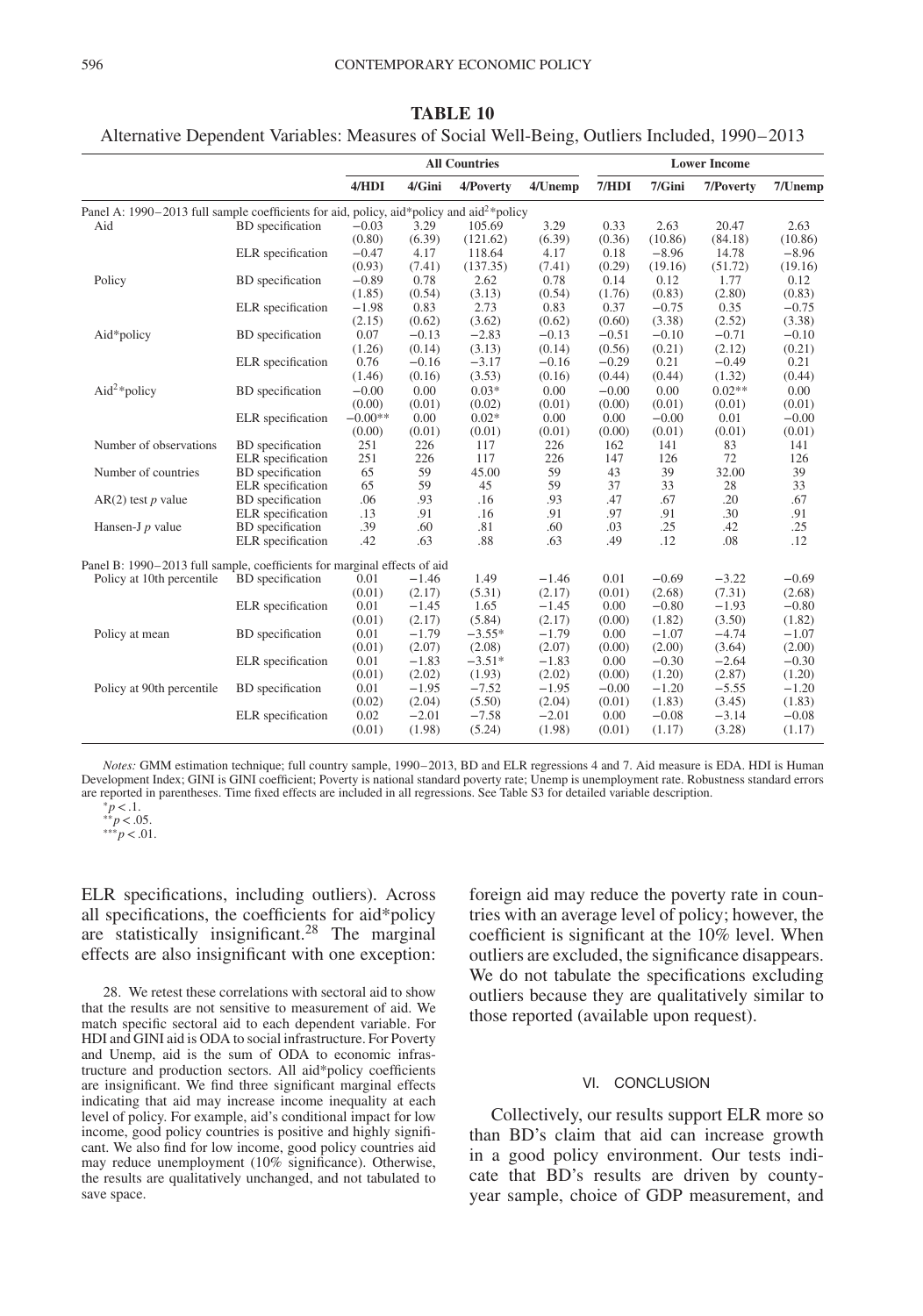estimation selection. In fact, we are unable to replicate BD's original findings unless we reintroduce their unique observations. This finding reflects the data sensitive feature of the aidgrowth literature (Roodman 2007a).

Donors, researchers, and the aid community emphasize that in order to make aid effective at achieving its targeted goals, donors need to be more selective in allocating aid to countries with better institutions (Dollar and Levin 2006; Easterly and Pfutze 2008; Hagen 2015; OECD 2005, 2008; World Bank Group 2005, 171). Even if donors become more selective and give aid to better governed countries, our work suggests that aid is unlikely to achieve economic growth or other goals outlined by the SDGs. Worse, we find evidence suggesting that aid may hinder economic and social development in recipient countries. Combined, our findings challenge the calling for more aid, as aid may not be "fundamental to equitable 'progress' for 'all'" (United Nations 2016, 44).

Economic reasoning tells us that countries most in need of aid are in need because they lack growth-enhancing institutions (Bauer 1972 Leeson 2008). Thus, where aid is needed it might not have its intended effects due to corruption and lack of accountability. On the contrary, in countries with sound economic and political institutions, aid may not be needed. This interpretation of the aid selectivity literature is directly applicable to our findings.

Hansen and Tarp (2000, 394) warn against using single-cause explanations and simple aid allocation rules to guide policymakers. Our empirical exercises support this warning. In addition, we encourage academics and policymakers to not solely rely on empirical results to guide policy. Instead, economic reasoning should remain central to any policy recommendation. Reexamining the aid-policy-growth debate remains an important undertaking as policymakers continue to operate as if aid can be made effective if given under the 'right' conditions.

#### **REFERENCES**

- Achta, M., M. O. Toman, and T. Rainer. "Corrupt Governments Do Not Receive More State-to-State Aid: Governance and the Delivery of Foreign Aid through Non-State Actors." *Journal of Development Economics*, 114, 2015, 20–33.
- Alesina, A., A. Devleeschauwer, W. Easterly, S. Kurlat, and R. Wacziarg. "Fractionalization." *Journal of Economic Growth*, 8, 2003, 155–94.
- Ali, A. M., and H. S. Isse. "An Empirical Analysis of the Effect of Aid on Growth." *International Advances in Economic Research*, 11(1), 2005, 1–11.
- Alvi, E., D. Mukherjee, and E. K. Shukralla. "Aid, Policies, and Growth in Developing Countries: A New Look at the Empirics." *Southern Economic Journal*, 2008, 693–706.
- Arndt, C., S. Jones, and F. Tarp. "Aid, Growth, and Development: Have We Come Full Circle?" *Journal of Globalization and Development*, 1(2), 2010.
- . "What Is the Aggregate Economic Rate of Return to Foreign Aid?" *The World Bank Economic Review*, 30(3), 2015, 446–74.
- Asongu, S. A., and J. C. Nwachukwu. "Foreign Aid and Inclusive Development: Updated Evidence from Africa, 2005–2012." *Social Science Quarterly*, 98(1), 2017, 282–98.
- Banks, A. S., and K. A. Wilson. *Cross-National Time-Series Data Archive*. Binghamton, NY: Databanks International, 2016.
- Bauer, P. T. "Dissent on Development: Studies and Debate in Development Economics." *International Affairs*, 48(4), 1972, 650–2.
- Bazzi, S., and M. Clemens. "Blunt Instruments: On Establishing the Causes of Economic Growth." Working Paper No. 171, Center for Global Development, 2009.
- Boone, P. "Politics and the Effectiveness of Foreign Aid." *European Economic Review*, 40, 1996, 289–329.
- Breitwieser, A., and K. Wick. "What We Miss by Missing Data: Aid Effectiveness Revisited." *World Development*, 78, 2016, 554–71.
- Briggs, R. C. "Does Foreign Aid Target the Poorest?" *International Organization*, 71(1), 2017, 187–206.
- Brumm, H. J. "Aid, Policies, and Growth: Bauer Was Right." *Cato Journal*, 23(2), 2003, 1167–74.
- Burman, L. E., W. R. Reed, and J. Alm. "A Call for Replication Studies." *Public Finance Review*, 38(6), 2010, 787–93.
- Burnside, C., and D. Dollar. "Aid, Policies, and Growth." *American Economic Review*, 90(4), 2000, 847–68.
- . "Aid, Policies, and Growth: Reply." *American Economic Review*, 94(3), 2004, 781–4.
- Caselli, F., and J. Feyrer. "The Marginal Product of Capital." *Quarterly Journal of Economics*, 122(2), 2007, 535–68.
- Chang, C. C., E. Fernandez-Arias, and L. Serven. "Measuring Aid Flows: A New Approach." World Bank Working Paper No. 2050, 1999.
- Chatelain, J., and K. Ralf. "Spurious Regressions and Near-Multicollinearity, with an Application to Aid, Policies and Growth." *Journal of Macroeconomics*, 39, 2014, 85–96.
- Chong, A., M. Gradstein, and C. Calderon. "Can Foreign Aid Reduce Income Inequality and Poverty?" *Public Choice*, 140(1–2), 2009, 59–84.
- Clemens, M. A., S. Radelet, R. R. Bhavnani, and S. Bazzi. "Counting Chickens When They Hatch: Timing and the Effects of Aid on Growth." *The Economic Journal*, 122(561), 2012, 590–617.
- Cogneau, D., and J. D. Naudet. "Who Deserves Aid? Equality of Opportunity, International Aid, and Poverty Reduction." *World Development*, 35(1), 2007, 104–20.
- Collier, P., and J. Dehn. "Aid, Shocks, and Growth." World Bank Working Paper No. 2688, 2001.
- Cragg, J. G., and S. G. Donald. "Testing Identifiability and Specification in Instrumental Variable Models." *Econometric Theory*, 9(2), 1993, 222–40.
- Dalgaard, C., and H. Hansen. "On Aid, Growth and Good Policies." *Journal of Development Studies*, 37(6), 2001, 17–41.
- Dalgaard, C., H. Hansen, and F. Tarp. "On the Empirics of Foreign Aid and Growth." *The Economic Journal*, 114(496), 2004, 191–216.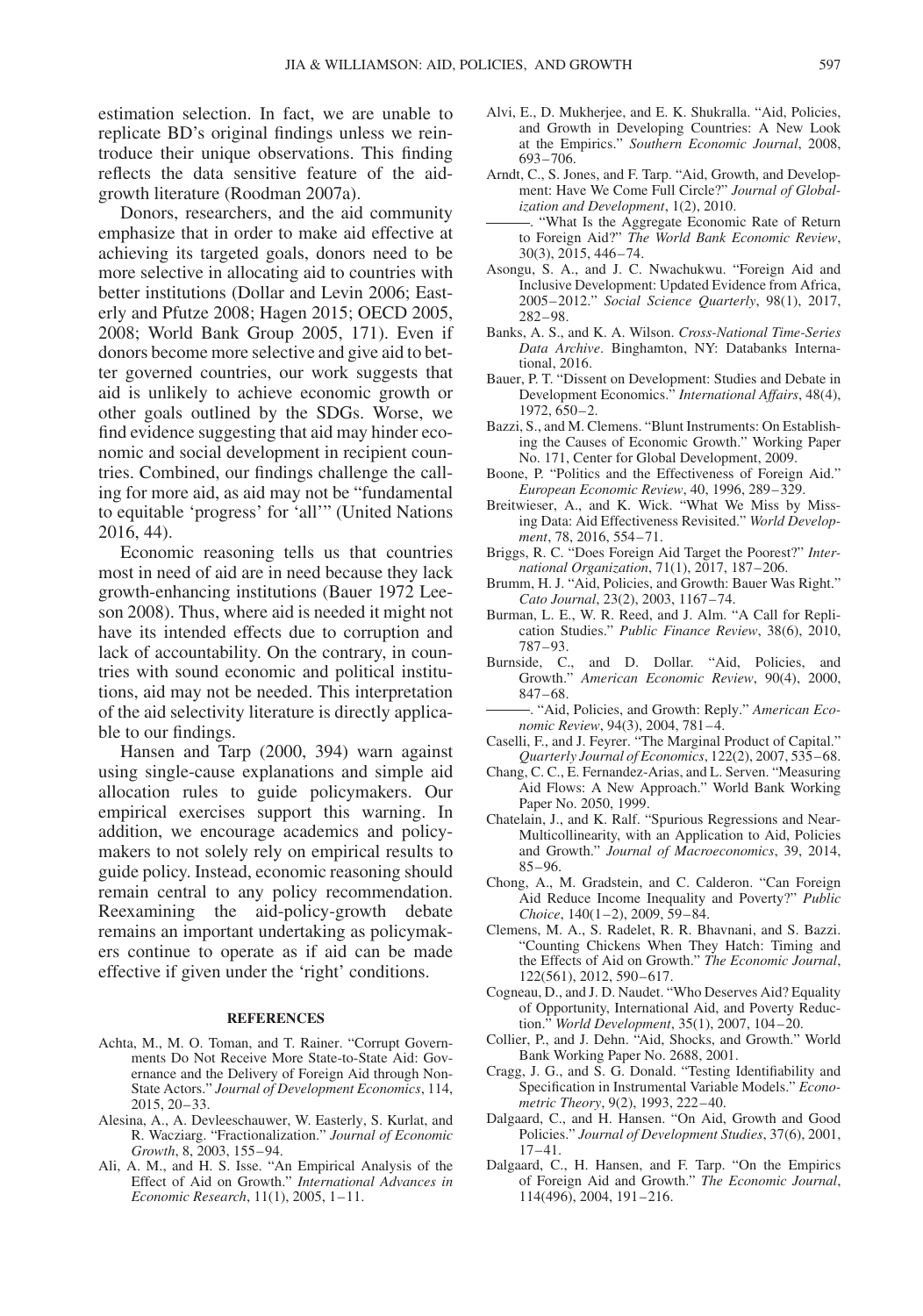- Dayton-Johnson, J., and J. Hoddinott. "Aid, Policies, and Growth, Redux." Mimeo, Department of Economics, Dalhousie University, 2003.
- Deaton, A. S. "Instruments of Development: Randomization in the Tropics, and the Search for the Elusive Keys to Economic Development." National Bureau of Economic Research, No. w14690, 2009.
- Djankov, S., J. G. Montalvo, and M. Reynal-Querol. "The Curse of Aid." *Journal of Economic Growth*, 13(3), 2008, 169–94.
- Dollar, D., and V. Levin. "The Increasing Selectivity of Foreign Aid, 1984-2003." *World Development*, 34, 2006, 2034–46.
- Doucouliagos, H., and M. Paldam. "Conditional Aid Effectiveness: A Meta-Study." *Journal of International Development*, 22(4), 2010, 391–410.
- Dreher, A., and S. Langlotz. "Aid and Growth. New Evidence Using an Excludable Instrument." CESifo Working Paper Series No. 5515, 2015.
- Dreher, A., and J. Sturm. "Do the IMF and the World Bank Influence Voting in the UN General Assembly?" *Public Choice*, 151(1–2), 2012, 363–97.
- Dreher, A., J. Sturm, and J. R. Vreeland. "Buying Votes and International Organizations." Working Paper, 2011.
- Dreher, A., V. Eichenauer, and K. Gehring. "Geopolitics, Aid and Growth: The Impact of UN Security Council Membership on the Effectiveness of Aid." *The World Bank Economic Review*, 32(2), 2016, 268–86.
- Dunning, T. "Conditioning the Effects of Aid: Cold War Politics, Donor Credibility, and Democracy in Africa." *International Organization*, 58(2), 2004, 409–23.
- Easley, R. W., C. S. Madden, and V. Gray. "A Tale of Two Cultures: Revisiting Journal Editors' Views of Replication Research." *Journal of Business Research*, 66(9), 2013, 1457–9.
- Easterly, W. "Can Foreign Aid Buy Growth?" *Journal of Economic Perspectives*, 17(3), 2003, 23–48.
- Easterly, W., and T. Pfutze. "Where Does the Money Go? Best and Worst Practices in Foreign Aid." *Journal of Economic Perspectives*, 22(2), 2008, 29–52.
- Easterly, W., and C. R. Williamson. "Rhetoric versus Reality: The Best and Worst of Aid Agency Practices." *World Development*, 39(11), 2011, 1930–49.
- Easterly, W., R. Levine, and D. Roodman. "New Data, New Doubts: A Comment on Burnside and Dollar's 'Aid, Policies, and Growth'." *American Economic Review*, 94(3), 2004, 774–80.
- Evanschitzky, H., and J. S. Armstrong. "Research with In-Built Replications: Comment and Further Suggestions for Replication Research." *Journal of Business Research*, 66, 2013, 1406–8.
- Feenstra, R. C., R. Inklaar, and M. P. Timmer. "The Next Generation of the Penn World Table." *American Economic Review*, 105(10), 2015, 3150–82.
- Frot, E., A. Olofsgard, and M. Perrota. "Aid Effectiveness in Times of Political Change: Lessons from Post-Communist Transition." *World Development*, 56, 2014, 127–38.
- Furukawa, M. "Aid Fragmentation and Effectiveness for Infant and Child Mortality and Primary School Completion," in *The Fragmentation of Aid*, edited by S. Klingebiel, T. Mahn, and M. Negre. London: Palgrave Macmillan, 2016, 165–84.
- Galiani, S., S. Knack, L. C. Xu, and B. Zou. "The Effect of Aid on Growth: Evidence from a Quasi-Experiment.' *Journal of Economic Growth*, 2014, 1–33.
- Gillanders, R. "The Effects of Foreign Aid in Sub-Saharan Africa." *The Economic and Social Review*, 47(3), 2016, 339–60.
- Greenhill, R., A. Prizzon, and A. Rogerson. "The Age of Choice: Developing Countries in the New Aid

Landscape," in *The Fragmentation of Aid*, edited by S. Klingebiel, T. Mahn, and M. Negre. London: Palgrave Macmillan, 2016, 137–51.

- Griffin, K. "Foreign Aid after the Cold War." *Development: Critical Concepts in the Social Sciences*, 3, 2000, 202.
- Guillaumont, P., and L. Chauvet. "Aid and Performance: A Reassessment." *Journal of Development Studies*, 37(6), 2001, 66–92.
- Guillaumont, P., and L. Wagner. "Aid Effectiveness for Poverty Reduction: Lessons from Cross-Country Analyses, with a Special Focus on Vulnerable Countries." *Revue d'économie du développement*, 22(HS01), 2014, 217–61.
- Gwartney, J., R. Lawson, and J. Hall. "Economic Freedom of the World Annual Report." *The Fraser Institute*, 2016. . "Economic Freedom of the World Annual Report." *The Fraser Institute*, 2017.
- Hagen, R. J. "Dancing to the Donors' Tune? Policy Choice in Aid-Dependent Countries." *Scandinavian Journal of Economics*, 117, 2015, 126–63.
- Hall, J. C., and R. A. Lawson. "Economic Freedom of the World: An Accounting of the Literature." *Contemporary Economic Policy*, 32(1), 2014, 1–19.
- Hansen, H., and F. Tarp. "Aid Effectiveness Disputed," in *Foreign Aid and Development: Lessons Learnt and Directions for the Future*, edited by F. Tarp. London: Routledge, 2000, 103–28.
- . "Aid and Growth Regressions." *Journal of Development Economics*, 64(2), 2001, 547–70.
- Holtham, G., and A. Hazelwood. *Aid and Inequality in Kenya: British Development Assistance to Kenya*. London: Routledge, 2010.
- Hsieh, C., and P. J. Klenow. "Relative Prices and Relative Prosperity." *American Economic Review*, 97(3), 2007, 562–85.
- Hudson, J., and P. Mosley. "Aid Policies and Growth: In Search of the Holy Grail." *Journal of International Development*, 13(7), 2001, 1023–38.
- International Labour Organization. *International Labour Organization Database, ILO Modelled Estimates*. Geneva, Switzerland: ILO, 2017.
- Islam, M. N. "Regime Changes, Economic Policies and the Effect of Aid on Growth." *Journal of Development Studies*, 41(8), 2005, 1467–92.
- Juselius, K., N. F. Møller, and F. Tarp. "The Long-Run Impact of Foreign Aid in 36 African Countries: Insights from Multivariate Time Series Analysis." *Oxford Bulletin of Economics and Statistics*, 76(2), 2014, 153–84.
- Kohama, H., Y. Sawada, and H. Kono. "Aid, Policies and Growth Reconsidered." Working Paper, 2003.
- Leeson, P. T. "Escaping Poverty: Foreign Aid, Private Property, and Economic Development." *Journal of Private Enterprise*, 23(2), 2008, 39–64.
- Lensink, R., and H. White. "Are There Negative Returns to Aid?" *Journal of Development Studies*, 37(6), 2001,  $42 - 65.$
- Lu, S., and R. Ram. "Foreign Aid, Government Policies, and Economic Growth: Further Evidence from Cross-Country Panel Data for 1970-1993." *International Economics*, 54, 2001, 15–29.
- McCullough, B. D., K. A. McGeary, and T. D. Harrison. "Do Economics Journal Archives Promote Replicable Research?" *Canadian Journal of Economics*, 41(4), 2008, 1406–20.
- Mekasha, T. J., and F. Tarp. "A Meta-Analysis of Aid Effectiveness: Revisiting the Evidence." World Institute for Development Economic Research (UNU-WIDER) Working Paper No. 044, 2018.